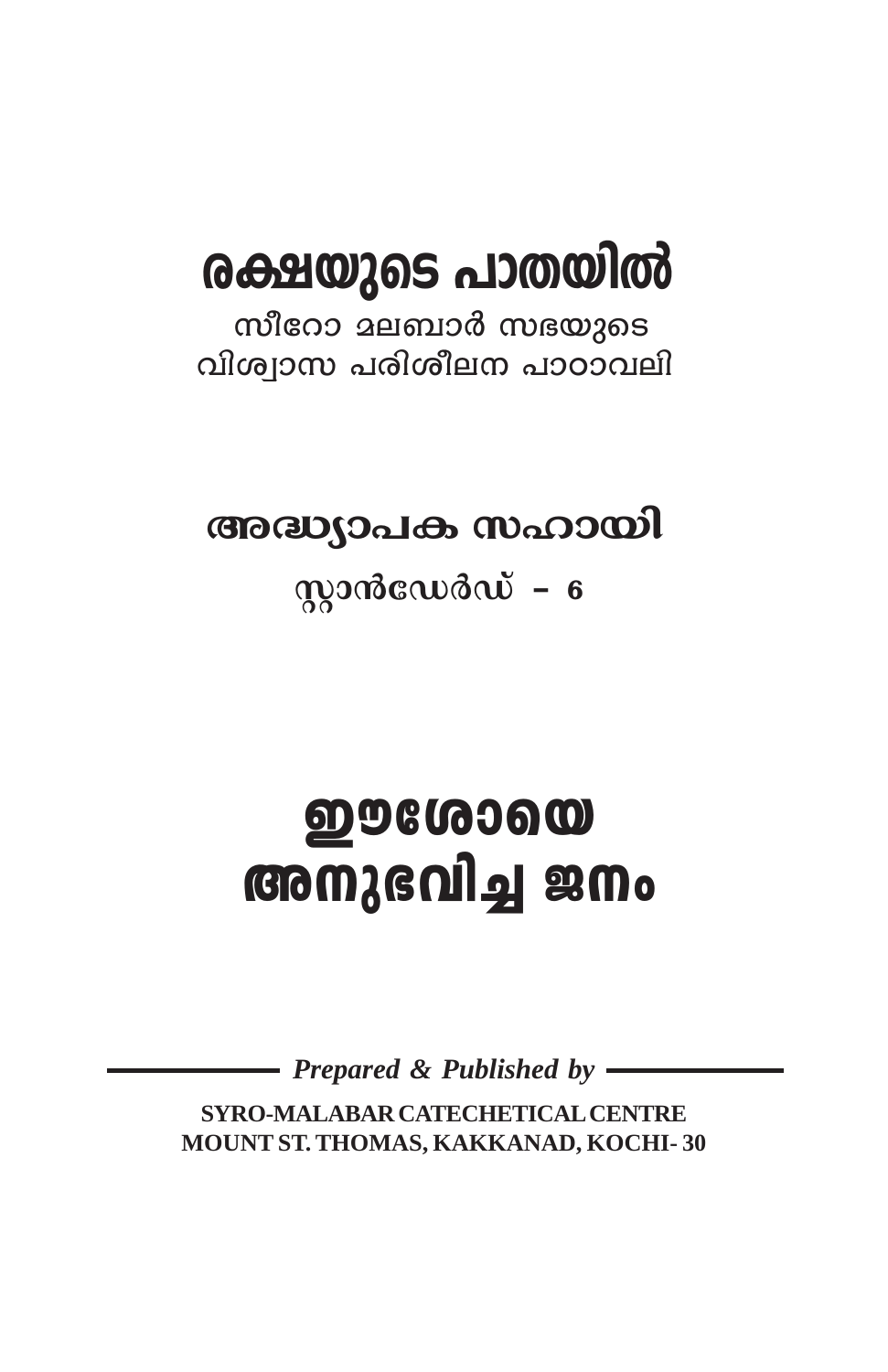#### *Title :* **ISOYE ANUBHAVICHA JANAM (Malayalam)**

#### *Text Prepared & Published by* SYRO-MALABAR CATECHETICAL CENTRE MOUNT ST. THOMAS, KAKKANAD, KOCHI- 30

*Distributed by* SMCC, MOUNT ST. THOMAS KAKKANAD, KOCHI-30

*Printed at*

Year of Publication 2009 Price : Rs. 15/-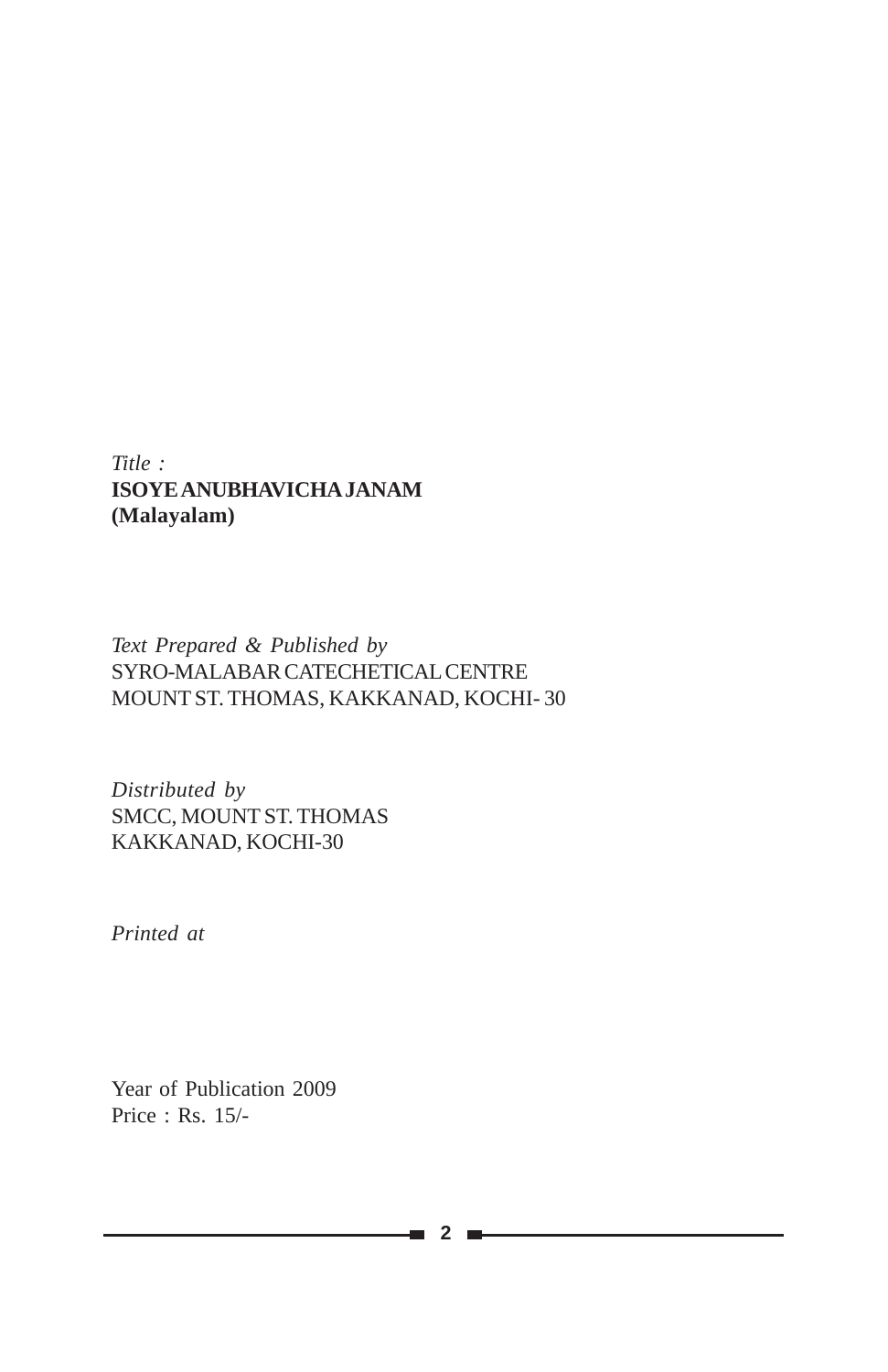## ആമുഖം

ആറാം ക്ലാസ്സിലെ കുട്ടികൾക്ക് വിശ്വാസപരിശീലനം നൽകുന്ന വ്യക്തിയാണ് നിങ്ങൾ. കേവലം പതിനൊന്നു വയസ്സ് പ്രായമുള്ള മാലാഖക്കുഞ്ഞുങ്ങളാണല്ലോ നിങ്ങളുടെ മുമ്പിലിരിക്കുന്നത്. സതൃവിശ്വാസത്തിന്റെ ബാലപാഠങ്ങൾ അവർക്ക് പകരേണ്ട ചുമതലയാണ് നിങ്ങൾക്കുള്ളത്. അതു നന്നായി നിർവ്വഹിക്കാൻ നിങ്ങൾക്കു കഴിയുമോ?

ഒന്നോർത്തുനോക്കൂ. ആറാം ക്ലാസ്സിൽ വച്ച് എന്തൊക്കെ കാര്യങ്ങളാണ് നിങ്ങൾ സൺഡേ സ്ക്കൂളിൽനിന്ന് പഠിച്ചത്. അവിടെ നിങ്ങൾ ഏറ്റവും ഇഷ്ടപ്പെട്ട കാര്യങ്ങൾ എന്തൊക്കെയായിരുന്നു? അവ ഇന്നത്തെ കുട്ടികൾക്ക് നിങ്ങളും നൽകേണ്ടതല്ലേ? അക്കാലത്ത് നിങ്ങൾക്ക് ക്ലാസ്സിൽ നിന്ന് ലഭിച്ചിട്ടുള്ള സന്തോഷാനുഭവങ്ങൾ ഓർമ്മ യുണ്ടോ? അത്തരം അനുഭവങ്ങൾ ഇന്നത്തെ കുട്ടികൾക്കും ലഭിക്കേണ്ടേ? ഇനി ചോദ്യമൊന്നു മറിച്ചാകാം. പഠിച്ചിരുന്ന കാലത്ത് നിങ്ങൾക്ക് പ്രയാസമുണ്ടാക്കിയതും മതബോധനത്തിൽ താൽപര്യം കുറയ്ക്കുന്ന തുമായ അനുഭവങ്ങൾ ഉണ്ടായിട്ടുണ്ടോ? അത്തരം അനുഭവങ്ങളൊന്നും നമ്മുടെ ക്ലാസ്സിലെ കുട്ടികൾക്ക് ഉണ്ടാവാതിരിക്കാൻ ശ്രദ്ധിക്കേണ്ടതല്ലേ? മറ്റൊരു കാര്യവും കൂടി ഓർമ്മിപ്പിക്കട്ടെ. കാലം മാറുകയാണ്.

കുട്ടികളുടെ ജീവിതസാഹചര്യങ്ങളിലും താൽപര്യങ്ങളിലും പ്രവർത്ത നങ്ങളിലുമൊക്കെ വലിയ മാറ്റങ്ങളുണ്ട്. അദ്ധ്യാപകരെന്ന നിലയിൽ അതു പരിഗണിക്കാതെ പറ്റില്ല. അതേസമയം മാറ്റങ്ങളുടെ ലോകത്ത് മാറ്റമില്ലാത്ത ദൈവത്തെയും മാറ്റം വരാത്ത ക്രിസ്തീയ സത്യങ്ങ ളെയും കുട്ടികളിൽ ഉറപ്പിക്കുകയാണ് വിശ്വാസപരിശീലനത്തിന്റെ ലക്ഷ്യം. അതിനു സഹായിക്കുന്ന പാഠപുസ്തകം നിങ്ങളുടെ പക്കലുണ്ട്.

3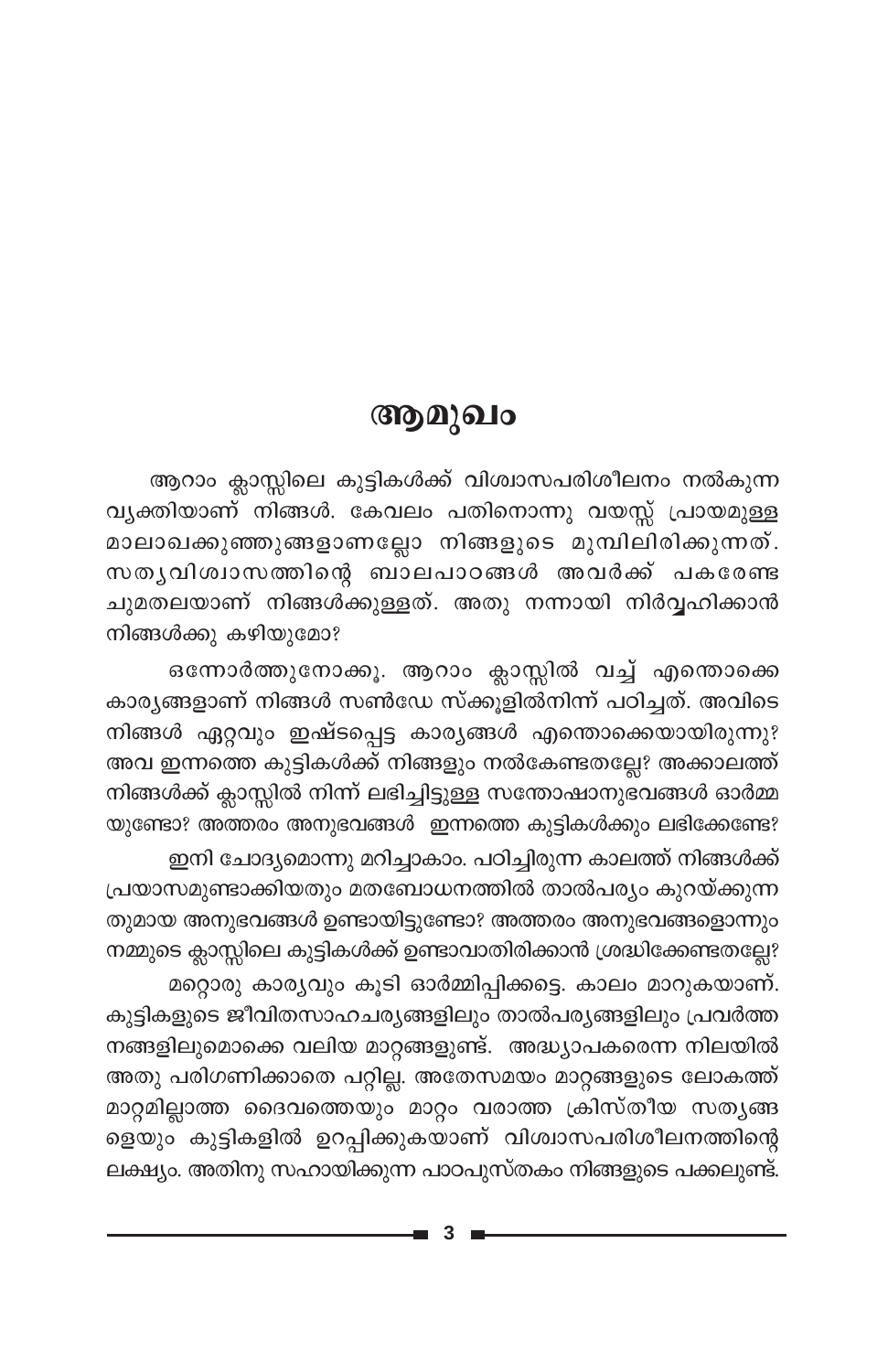ഇപ്പോഴിതാ അദ്ധ്യാപകർക്കായി പ്രത്യേകം തയ്യാറാക്കിയ ആറാം ക്ലാസ്സിലെ അദ്ധ്യാപക സഹായിയും നിങ്ങളുടെ കൈകളിലെത്തിക്ക ഴിഞ്ഞു. കഴിവുകൾ വളർത്തിയും കുറവുകൾ നികത്തിയും നല്ലൊരു ടീച്ചറാകാൻ നിങ്ങൾക്കു കഴിയട്ടെ. അതിന് ഈ അദ്ധ്യാപക സഹായി നിങ്ങളെ സഹായിക്കും.

## അദ്ധ്യാപകസഹായി എന്ത്? എന്തിന്?

ഒരു അദ്ധ്യാപകസഹായി ടീച്ചറിന്റെ വഴികാട്ടിയാണ്. പാഠ പുസ്തകത്തിന്റെ അനുബന്ധമാണ്. പാഠങ്ങളുടെ വ്യാഖ്യാനരൂപമാണ്. പല വിധത്തിൽ ഇത് ടീച്ചറിന് സഹായമേകുന്നുണ്ട്.

- പാഠത്തിന്റെ ലക്ഷ്യം ഗ്രഹിക്കാൻ
- പാഠത്തിന്റെ ഉള്ളടക്കം മനസ്സിലാക്കാൻ
- പാഠസംബന്ധിയായ സംശയങ്ങൾ അകറ്റാൻ
- കുട്ടികൾക്ക് തൃപ്തികരമായ മറുപടി നൽകാൻ  $\ddot{\bullet}$
- പഠനപ്രവർത്തനങ്ങൾ ശരിയായി സംഘടിപ്പിക്കാൻ  $\blacklozenge$
- ഉചിതമായ പ്രവർത്തനങ്ങൾ ശരിയായി സംഘടിപ്പിക്കാൻ  $\blacklozenge$
- ചോദ്യങ്ങൾക്കുള്ള ഉത്തരം കണ്ടുപിടിക്കാൻ  $\bullet$
- പാഠപുസ്തകത്തെ ശരിയായി ഉപയോഗപ്പെടുത്താൻ  $\blacklozenge$
- $\bullet$ അധികവിവരങ്ങൾ ശേഖരിക്കാൻ
- സ്വന്തം അദ്ധ്യാപനരീതികളെ മെച്ചപ്പെടുത്താൻ  $\bullet$
- പുതിയ പുസ്തകത്തിന്റെ സമീപനം ഉൾക്കൊള്ളാൻ  $\bullet$
- പാഠപുസ്തകത്തിലെ നിർദ്ദേശങ്ങൾ പാലിക്കുവാൻ
- അദ്ധ്യാപന ശാസ്ത്രത്തിന്റെ പ്രഥമപാഠങ്ങൾ മനസ്സിലാക്കുവാൻ.

## മൂന്നു ചോദ്യങ്ങൾ

- എന്താണ് പഠിപ്പിക്കേണ്ടത്? എന്ത് ലക്ഷ്യത്തോടെയാണ്  $\mathbf{1}$ പഠിപ്പിക്കേണ്ടത്?
- ആരെയാണ് പഠിപ്പിക്കേണ്ടത്?  $\overline{2}$ .
- എങ്ങനെയാണ് പഠിപ്പിക്കേണ്ടത്? 3. വിശ്വാസപരിശീലനത്തിൽ ഏർപ്പെട്ടിരിക്കുന്ന എല്ലാവരും ഈ

ചോദ്യങ്ങൾക്ക് ശരിയായ ഉത്തരം അറിഞ്ഞിരിക്കേണ്ടതാണ്.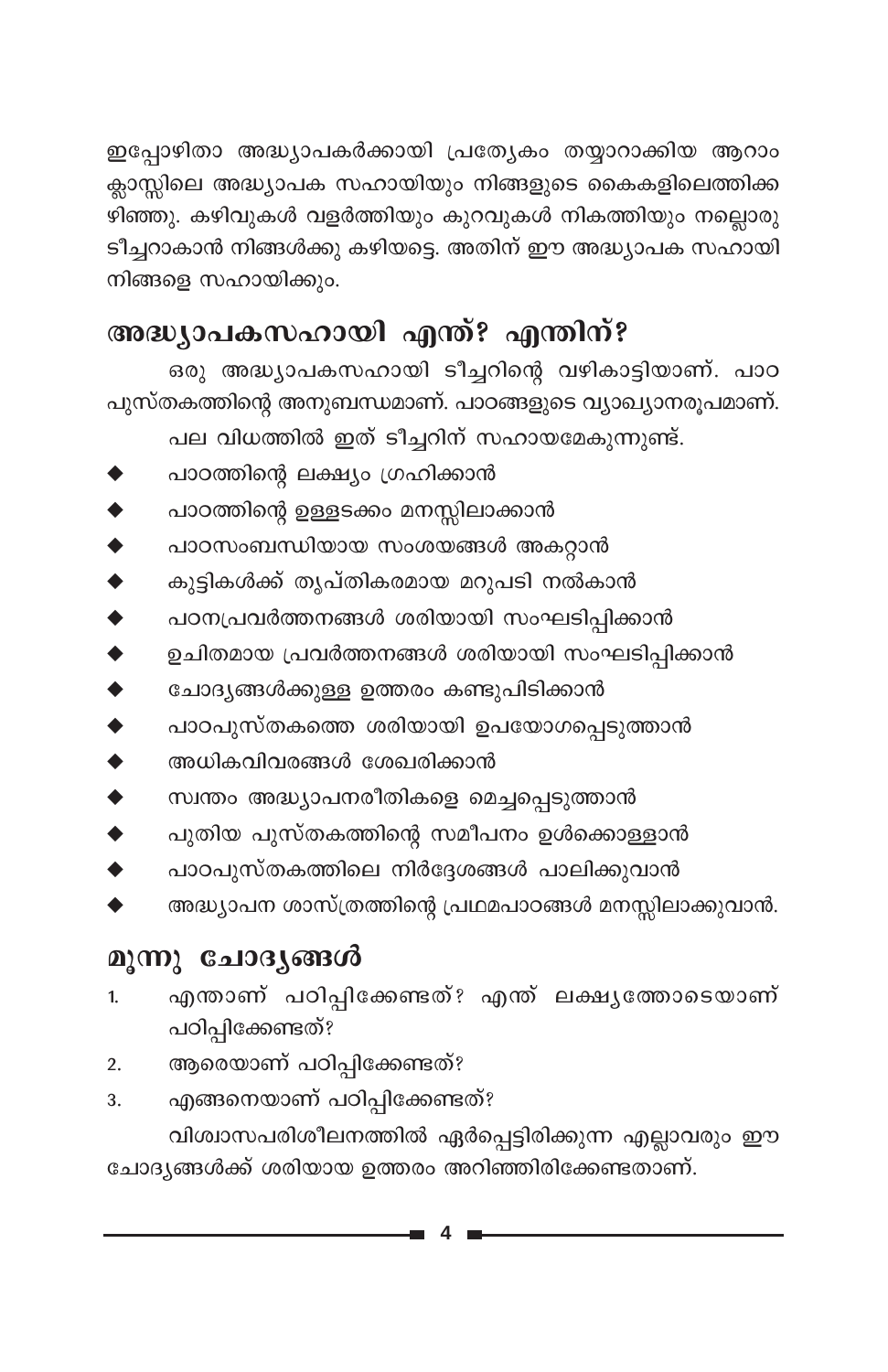#### വിശ്വാസപരിശീലനം എന്തെന്ന് അറിയുക 1.

ആദ്യത്തെ ചോദ്യത്തിന്റെ ഉത്തരം ഇതാണ്. മാമ്മോദീസ സ്വീക രിച്ചവരെ ക്രിസ്തീയ വിശ്വാസത്തിന്റെ പക്വതയിലേയ്ക്കും ക്രിസ്തീയ ജീവിതത്തിന്റെ പൂർണ്ണതയിലേയ്ക്കും നയിച്ചുകൊണ്ട് ക്രിസ്തുവിൽ വളരുന്നതിന് സഹായിക്കുകയാണ് വിശ്വാസ്പരിശീലനത്തിന്റെ അടി സ്ഥാന ലക്ഷ്യം. ഇതിനായി വിശ്വാസത്തിന്റെ അറിവിലേയ്ക്കും അനു ഭവത്തിലേയ്ക്കും ജീവിതത്തിലേയ്ക്കും കുട്ടികൾക്ക് വഴികാട്ടുന്നതാണ് ശരിയായ വിശ്വാസപരിശീലനം.

"മിശിഹാ നിങ്ങളിൽ രൂപപ്പെടുവോളം ഞാൻ ഈറ്റുനോവനുഭ വിക്കുന്നു" എന്ന വി. പൗലോസിന്റെ തീക്ഷ്ണതയാണ് ടീച്ചറിനു വേണ്ടത്. ആറാം ക്ലാസ്സിൽ ഈശോയെ അനുഭവിച്ച ജനത്തെക്കുറി ച്ചാണ് പഠിപ്പിക്കുന്നത്. അതിലൂടെ ഈശോയുടെ സവിശേഷതകൾ അടുത്തറിയാനും അനുഭവിക്കാനും കുട്ടികൾക്ക് കഴിയണം. അതിന് ഉപകരിക്കുന്ന വിധത്തിൽ പാഠൃവസ്തുതകൾ വൃക്തമാക്കിക്കൊടു ക്കാൻ ടീച്ചർ ശ്രദ്ധിക്കണം. എന്താണ് പഠിപ്പിക്കേണ്ടത് എന്നതിന്റെ ആന്തരാർത്ഥം ഇതാണ്.

എന്തു ലക്ഷ്യത്തോടെയാണ് പഠിപ്പിക്കേണ്ടത് എന്നതിനും ടീച്ചറിന്റെ പക്കൽ വ്യക്തമായ ഉത്തരം ഉണ്ടായിരിക്കണം. പുതിയ .<br>ഇസ്രായേലിലെ അംഗമായ താൻ ദൈവഹിതം അനുസരിച്ച് ജീവി ക്കേണ്ട വ്യക്തിയാണെന്ന അവബോധം ഓരോ കുട്ടിയിലും വളർത്തു കയാണ് ലക്ഷ്യമെന്ന് അറിഞ്ഞിരിക്കണം.

#### കുട്ടികളെ അറിയണം  $2.$

നിങ്ങൾ പഠിപ്പിക്കേണ്ടതും വിശ്വാസപരിശീലനം നൽകേണ്ടതും കുട്ടികൾക്കാണല്ലോ. രണ്ടാമത്തെ ചോദൃത്തിനുള്ള ഉത്തരം ഇതി ലുണ്ട്. കുട്ടികളുടെ കാരൃത്തിൽ മൂന്നു സംഗതികൾ പ്രത്യേകം പരിഗ ണിക്കേണ്ടതുണ്ട്.

പ്രായഭേദം : കുട്ടികളുടെ പ്രായവൃത്യാസം കണക്കിലെടുക്കണം. a) നിങ്ങളുടെ മുമ്പിലുള്ള കുട്ടികളുടെ പ്രായത്തോട് സംവാദിക്കാൻ കഴിയണം. മൂന്നിലും നാലിലും പഠിക്കുന്ന കുട്ടികളിൽനിന്ന് കുറെയൊക്കെ വ്യത്യസ്തരാണ് ആറാം ക്ലാസ്സുകാർ എന്നോർ മ്മിക്കണം. പ്രായം കവിഞ്ഞ കുട്ടികൾ ക്ലാസ്സിലുണ്ടെങ്കിൽ അതും പരിഗണിക്കാൻ മറക്കരുത്. പ്രായത്തിനു ചേർന്ന വിധത്തിൽ ആത്മീയാഹാരം പകർന്നു കൊടുക്കാൻ വിശ്വാസപരിശീലകർക്കു കടമയുണ്ട്.

5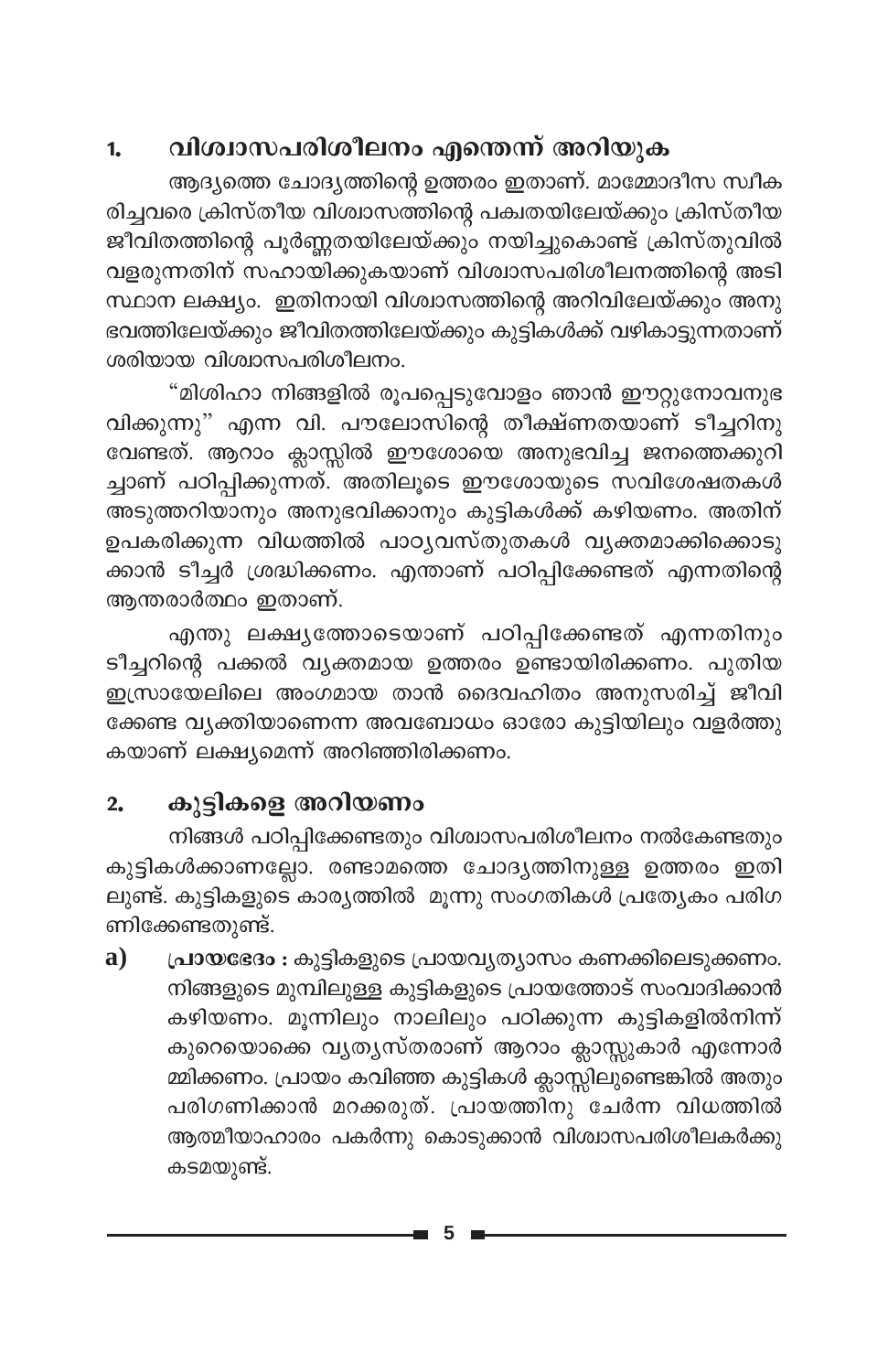- $\mathbf{b}$ ദേശഭേദം: കുട്ടികൾ വളർന്നുവരുന്ന ദേശത്തിന്റെ അഥവാ പ്രാ ദേശികഘടനയുടെ സന്താനങ്ങൾ കൂടിയാണ്. പ്രദേശത്തിന്റെ പ്രത്യേകതകൾ അവരിൽ നിഴലിക്കും. ഗ്രാമത്തിലെ പതിനൊന്നു വയസ്സുകാരിയും നഗരത്തിലെ പതിനൊന്നുവയസ്സുകാരിയും ചിന്തയിലും പ്രവൃത്തിയിലും വൃത്യസ്തത പുലർത്തുന്നവരാണ്. ഈ വ്യത്യാസം വിശ്വാസപരിശീലനത്തിലും പരിഗണിക്കേണ്ട തുണ്ട്. പഠനപ്രവർത്തനങ്ങൾ നൽകുമ്പോഴും ചർച്ചകൾ സംഘ ടിപ്പിക്കുമ്പോഴും ഒക്കെ ദേശഭേദത്തിന് പ്രാധാന്യമുണ്ടെന്ന് ടീച്ചർ ഓർമ്മിക്കണം.
- $\mathbf{c})$ കാലഭേദം: അടുത്ത ഘടകം കാലത്തിന്റെ മാറ്റമാണ്. ടീച്ചർ കുട്ടിക്കാലം കഴിഞ്ഞുവന്ന വ്യക്തിയാണെങ്കിലും കുട്ടികളെ മനസ്സിലാക്കാൻ അതുമാത്രം പോരാ. കാരണം, കുട്ടികൾ വളരുന്നത് പുതിയ കാലത്താണ്. ഗതിവേഗം കൂടിയ ഇക്കാലത്ത് ജീവിക്കുന്ന കുട്ടികളുടെ പ്രത്യേകതകൾ ഗ്രഹിക്കാതെ ടീച്ചറിന് അവരെ നന്നായി പരിശീലിപ്പിക്കാൻ ആവില്ലെന്നോർക്കുക.

കുട്ടികളുടെ കഴിവുകൾ, കുറവുകൾ, താൽപര്യങ്ങൾ, സാധ്യ തകൾ എന്നിവയൊക്കെ ടീച്ചർ അറിഞ്ഞിരിക്കണം. ചിരിക്കാനും കര യാനും സംസാരിക്കാനും കേൾക്കാനും കാണാനും ഓടാനും ചാടാ നുമൊക്കെ കഴിവും ഉത്സാഹവുമുള്ളവരാണ് കുട്ടികൾ. അവ ഉപയോ ഗപ്പടുത്താൻ കഴിയണം.

ഉദാഹരണമായി കുട്ടികളുടെ സംസാരിക്കാനുള്ള കഴിവുമാത്രം പരിഗണിക്കാം. നിരവധി കാര്യങ്ങൾ വാമൊഴിയിലൂടെ അവർ ചെയ്യും. അതൊന്നു കുറിച്ചുവച്ചാൽ ഇങ്ങനെയായിരിക്കില്ലേ?

- കഥ പറയും
- പാട്ടുപാടും
- ചോദ്യം ചോദിക്കും
- ഉത്തരം പറയും
- വിശേഷങ്ങൾ പങ്കുവയ്ക്കും
- അറിയാവുന്ന കാര്യങ്ങൾ വിവരിക്കും
- ഭാവനാപരമായി ചിന്തിച്ചുപറയും
- സംഭവങ്ങൾ വിവരിക്കും
- പരാതികൾ പറയും  $\equiv$
- നിർദ്ദേശങ്ങൾ ഉന്നയിക്കും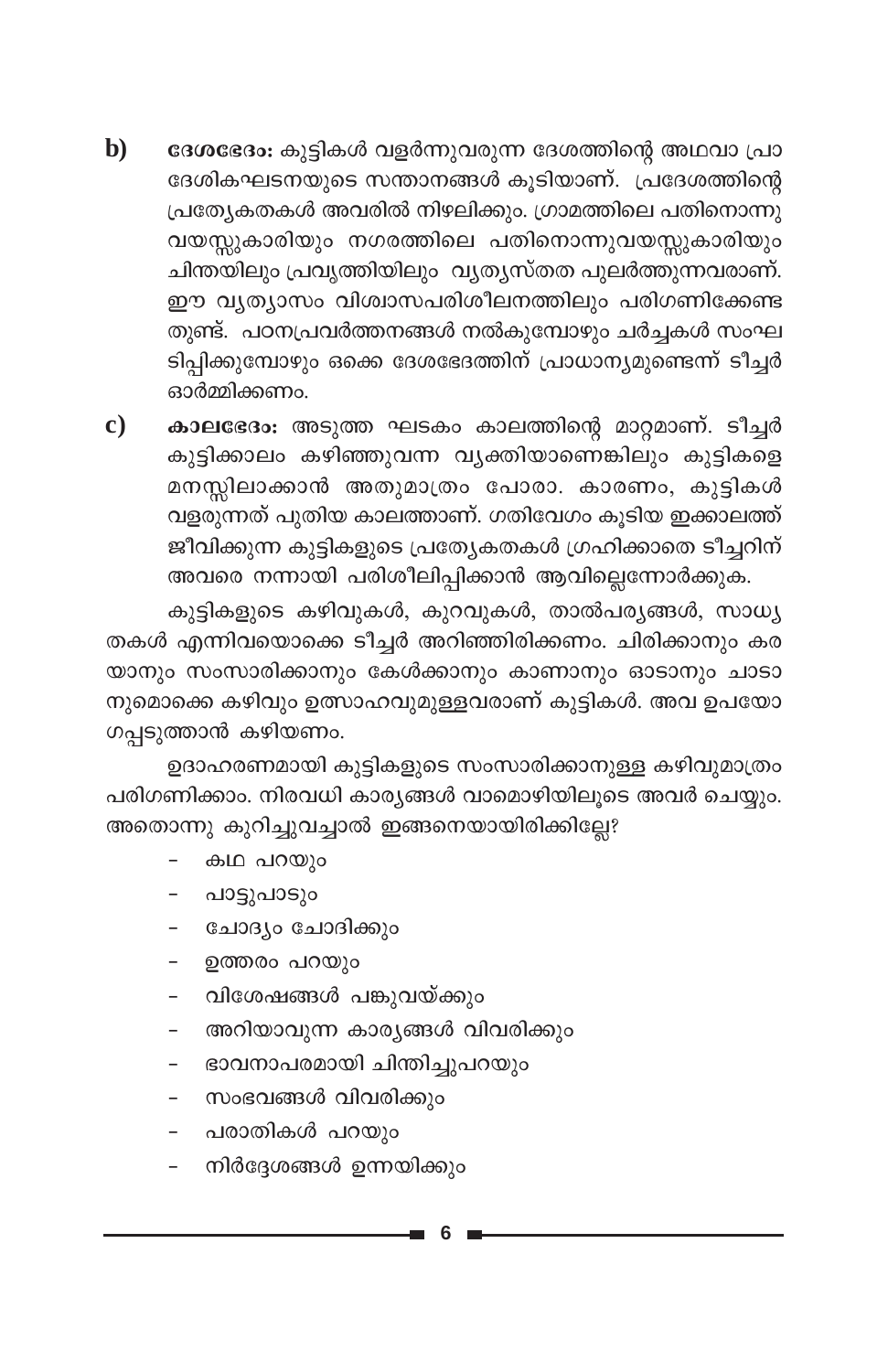ചിത്രം നോക്കി ആശയം പറയും...

ഇതെല്ലാം ചെയ്യാൻ അവസരമുള്ളതാണ് വിശ്വാസപരിശീലന വേദിയെങ്കിൽ കുട്ടികൾക്ക് ഇഷ്ടപ്പെടില്ലേ?

കളികൾ ഇഷ്ടപ്പെടുന്നവരാണ് കുട്ടികൾ. ഒത്തിരി കളിക്കുന്ന വരാണ് ആറാം ക്ലാസ്സിലെ കുട്ടികൾ. അതിലൂടെ നിരവധി കാര്യങ്ങൾ സാധിക്കുന്നുണ്ട്.

- നിർദ്ദേശങ്ങൾ മനസ്സിലാക്കുന്നു
- നിയമങ്ങൾ അനുസരിക്കുന്നു
- നിയമം തെറ്റിച്ചാൽ തിരിച്ചറിയുന്നു
- തെറ്റുകൾ തിരുത്തുന്നു
- സന്തോഷവും സങ്കടവും പങ്കുവയ്ക്കുന്നു
- വികാരങ്ങൾ പ്രകടിപ്പിക്കുന്നു
- സംഘമായി പ്രവർത്തിക്കുന്നു
- പ്രവർത്തനങ്ങളിൽ ഉത്സാഹത്തോടെ ഏർപ്പെടുന്നു.

ഇതെല്ലാം വിശ്വാസപരിശീലന ക്ലാസ്സിലും സംഭവിക്കുന്ന സംഗതി കളാണ്. ഇതിനെല്ലാം കഴിവുള്ളവരാണ് മുന്നിലിരിക്കുന്ന കുട്ടികളെന്ന തിരിച്ചറിവ് ടീച്ചറിനുണ്ടാവണം. കുട്ടികളെ ശരിയായി മനസ്സിലാക്കാൻ ടീച്ചറിന് സഹായകമായ പല മാർഗങ്ങളുണ്ട്. അവയിൽ ചിലത് താഴെ പ്പറയുന്നവയാണ്.

- കുട്ടികളുമായുള്ള ഇടപെടൽ
- സൂക്ഷ്മനിരീക്ഷണം  $\blacklozenge$
- ബാലമനഃശാസ്ത്രത്തിലുള്ള അറിവ്
- കുട്ടികളെ സംബന്ധിക്കുന്ന പുസ്തകങ്ങളുടെ വായന

#### പഠനരീതി അറിയണം 3.

പുതിയ കാലം, പുതിയ കുട്ടികൾ, പുതിയ പാഠപുസ്തകം. ഇത്ത രമൊരു സാഹചര്യത്തിൽ പുത്തൻ പഠനരീതികൾ കുട്ടികൾക്കു നൽകണം. അദ്ധ്യാപനത്തിന് പുതിയ മാർഗങ്ങൾ സ്വീകരിക്കണം. മുൻപ് കണ്ടതുപോലെ കുട്ടികളുടെ നാനാതരം കഴിവുകൾ ഉപയോ ഗപ്പെടുത്തുന്ന പഠനസമ്പ്രദായം ആവശ്യമാണ്. പ്രവർത്തനങ്ങൾ ക്കുള്ള അവസരം കുട്ടികൾക്ക് ആവോളം നൽകണം.

കേൾക്കാൻ മാത്രമല്ല, പറയാനും എഴുതാനും കാണാനും ചെയ്യാനും പറ്റിയ നിരവധി അവസരങ്ങൾ പാഠപുസ്തകം പ്രദാനം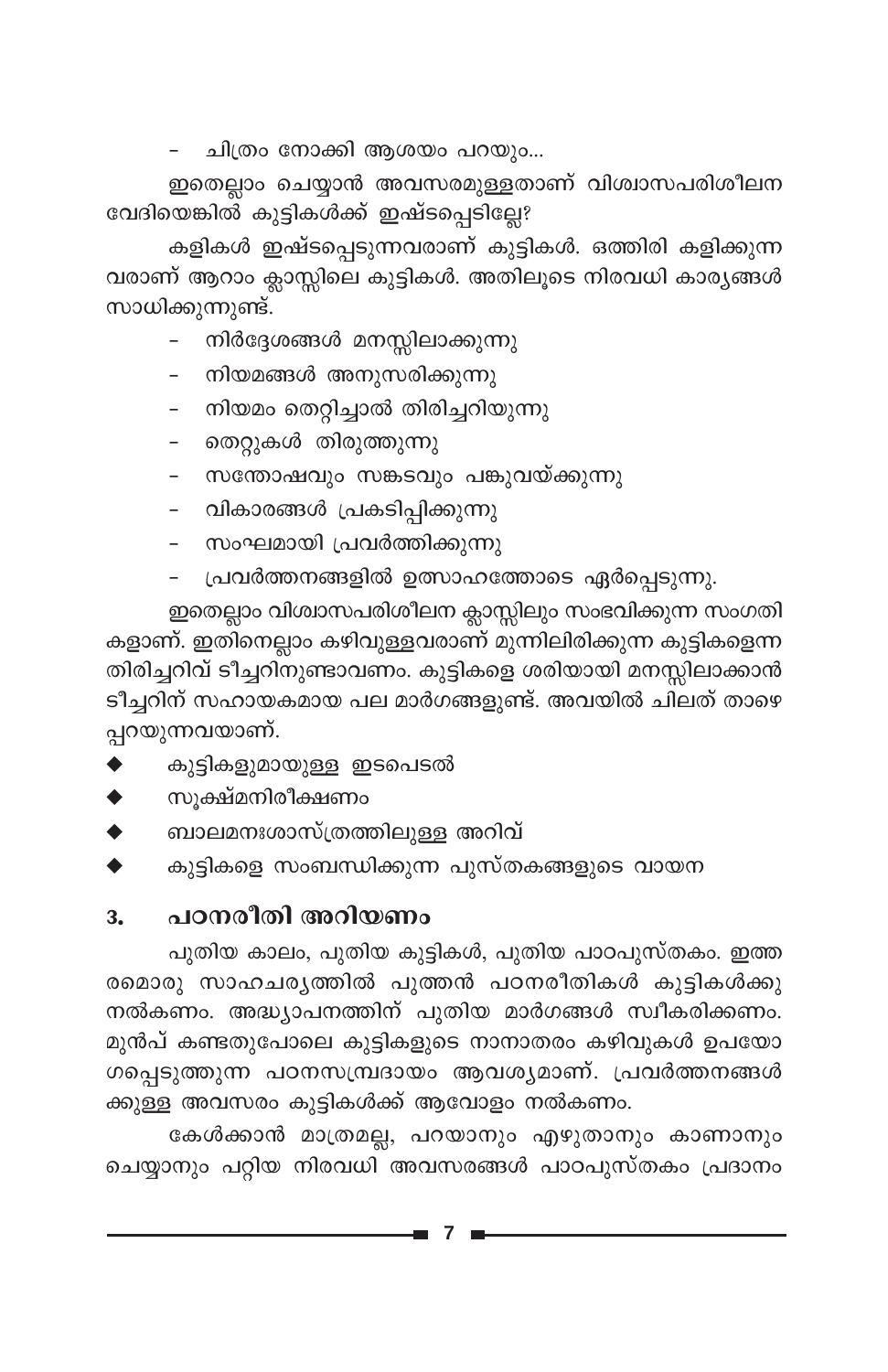ചെയ്യുന്നു. ലളിതമായ പ്രവർത്തനങ്ങൾ വിശ്വാസത്തിന്റെ ഓരോരോ അംശങ്ങൾ സ്വായത്തമാക്കാൻ കുട്ടികളെ സഹായിക്കുന്നു. അവ യൊന്നും നിസ്സാരങ്ങളല്ലതാനും. അതിനാൽ പുതിയ ബോധനരീതി കൾ ഗ്രഹിക്കാൻ ടീച്ചർ തയ്യാറാവേണ്ടതാണ്.

## പഠനപ്രവർത്തനങ്ങൾ

വിശ്വാസപരിശീലന ക്ലാസ്സിൽ പ്രവർത്തനങ്ങളിലൂടെയാണ് പഠനം നടക്കേണ്ടത്. എന്നാൽ ശരിയായ പഠനപ്രവർത്തനങ്ങൾക്ക് ചില സവിശേഷതകൾ ഉണ്ടായേ മതിയാവൂ. ആ സവിശേഷതകൾ എന്തൊക്കെയാണെന്നു നോക്കാം.

- ഒരു ലക്ഷ്യത്തെ മുൻനിർത്തിയുള്ളത്
- കുട്ടികളിൽ താൽപര്യം ജനിപ്പിക്കുന്നത്
- കുട്ടികളുടെ പ്രകൃതത്തിന് ചേർന്നത്
- കുട്ടികൾക്ക് പ്രവർത്തനസ്വാതന്ത്ര്യം നൽകുന്നത്
- വിഷയവുമായി ബന്ധമുള്ളത്
- എല്ലാവർക്കും പങ്കാളിത്തമുള്ളത്
- സമയബന്ധിതമായി ചെയ്യാവുന്നത്
- പ്രായോഗികമായി എളുപ്പമുള്ളത്.
- കുട്ടികളുടെ നിലവാരത്തിന് യോജിച്ചത്
- കുട്ടികളിൽ വെല്ലുവിളി ഉയർത്തുന്നത്
- തുടർപഠനത്തിന് അവസരമുള്ളത്
- ടീച്ചറിന് വിലയിരുത്താൻ കഴിയുന്നത്.

പാഠപുസ്തകത്തിലെയും അദ്ധ്യാപക സഹായിയിലേയും പ്രവർത്തനങ്ങൾ കുട്ടികൾക്കു നൽകാം. പുതിയ പ്രവർത്തനങ്ങൾ ടീച്ചർ കണ്ടെത്തി കൊടുക്കുകയുമാവാം. അപ്പോഴൊക്കെ ഇപ്പറഞ്ഞ സവിശേഷതകൾ ഓർത്തിരിക്കുന്നത് നല്ലതാണ്.

## ടീച്ചർ ശ്രദ്ധിക്കേണ്ട കാര്യങ്ങൾ

- എല്ലാ കുട്ടികൾക്കും പാഠപുസ്തകം ഉണ്ടെന്ന് ഉറപ്പുവരുത്തണം. 1. അത് തുടക്കത്തിലേ വാങ്ങാൻ നിർദ്ദേശിക്കുകയും വേണം.
- പാഠപുസ്തകത്തിൽ വരയ്ക്കാനും എഴുതാനുമുള്ള കാര്യങ്ങൾ  $2.$ ക്ലാസ്സിൽവച്ചു മാത്രം ചെയ്യട്ടെ. ഇക്കാര്യം ടീച്ചർ മുൻകൂട്ടി കുട്ടികളെ ബോധ്യപ്പെടുത്തണം.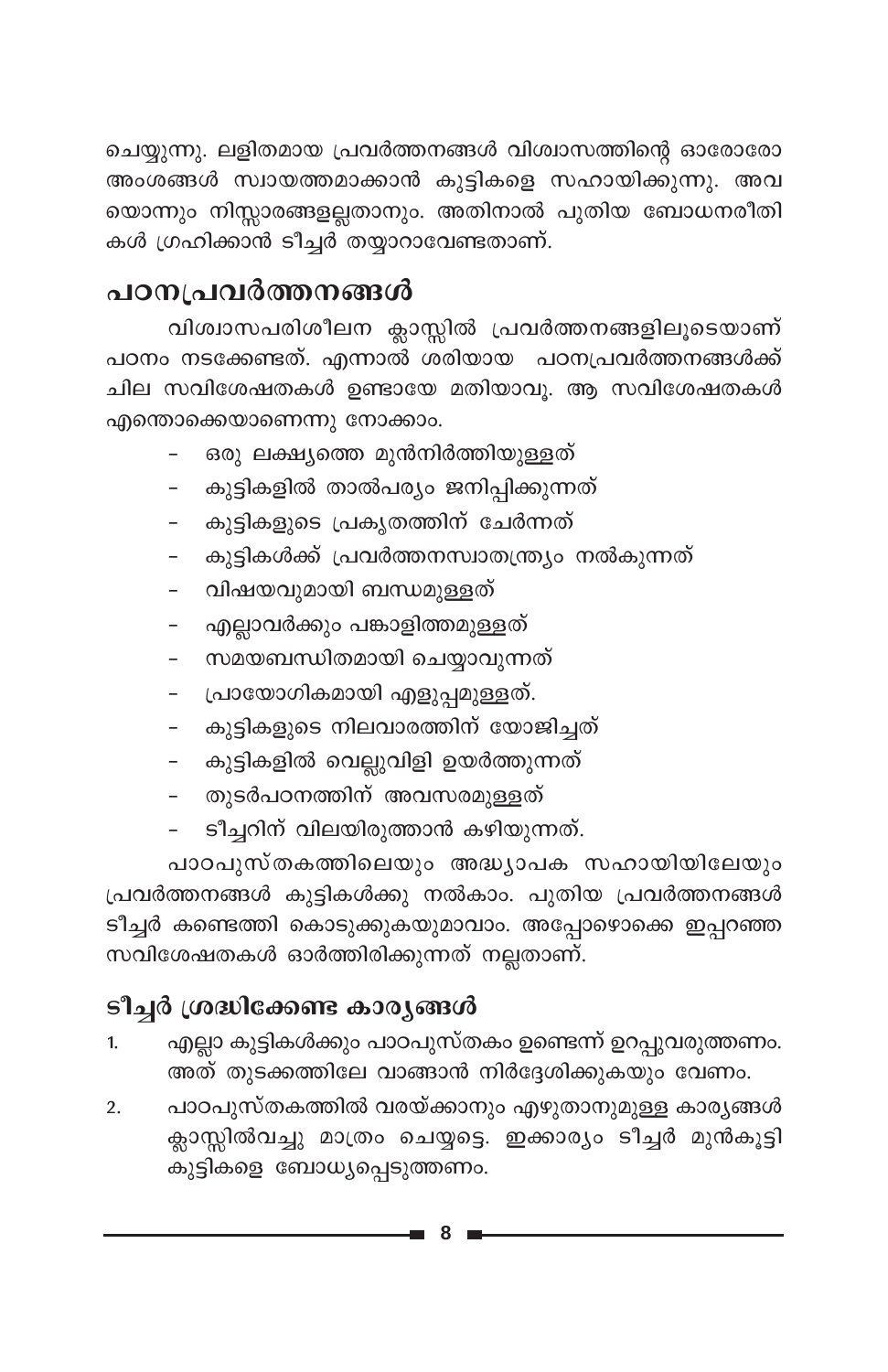അധികപ്രവർത്തനങ്ങൾ വീട്ടിൽ വച്ച് ചെയ്യുന്നതിനായി കുട്ടി 3. കൾക്കു നൽകാം. അതു വൃക്തമായി പറഞ്ഞു കൊടുത്തു വിടണം. പിറ്റേ ആഴ്ചവരുമ്പോൾ ചെയ്തത് പരിശോധിക്കു കയും വേണം.

## പാഠത്തിലേയ്ക്ക് പ്രവേശിക്കുമ്പോൾ

വിശ്വാസപരിശീലനം, കുട്ടികളുടെ പ്രത്യേകതകൾ, പുതിയ പഠനരീതി എന്നിവയെക്കുറിച്ച് നിങ്ങൾ മനസ്സിലാക്കി. ഇനി പാഠങ്ങളിലേയ്ക്ക് വരികയാണ്. പാഠവിശകലനത്തിൽ പ്രത്യേക മായൊരു രൂപഘടന സ്ഥീകരിച്ചിട്ടുണ്ട്. അത് താഴെപ്പറയുന്ന വിധത്തിലാണ്.

#### ആമുഖം  $1<sub>n</sub>$

പാഠത്തിന്റെ ഉള്ളടക്കം, സന്ദേശം, ഊന്നൽ കൊടുക്കേണ്ട പാഠൃവസ്തുത എന്നിവയെക്കുറിച്ചുള്ള സംക്ഷിപ്തവിവരമാണ് ആമുഖത്തിൽ ചേർക്കുന്നത്. പാഠത്തെക്കുറിച്ച് ടീച്ചറിന് ഒരു കാഴ്ചപ്പാട് ഉണ്ടാകാൻ ഇതുപകരിക്കും.

#### കുട്ടികൾ സ്വന്തമാക്കേണ്ടത്  $2.$

ഒരു പാഠത്തിലൂടെ കുട്ടികൾ നേടേണ്ട ഉദ്ദേശ്യങ്ങൾ ഇവിടെ സൂചിപ്പിക്കുന്നു. അവയെ മൂന്നായി തിരിക്കാം.

- a) ബോധ്യം
- b)  $\alpha$ നോഭാവം

c) ശീലം എന്നിവയാണവ. ചോദ്യോത്തരങ്ങൾക്കും പ്രവർ ത്തനങ്ങൾക്കും ശേഷം കുട്ടികളിൽ ഇവ അവശേഷിച്ചാലേ വിശ്വാസ പരിശീലനം ഫലപ്രദമാവുകയുള്ളൂ.

#### ബോധനോപാധികൾ 3.

ഓരോ പാഠവും നന്നായി അവതരിപ്പിക്കുന്നതിന് ചില പഠനോ പകരണങ്ങൾ ആവശ്യമാണ്. ടീച്ചർ അവയെല്ലാം മുൻകൂട്ടി ശേഖരിച്ച് ക്ലാസ്സിൽ കൊണ്ടുപോകണം. ഗാനങ്ങൾ, കഥകൾ, കളികൾ, നാടക രൂപങ്ങൾ ചാർട്ടുകൾ, കാർഡുകൾ, ഫ്ളാനൽ, ചിത്രങ്ങൾ എന്നിവ യൊക്കെ ചിലപ്പോൾ ആവശ്യമായി വരും. വസ്തുക്കൾ മാത്രമല്ല, വസ്തുതകളും കൂടി ഉൾപ്പെടുന്നതാണ് ബോധനോപാധികൾ. ടീച്ചർ മനസ്സിൽ തയ്യാറാക്കി കൊണ്ടുപോകുന്ന ഒരു പഠനപ്രവർത്തനവും ബോധനോപാധികളുടെ പരിധിയിൽ വരുന്നതാണ് എന്നോർമ്മിക്കുക.

9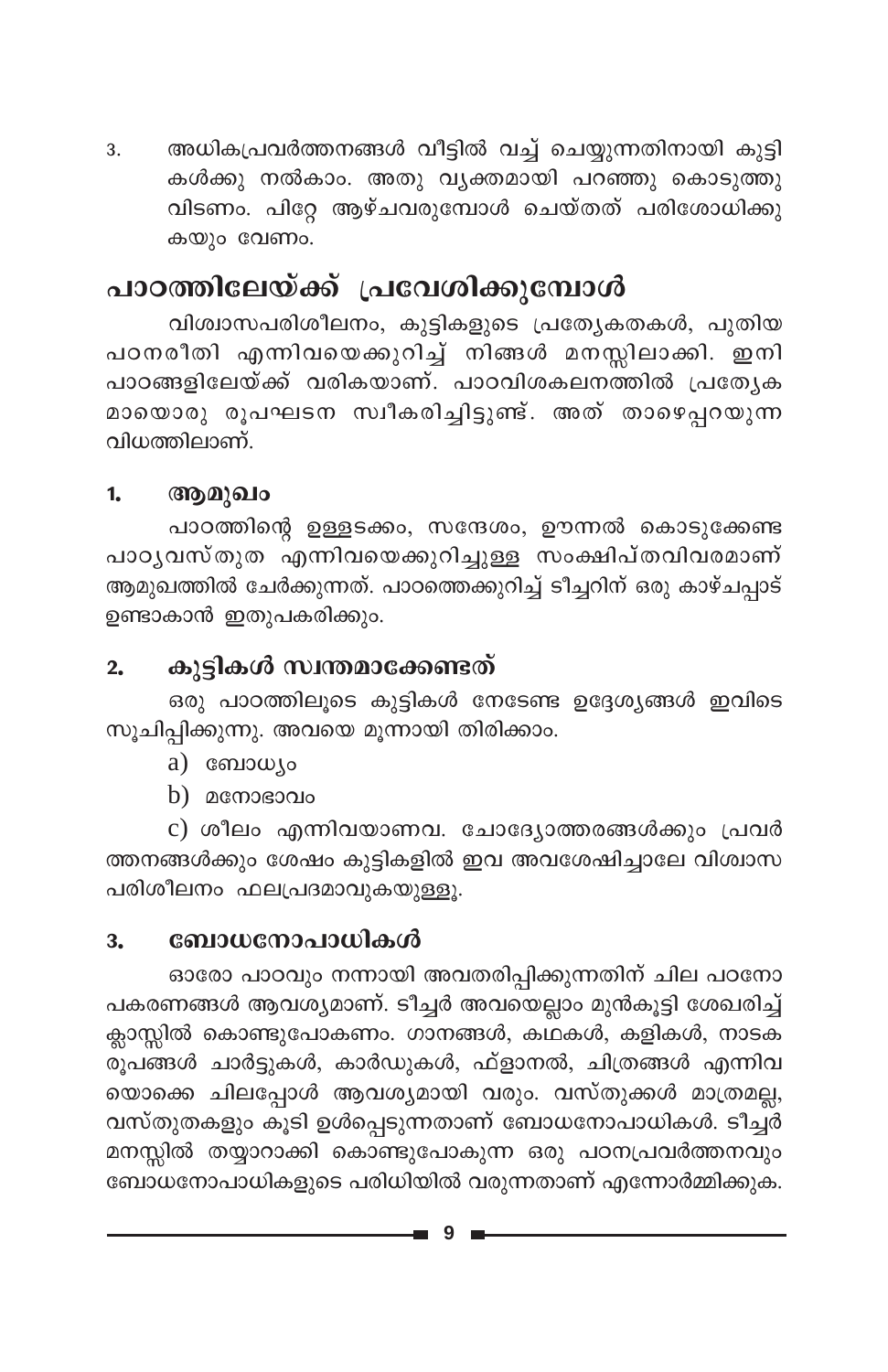#### 4. പാഠാവതരണം

ഓരോ പാഠവും കുട്ടികളുടെ മുന്നിൽ എങ്ങനെ അവതരിപ്പിക്ക ണമെന്ന് വിവരിക്കുന്ന ഭാഗമാണിത്. പാഠം തുടക്കം മുതൽ ഒടുക്കം വരെ വായിച്ചവതരിപ്പിക്കുന്ന കാലമൊക്കെ കടന്നുപോയി. കുട്ടികൾക്ക് ആകർഷകമായ വിധത്തിൽ പാഠം തുടങ്ങാൻ കഴിയണം. തുടരാനും അവസാനിപ്പിക്കാനും കഴിയണം. അതിനുള്ള സൂചനകളാണ് പാഠാവതരണത്തിൽ ചേർത്തിട്ടുള്ളത്. അവയേക്കാൾ മെച്ചമെന്നു തോന്നുന്നവ കണ്ടെത്തിയാൽ ഉപയോഗിക്കാവുന്നതാണ്. ഏറ്റവു മധികം ഒരുക്കം ആവശ്യമുള്ള കാര്യമാണ് പാഠാവതരണമെന്ന് മറക്കരുത്.

#### പാഠബന്ധിതപ്രവർത്തനങ്ങൾ 5.

പാഠപുസ്തകത്തിലെ പ്രവർത്തനങ്ങളെക്കുറിച്ചുള്ള നിർദ്ദേശങ്ങൾ ഈ ഭാഗത്ത് ചേർത്തിരിക്കുന്നു. ചോദ്യങ്ങൾക്കുള്ള ഉത്തരങ്ങളും നൽകിയിട്ടുണ്ട്. ടീച്ചറിനുള്ള സൂചനയായി എല്ലാ പ്രവർത്തനങ്ങളും ചെയ്യാൻ കുട്ടികളോട് നിഷ്കർഷിക്കണം.

#### അനുബന്ധിത പ്രവർത്തനങ്ങൾ 6.

പാഠപുസ്തകത്തിൽ ഇല്ലാത്തതും പാഠങ്ങളോടു കൂട്ടിച്ചേർക്കാ വുന്നതുമായ പ്രവർത്തനങ്ങളാണ് ഇവ. ഓരോന്നും ടീച്ചറിന്റെ ഇഷ്ടാ നുസരണം സ്ഥീകരിക്കാവുന്നവയാണ്. സന്ദർഭത്തിന് ഇണങ്ങും വിധം ആവശ്യമുള്ളിടത്തോളം. ഉപയോഗിക്കുക. അധ്യാപകസഹായിയിൽ ചേർക്കാത്ത പ്രവർത്തനങ്ങൾ കിട്ടുമെങ്കിൽ അവയും ക്ലാസ്സിൽ ഉപ യോഗിക്കാം. അനുബന്ധിത പ്രവർത്തങ്ങളെല്ലാം ടീച്ചറിന്റെ മനോഭാവ ത്തിനനുസൃതമായി ചെയ്യാനുള്ളതാണെന്ന് ഓർത്തിരിക്കുക.

## ഓരോ പാഠത്തിലും ഓർക്കേണ്ട കാര്യങ്ങൾ

- ഓരോ പാഠവും രണ്ട് ദിവസം (2 ഞായറാഴ്ചകൾ) കൊണ്ട്  $1.$ പഠിപ്പിച്ചുതീർക്കണം എന്നാണ് ധാരണ. അതിനാൽ ഓരോ പാഠത്തിലെയും കാര്യങ്ങൾ രണ്ടായി വിഭജിച്ച് ഒരുങ്ങുന്നതാണ് സൗകര്യം. കഴിയുമെങ്കിൽ പാഠവസ്തുതകളും (Content) പ്രവർത്തനങ്ങളും (Activity) രണ്ടുദിവസങ്ങളിലും ഉൾപ്പെടുന്ന വിധത്തിൽ ക്രമീകരിക്കുന്നതാണ് നല്ലത്.
- പ്രവർത്തനങ്ങൾ പലതും ക്ലാസ്സിൽവച്ചുതന്നെ കുട്ടികൾ ചെയ്യേ  $\overline{2}$ . ണ്ടതാണ്. രണ്ടു ദിവസങ്ങളിലായി ഒരു പാഠം പൂർത്തിയാക്കാൻ സമയം ലഭിക്കും. ഓരോ പ്രവർത്തനവും ചെയ്യാനുള്ള നിർദ്ദേശ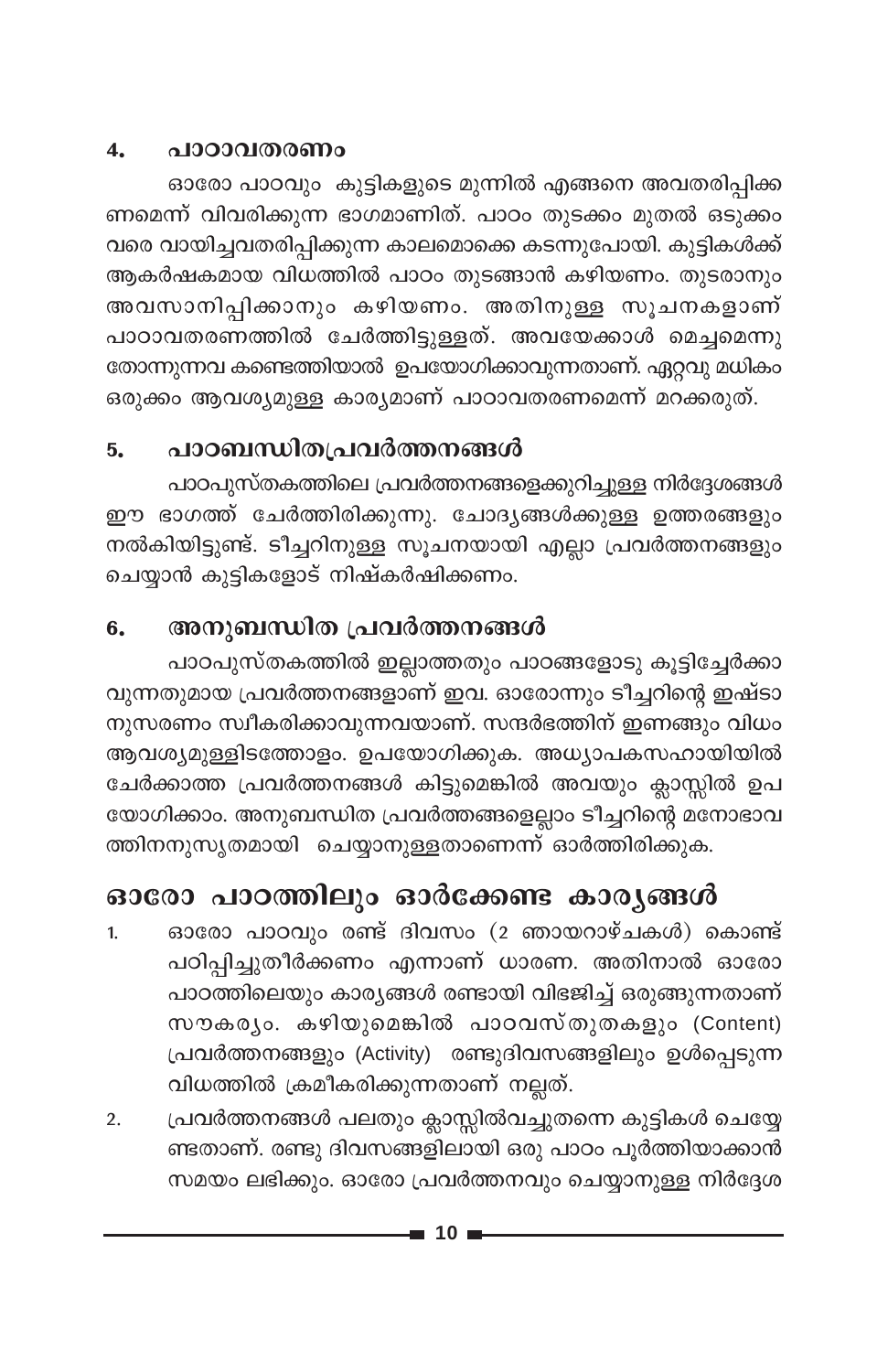ങ്ങൾ വൃക്തമായും കൃതൃമായും നൽകണം. വീട്ടിൽ വച്ച് ചെയ്യേണ്ടവ ഉണ്ടെങ്കിൽ അത് രണ്ടാംദിവസം തന്നെ കുട്ടികളോട് പറഞ്ഞുവിടണം.

- 'എന്റെ തീരുമാനം' എന്ന പേരിൽ കൊടുത്തിരിക്കുന്നവ കുട്ടി  $\overline{3}$ . കളിൽ രൂപപ്പെടേണ്ട ശീലം തന്നെയാണ്. ഓരോ പാഠത്തിലെയും തീരുമാനം എങ്ങനെ പ്രായോഗികമാക്കാമെന്നു വിശദമാക്കി ക്കൊടുക്കണം. അത് അവരുടെ സ്വന്തം തീരുമാനമാക്കി മാറ്റണം. പിറ്റേ ആഴ്ചയിൽ തീരുമാനം എത്രത്തോളം നടപ്പിലാക്കി എന്ന് അന്വേഷിക്കണം
- മിക്ക പാഠങ്ങളിലും കഥ പറയാൻ അവസരങ്ങളുണ്ട്. പരമാവധി 4. സന്ദർഭങ്ങൾ ഇതിനായി ഉപയോഗിക്കണം. ഇടയ്ക്ക് കഥപറയാൻ കുട്ടികൾക്കും അവസരം നൽകണം. താൽപര്യം ഉണർത്തി, ആകാംക്ഷ വളർത്തി, ആശയങ്ങൾ സ്ഥീകരിക്കാൻ തക്കവിധം കഥ അവതരിപ്പിക്കണം. അതിന് താഴെ പറയുന്ന കാര്യങ്ങൾ ശ്രദ്ധിക്കണം.
	- വിശദാംശങ്ങൾ വിട്ടുകളയരുത്.
	- വ്യക്തികളെയും സംഭവങ്ങളെയും വർണ്ണിക്കണം.
	- കുട്ടികൾക്കിണങ്ങുന്ന പദങ്ങളും ഭാഷാശൈലിയും ഉപയോഗിക്കണം.
	- കഥയ്ക്കിടയിൽ ചെറിയ ചോദ്യങ്ങൾ ചോദിക്കണം.
	- കുട്ടികളുടെ സഹായത്തോടെ കഥ പൂർത്തിയാക്കാൻ കഴിഞ്ഞാൽ നന്ന്.
	- വിശ്വാസപരിശീലനക്ലാസ്സിന് ഉതകുന്ന കഥകൾ തെരഞ്ഞെടുത്ത് അവതരിപ്പിക്കണം.
- കളികളുടെ സ്വഭാവമുള്ള പ്രവർത്തനങ്ങൾ കുട്ടികൾക്ക് നൽകാ 5. വുന്നതാണ്. അവ സംഘടിപ്പിക്കുമ്പോൾ ചില കാര്യങ്ങളിൽ ശ്രദ്ധിക്കണം.
	- ക്ലാസ്സിന്റെ അന്തരീക്ഷത്തിനു ചേർന്നവ തെരഞ്ഞെടുക്കണം.
	- $\blacklozenge$  പ്രവർത്തനത്തിന്റെ വിശദാംശങ്ങൾ മുൻകൂട്ടി തീരുമാനി ക്കണം.
	- $\blacklozenge$  നിർദ്ദേശങ്ങൾ വ്യക്തമായി കൃത്യമായും നൽകണം.
	- ▶ നിർദ്ദേശങ്ങൾ കൃത്യമായി പാലിക്കാൻ നിഷ്കർഷിക്കണം.
	- $\blacklozenge$  എല്ലാവരുടെയും പങ്കാളിത്തം ഉറപ്പുവരുത്തണം.

- 11 -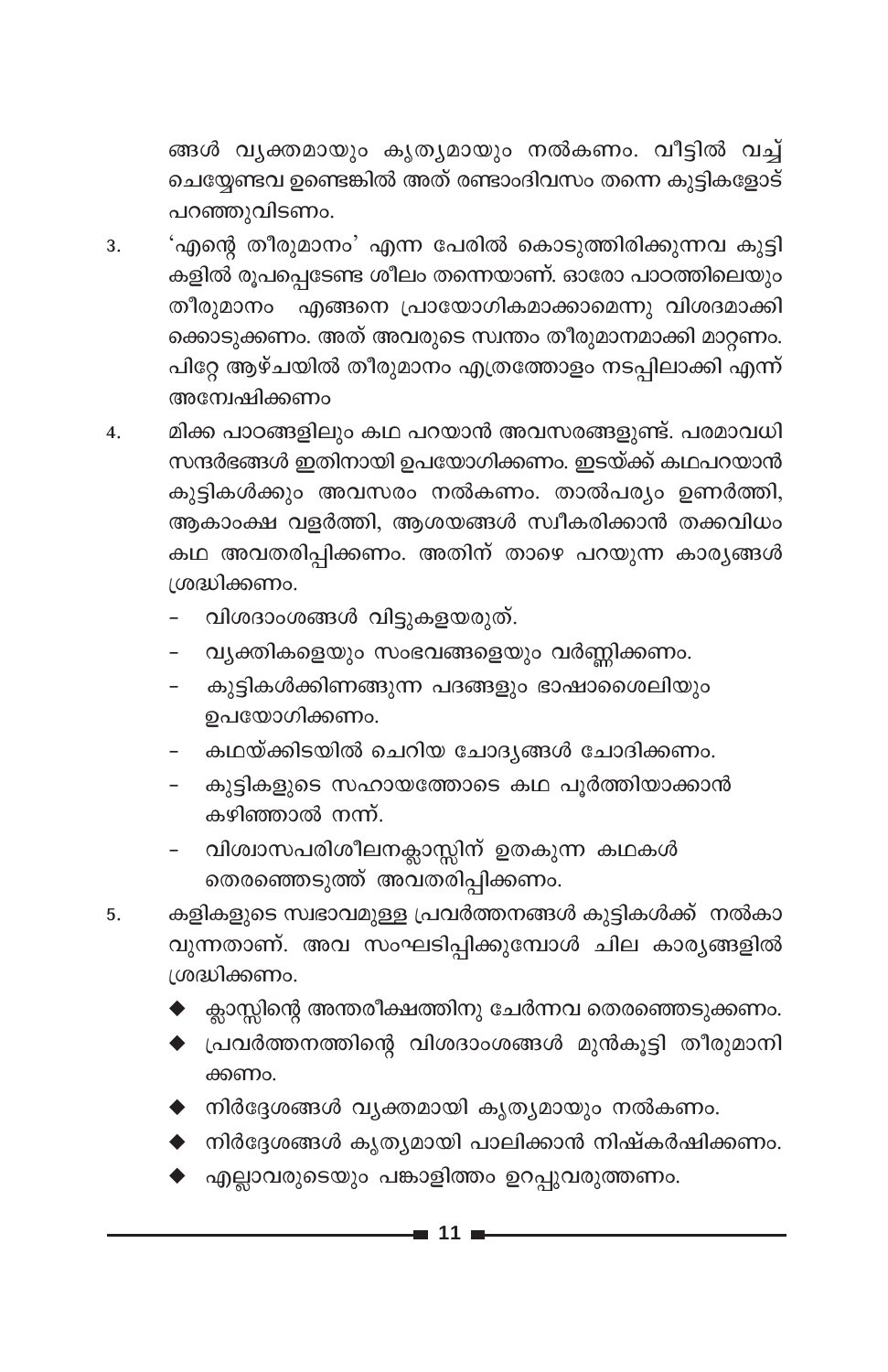- ▶ നിർദ്ദേശങ്ങൾ പാലിക്കാത്തവരെ തിരുത്തണ<mark>ം</mark>.
- $\blacklozenge$  പ്രവർത്തനത്തിന്റെ ലക്ഷ്യം കൈവരിക്കുന്നുണ്ടോയെന്ന് നിരീക്ഷിക്കണം.

## ഓർമ്മിക്കാൻ മൂന്ന് കാര്യങ്ങൾ കൂടി

- ഈ അദ്ധ്യാപനസഹായി പൂർണ്ണമായി ശ്രദ്ധാപൂർവം വായിക്കണം.  $\mathbf{1}$ ഓരോ പാഠവിശകലനവും മനസ്സിലാക്കണം. മുൻ ക്ലാസ്സുകളിലെ പാഠപുസ്തകങ്ങളും അദ്ധ്യാപക സഹായിയും വായിച്ചുനോക്കു .<br>ന്നത് അദ്ധ്യാപനത്തെ കൂടുതൽ സമഗ്രമാക്കാൻ സഹായിക്കും.
- ഓരോ പാഠവും പഠിപ്പിക്കുന്നതിനു മുമ്പായി അതാത് പാഠ  $\overline{2}$ . വിശകലനത്തിന്റെ സഹായത്തോടെ നല്ല ഒരുക്കം നടത്തണം. പാഠാസൂത്രണം നന്നായാൽ ക്ലാസ്സെടുക്കാൻ ഏറെ എളുപ്പമാകും. എന്തെല്ലാം കാര്യങ്ങൾ, ഏതു വിധത്തിൽ കുട്ടികൾക്ക് നൽകണം. എന്തെല്ലാം പ്രവൃത്തികൾ അവരെക്കൊണ്ടു ചെയ്യിക്കണം എന്നെല്ലാം മൂൻകൂട്ടി തീരുമാനിക്കുന്നതാണ് ആസൂത്രണം. നന്നായി നടത്തുന്ന പാഠാസൂത്രണം, പാഠാവതരണം നന്നായി നിർവ്വഹി ക്കാൻ ടീച്ചറിനെ പ്രാപ്തയാക്കുമെന്നതിൽ സംശയമില്ല.
- പാഠാസൂത്രണത്തിൽ തീരുമാനിച്ച കാര്യങ്ങൾ ഒരു നോട്ടു 3. ബുക്കിൽ എഴുതിവച്ചാൽ എളുപ്പമായി. അതുപയോഗിച്ച് ക്ലാസ്സ് നയിക്കാം. ടീച്ചറിന് വ്യക്തിപരമായി സൗകര്യമെന്നു തോന്നുന്ന വിധത്തിൽ എഴുതിയാൽ മതി. അതാണ് പാഠക്കുറിപ്പ്. ഓരോ പാഠത്തിനും പാഠക്കുറിപ്പ് എഴുതി ശീലിക്കുന്നത് കൂടുതൽ നന്നായി പാഠം ഒരുങ്ങാൻ ഇടവരും. പലയിടത്തുനിന്നായി ടീച്ചറിനു ലഭിക്കുന്ന അധികവിവരങ്ങളും പ്രവർത്തനങ്ങളും ഈ ബുക്കിൽ എഴുതാനും കഴിയും. ക്ലാസ്സിൽ ഉപയോഗിക്കാൻ പറ്റുന്ന കഥകൾ, പാട്ടുകൾ, ചിത്രങ്ങൾ എന്നിവയൊക്കെ ശേഖരിച്ചുവയ്ക്കാനും ഈ ബുക്ക് ഉപയോഗിക്കാം.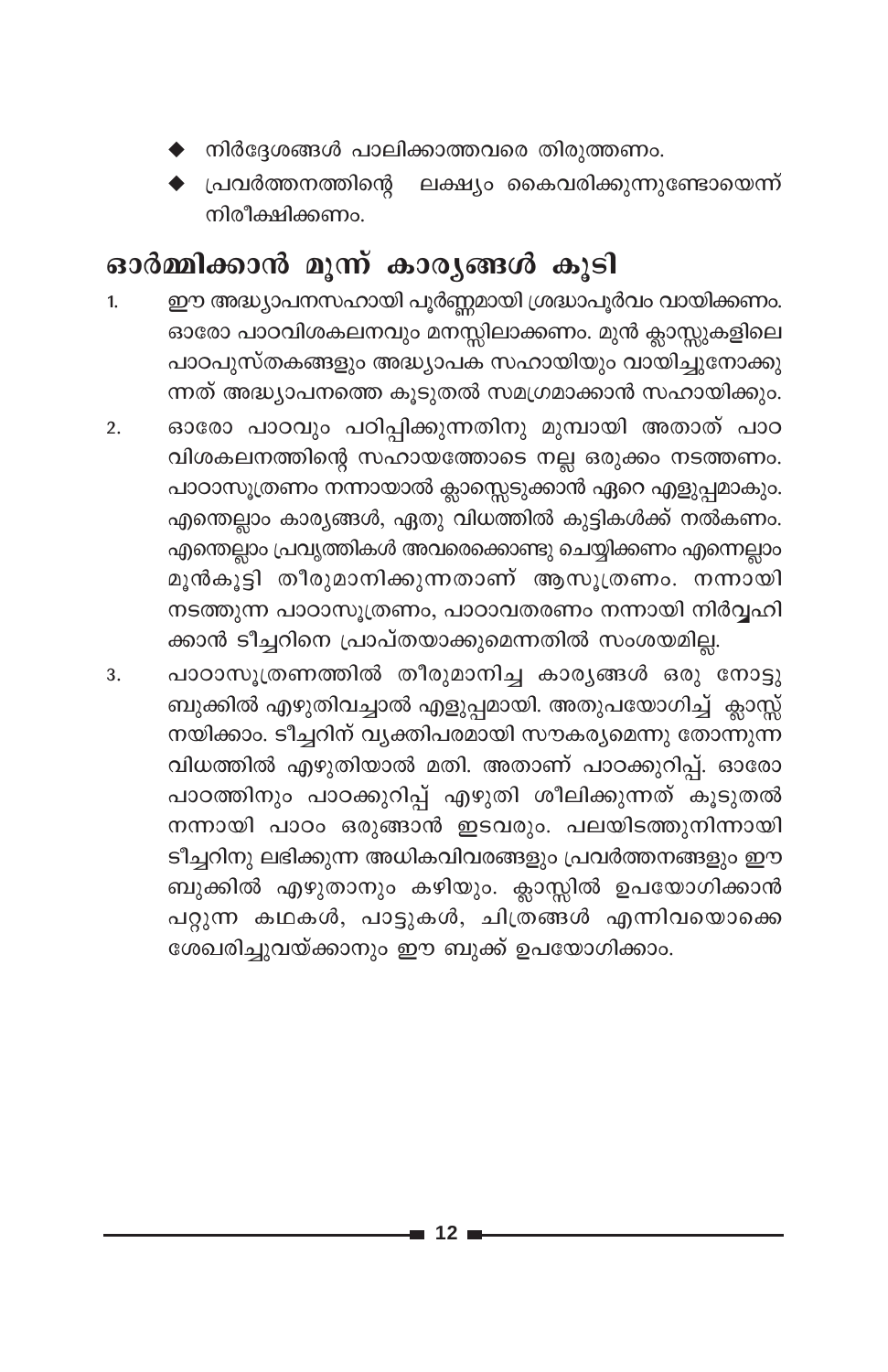# 1 പ്രവചനങ്ങൾ പൂർത്തിയാകുന്നു

#### I. ആമുഖം

മംഗളവാർത്ത, ഈശോയുടെ ജനനം എന്നിവയാണ് ഈ പാഠം അവതരിപ്പിക്കുന്നത്. ക്രിസ്തുമസിനെക്കുറിച്ചുള്ള വിശദമായ വിവര ങ്ങളും ക്രിസ്തുമസിനോട് നമുക്കുണ്ടാവേണ്ട മനോഭാവവും ഇതിൽ ഉൾക്കൊള്ളിച്ചിരിക്കുന്നു. ഒരു ആഘോഷം എന്നതിൽക്കവിഞ്ഞ് ലോക രക്ഷകനായ ഈശോയെ വരവേൽക്കാനുള്ള അവസരമായി ക്രിസ്തുമസിനെ കുട്ടികൾക്കു മുമ്പിൽ അവതരിപ്പിക്കാൻ ഈ പാഠം ഉപകരിക്കണം.

#### കുട്ടികൾ സ്വന്തമാക്കേണ്ടത് **II.**  $a)$  comous

- പ്രവചനങ്ങളിലൂടെ വെളിപ്പെടുത്തപ്പെട്ട രക്ഷകനാണ് ഈശോ.
- $\blacklozenge$  മംഗളവാർത്ത പിറവിക്കാലങ്ങളുടെ ചൈതന്യം അത നുസരിച്ച് ജീവിക്കാൻ സഹായിക്കുന്നവയാണ്.

### $\mathbf b)$  മനോഭാവം

- $\blacklozenge$  പുൽക്കൂട്ടിൽ പിറന്ന ഈശോയെ എന്റെ രക്ഷകനും നാഥനുമായി അംഗീകരിക്കണം.
- $\blacklozenge$  ഈശോയ്ക്ക് എല്ലായ്പോഴും ആരാധന സമർപ്പിക്കണം.
- $c)$  ശീലം
	- മാലാഖമാരുടെ മാധൃസ്ഥം യാചിക്കും.
	- $\blacklozenge$  ഉണ്ണീശോ വന്നു പിറക്കാൻ പാകത്തിൽ എന്റെ ഹൃദയം നിർമ്മലമായി സൂക്ഷിക്കാൻ പരിശ്രമിക്കും.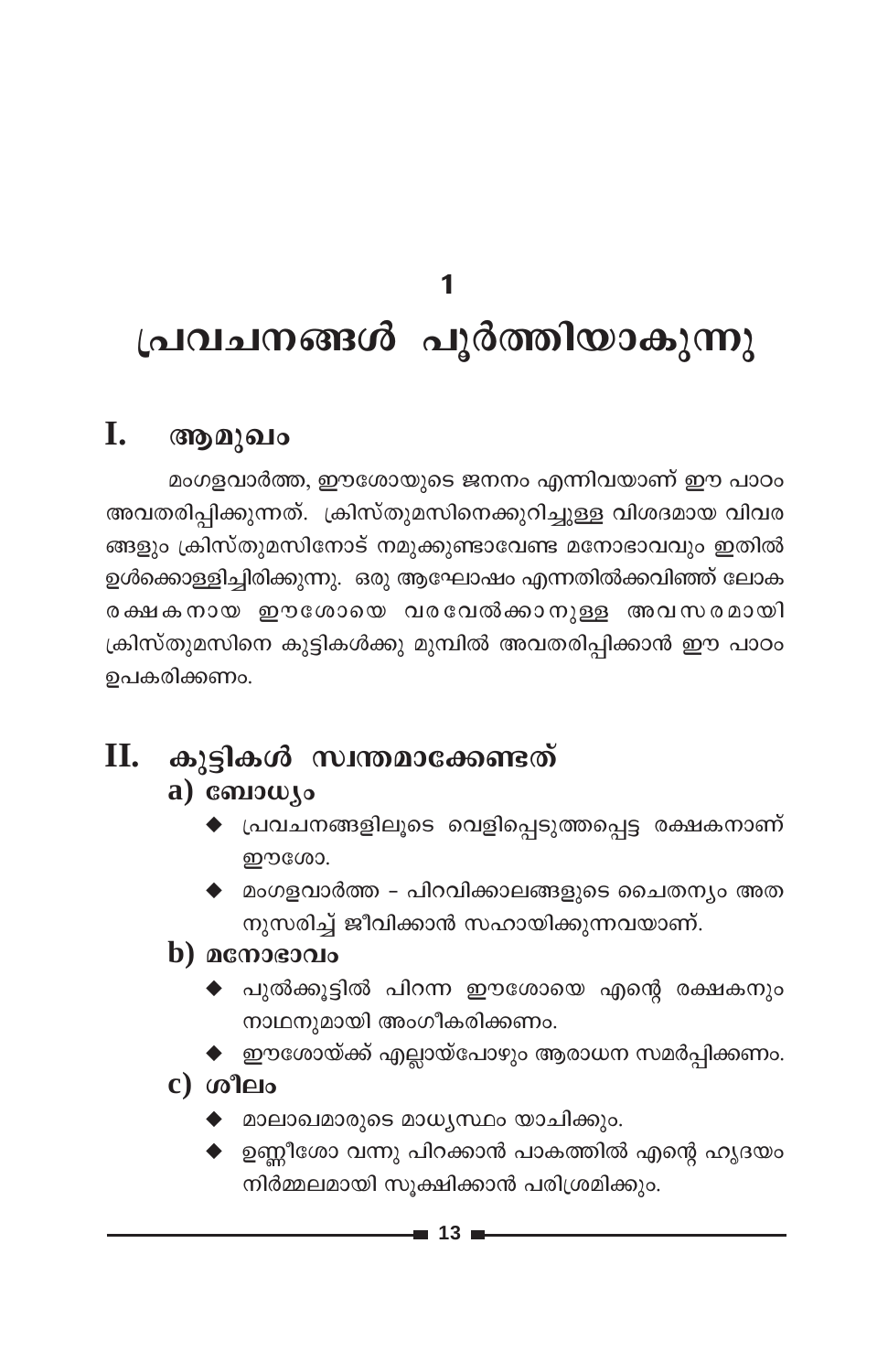## III. ബോധനോപാധികൾ

ബൈബിൾ, വേദപാഠപുസ്തകം, കുർബ്ബാനപുസ്തകം, ക്രിസ്തുമസ് കാർഡുകൾ, ഈശോയുടെ ജനനവുമായി ബന്ധപ്പെട്ട ചിത്രങ്ങൾ, പ്ലക്കാർഡുകൾ, മാലാഖമാരുടെ ചിത്രങ്ങൾ, മാതാവിന്റെ ചിത്രങ്ങൾ.

## IV. പാഠാവതരണം

'ചിത്രവായന' എന്ന പ്രവർത്തനത്തിലൂടെ പാഠാവതരണം നട ത്താപ

കുട്ടികളെ വിവിധ ഗ്രൂപ്പുകളായി തിരിക്കുന്നു. എല്ലാ ഗ്രൂപ്പു കളിലും മാലാഖ മറിയത്തിന് മംഗളവാർത്ത നൽകുന്ന ചിത്രം പ്രദർശി പ്പിക്കുന്നു. ചിത്രത്തിന്റെ ആശയം കണ്ടെത്തി എഴുതാൻ ഗ്രൂപ്പുകൾക്ക് അവസരം നൽകുന്നു. തുടർന്ന് ഈ ഭാഗം ബൈബിളിൽനിന്ന് കണ്ടെ ത്താൻ ആവശ്യപ്പെടുന്നു. നിശ്ചിതസമയത്തിനുള്ളിൽ പ്രവർത്തനം പൂർത്തിയാക്കുന്ന ഗ്രൂപ്പിനെ അഭിനന്ദിക്കുന്നു.

ചിത്രവായനയിലൂടെ പാഠഭാഗത്തേക്കു പ്രവേശിക്കാം. പാഠ ത്തിലെ പ്രധാനാശയങ്ങൾ അവതരിപ്പിക്കുന്നതിനു സഹായിക്കുന്ന ചില പ്രവർത്തനങ്ങൾ താഴെ ചേർക്കുന്നു.

#### $\mathbf{a}$ ) പദസൂര്യൻ

ക്രിസ്തുമസുമായി ബന്ധപ്പെട്ട വാക്കുകൾ എഴുതി പദസൂര്യൻ നിർമ്മിക്കുക.

#### റോൾ പ്ലേ  $\mathbf{b}$

ജ്ഞാനികളുടെ സന്ദർശനം ബൈബിളിൽ നിന്ന് വായിക്കുക, അതിനെ ആസ്പദമാക്കി റോൾ പ്ലേ അവതരിപ്പിക്കുക.

#### $\mathbf{c})$ ജപമാല ചിത്രങ്ങൾ

സന്തോഷകരമായ ജപമാല രഹസ്യങ്ങൾ ചിത്രത്തിന്റെ സഹാ യത്തോടെ കണ്ടെത്താൻ അവസരം നൽകൂക.

#### V. പാഠബന്ധിത പ്രവർത്തനങ്ങൾ

## നമുക്കു പ്രാർത്ഥിക്ക<mark>ാം</mark>

കൈകൾ കൂപ്പി, ഭക്തിപൂർവ്വം പ്രാർത്ഥന ചൊല്ലാൻ അവസരം നൽകണം. ഗ്രൂപ്പിനോ കുട്ടിക്കോ മാറിമാറി അവസരം കൊടുത്താൽ മതി.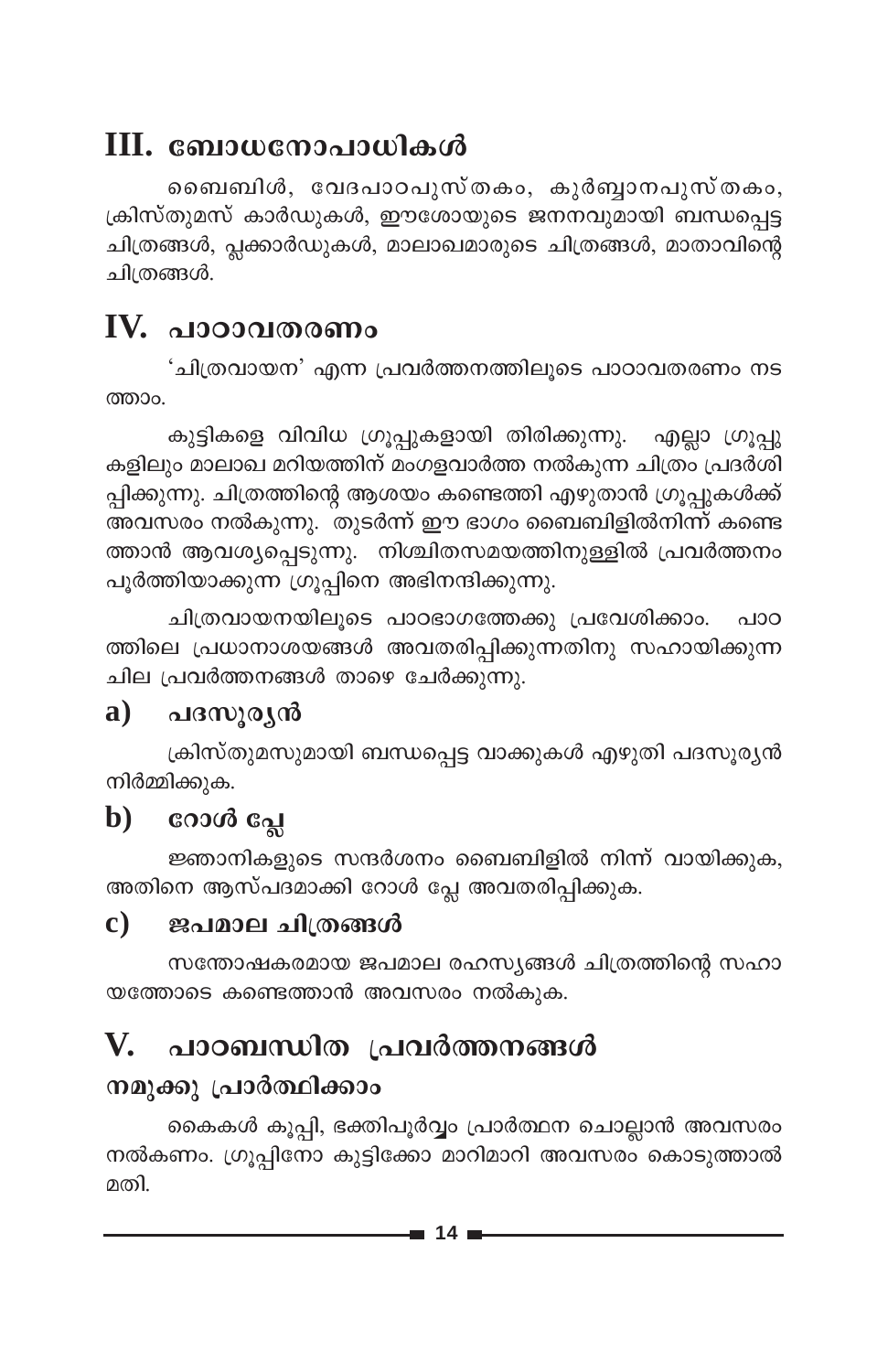#### നമുക്കു പാടാം

പാഠഭാഗത്തിന്റെ സന്ദേശം ഗാനരൂപത്തിലാക്കിയതാണ് പാടാൻ നൽകിയിരിക്കുന്നത്. തനിച്ചോ സംഘമായോ ഈണം കണ്ടെത്തി ആലപിക്കാൻ കുട്ടികൾക്ക് അവസരം നൽകണം. ആവശ്യമെങ്കിൽ ടീച്ചർ സഹായിക്കുകയുമാവാം.

### ദൈവവചനം വായിക്കാം, വിവരിക്കാം

നിർദിഷ്ട ബൈബിൾഭാഗം വായിക്കാൻ ഒന്നാം ദിവസം ഗൃഹ പാഠം നൽകുന്നു. രണ്ടാംദിവസം ഈ ഭാഗത്തെ ആസ്പദമാക്കി പ്രശ്നോത്തരി നടത്തുന്നു. പോയിന്റ് നൽകുന്നു.

### വഴികാട്ടാൻ ഒരു തിരുവചനം

തന്നിരിക്കുന്ന വചനം വലിപ്പമുള്ള ഒരു കടലാസിലോ ചാർട്ടിലോ എഴുതിക്കൊണ്ടുവരാൻ കുട്ടികളോട് ആവശ്യപ്പെടുന്നു. അവ സ്കെച്ചു പേനയും മറ്റും ഉപയോഗിച്ച് ആകർഷകമാക്കാം. അത് ക്ലാസ്സിൽ പ്രദർ ശിപ്പിക്കുക. സ്ഥിരമായി ഒട്ടിച്ചുവയ്ക്കുകയോ തൂക്കിയിടുകയോ ചെയ് താൽ ക്ലാസ്സിന് അലങ്കാരമാവും. കുട്ടികളുടെ മനസ്സിൽ വചനം പതിയുകയും ചെയ്യും

### നമുക്കു പ്രവർത്തിക്കാം

വളരെ ലളിതമായ പ്രവർത്തനമാണ് നൽകിയിരിക്കുന്നത്. അതു .<br>ചെയ്യാൻ കുട്ടികളോട് നിർദ്ദേശിക്കുക. പ്രയാസമുണ്ടെന്നു കണ്ടാൽ .<br>ടീച്ചർ കുട്ടികളെ സഹായിക്കണം

## എന്റെ തീരുമാനം

കുട്ടികളിൽ ശീലമായിത്തീരേണ്ട കാര്യമാണ് തീരുമാനമായി കൊടുത്തിരിക്കുന്നത്. അതു പാലിക്കാൻ പ്രേരിപ്പിക്കുക ശീലിക്കുന്നു ണ്ടോയെന്ന് പരിശോധിച്ചറിയുക. കുട്ടികളെ പ്രോത്സാഹിപ്പിക്കുക.

#### ഉത്തരം കണ്ടെത്താം

| $\mathbf{1}$ | പേജ് 10 ഖണ്ഡിക 5   |
|--------------|--------------------|
| 2.           | പേജ് 11 ഖണ്ഡിക 3   |
| 3.           | പേജ് 12 ഖണ്ഡിക 1   |
| 4.           | പേജ് 13 ഒന്നാംകോളം |
| 5.           | പേജ് 13 ഖണ്ഡിക 2   |
| 6.           | പേജ് 13 ഖണ്ഡിക 2   |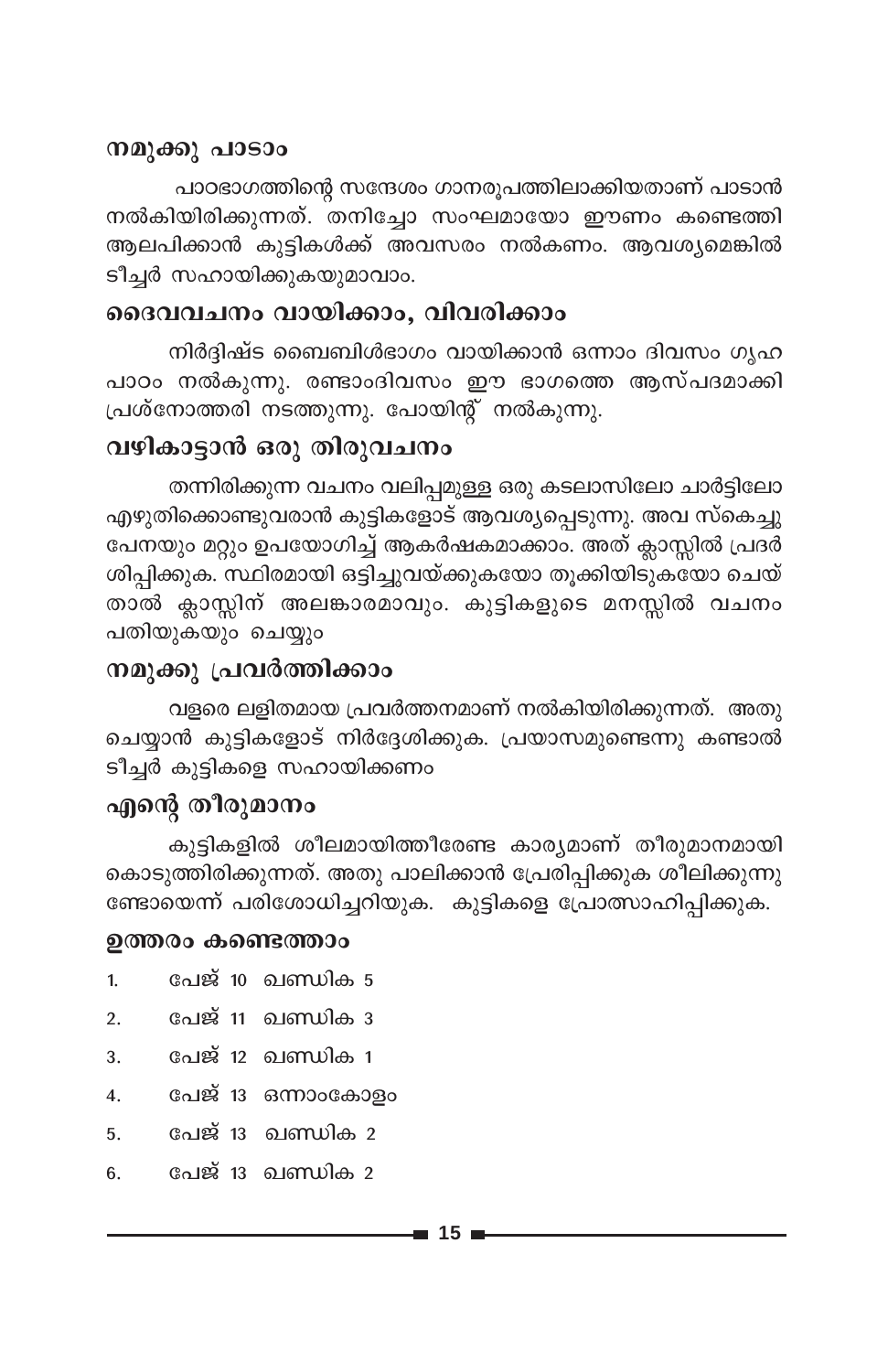(ഉത്തരം ഉൾക്കൊള്ളുന്ന പേജും ഖണ്ഡികയുമാണ് ചേർത്തിരി ക്കുന്നത്. ഉത്തരമായി വരേണ്ട ഭാഗം മാത്രം കുട്ടികൾക്ക് പറഞ്ഞു കൊടുത്താൽ മതി.)

## VI. അനുബന്ധിത പ്രവർത്തനങ്ങൾ ഉത്തരമറിയാമോ?

പാഠപുസ്തകം തുറക്കാൻ കുട്ടികളെ അനുവദിക്കുന്നു. പാഠത്തിലെ ചില വാക്കുകൾ ഉത്തരമായി വരുന്ന ചെറുചോദ്യങ്ങൾ ചോദിക്കുന്നു. ശരിയുത്തരം പറയുന്നവർക്ക് പോയിന്റ് നൽകുന്നു.

#### കരോൾഗാനം

"ശാന്തരാത്രി തിരുരാത്രി

പുൽക്കുടിലിൽ പൂത്തൊരു രാത്രി'

ഇതുപോലുള്ള കരോൾ ഗാനങ്ങൾ ഗ്രൂപ്പു തിരിഞ്ഞ് പാടി അവ തരിപ്പിക്കാൻ ക്ലാസ്സിൽ അവസരം നൽകുന്നു.

#### സുകൃതജപം എഴുതാം പറയാം

പുൽക്കൂട്ടിലെ ഉണ്ണിക്ക് കാഴ്ചവയ്ക്കാനായി സുകൃതജപങ്ങൾ എഴുതാം. ഓരോ ഗ്രൂപ്പുകാരും നിശ്ചിത എണ്ണം സുകൃതജപം എഴു തട്ടെ.

ഉദാ: എന്റെ ഉണ്ണീശോയെ, വേഗം വരണമേ.

എന്റെ ഉണ്ണീശോയെ, എന്റെ ഹൃദയം സ്നേഹത്താൽ നിറയ്ക്ക ണമേ.

#### ചിത്രങ്ങൾ ശേഖരിക്കാം.

ഉണ്ണീശോയുടെ വ്യത്യസ്ത പ്രായത്തിലും രൂപത്തിലുമുള്ള ചിത്ര ങ്ങൾ ശേഖരിക്കാം. അവ ക്ലാസ്സിൽ പ്രദർശിപ്പിക്കാം.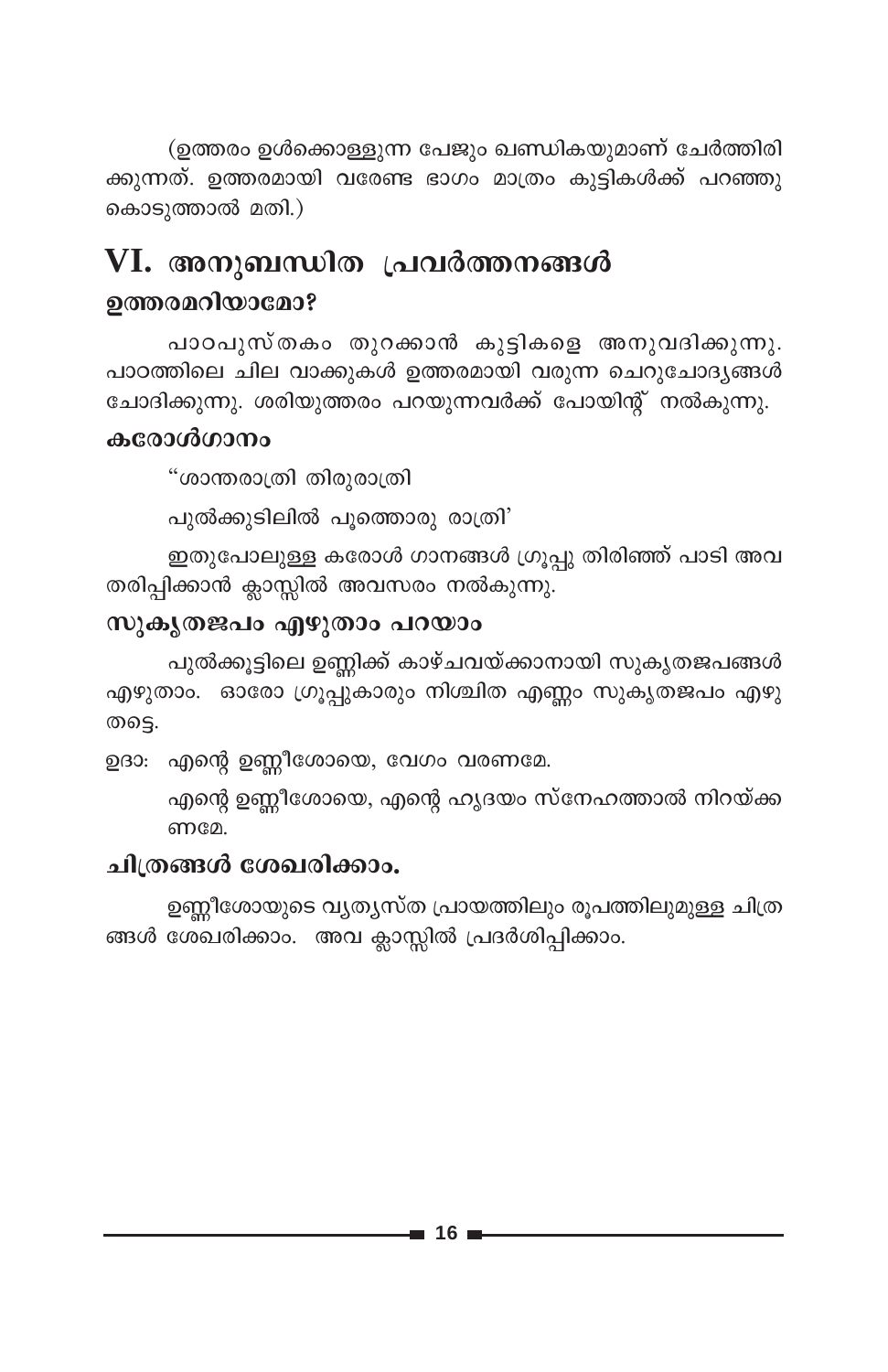$\mathcal{P}$ 

# ലോകത്തിന്റെ പാപങ്ങൾ നീക്കുന്ന ദൈവത്തിന്റെ കുഞ്ഞാട്

#### I. ആമുഖം

പരസ്യജീവിതത്തിന്റെ ആരംഭത്തിൽ ഈശോ സ്നാപകയോ ഹന്നാനിൽനിന്ന് മാമ്മോദീസ സ്വീകരിക്കുന്നതാണ് ഈ പാഠത്തിലെ പ്രധാന ആശയം. യോഹന്നാൻ ഈശോയെ ലോകത്തിന് വെളിപ്പെ ടുത്തി. ലോകത്തിന്റെ പാപങ്ങൾ നീക്കാൻ വന്ന ദൈവത്തിന്റെ കു ഞ്ഞാടായ ഈശോ നമ്മുടെയും പാപങ്ങൾ ഏറ്റെടുക്കുന്നുവെന്ന ബോധ്യം കുട്ടികൾക്കു പകരാൻ ഈ പാഠം സഹായിക്കും.

## II. കൂട്ടികൾ സ്വന്തമാക്കേണ്ടത്

### a)  $\omega_{\text{1}}$

- $\blacklozenge$  ഈശോ പരിശുദ്ധാത്മാവിനാൽ അഭിഷിക്തനാണ്.
- $\blacklozenge$  ലോകത്തിന്റെ പാപങ്ങൾ നീക്കുന്ന ദൈവത്തിന്റെ കുഞ്ഞാടാണ് ഈശോ.
- $\blacklozenge$  ഈശോ ദൈവപുത്രനും ലോകത്തിന്റെ പ്രകാശവുമാ ണ്

### $\bf{b)}$  acmosono

- $\blacklozenge$  സ്നാപകയോഹന്നാൻ ഈശോയെ ലോകത്തിനു പരി ചയപ്പെടുത്തിയതുപോലെ ഞാനും മറ്റുള്ളവർക്ക് ഈശോയെ പരിചയപ്പെടുത്തണം.
- ▶ ലോകത്തിന്റെ പ്രകാശമായ ഈശോയിൽ നോക്കി എന്നും വഴിനടക്കണം.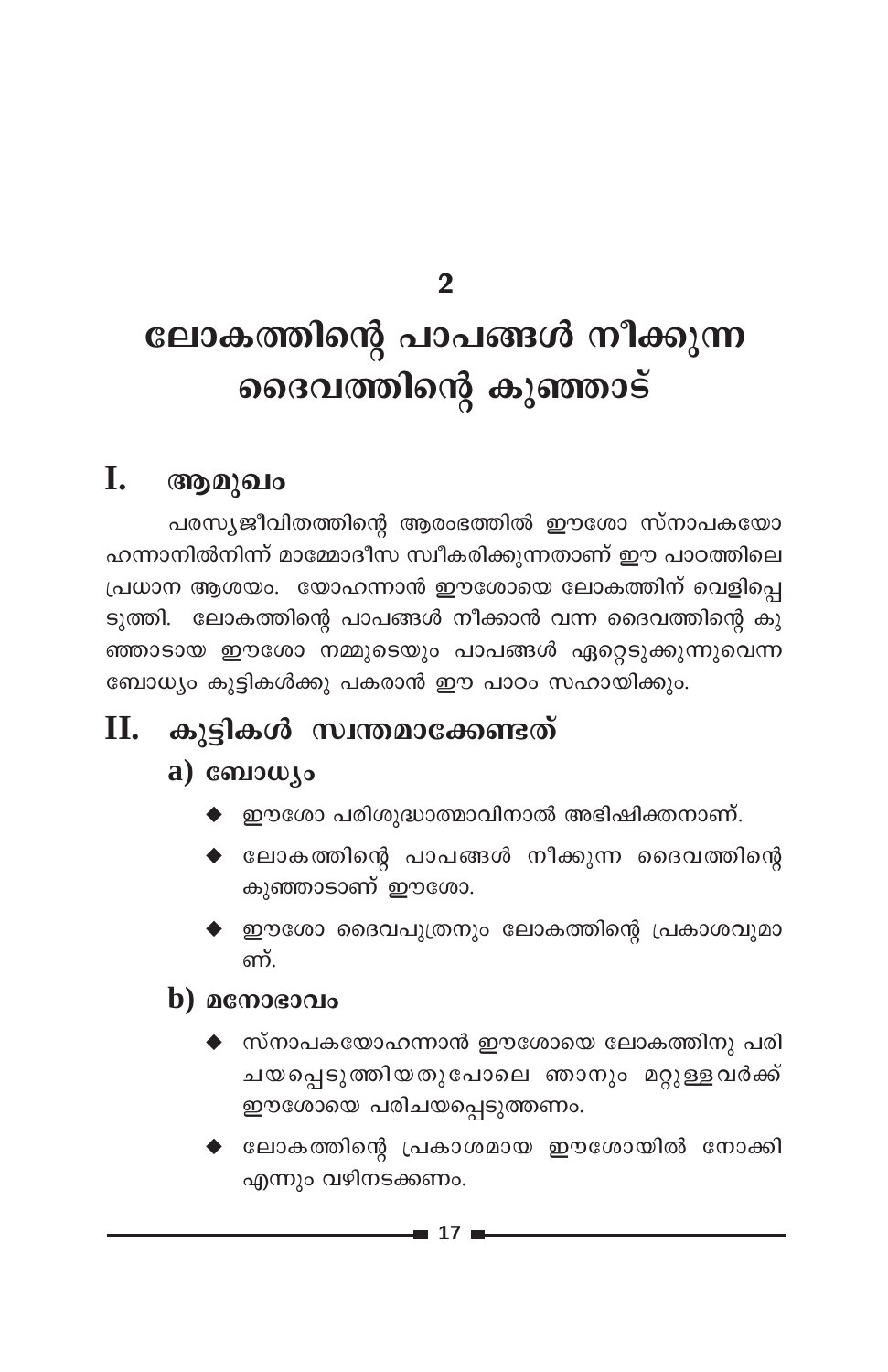$\blacklozenge$  എന്റെ പാപങ്ങൾ കൂടി ഏറ്റെടുക്കാൻ വന്ന ഈശോയെ ഞാൻ സ്നേഹിക്കണം.

 $c)$  ശീലം

- $\blacklozenge$  വീട്ടിലും വിദ്യാലയത്തിലും ഈശോയ്ക്ക് സാക്ഷ്യമേകി ജീവിക്കും.
- $\blacklozenge$  പിതാവും പുത്രനും പരിശുദ്ധാത്മാവുമായ ത്രിതൈക ദൈവത്തോട് പ്രഭാതത്തിലും പ്രദോഷത്തിലും പ്രാർത്ഥി ക്കും.

## $III.$  ബോധനോപാധികൾ

ഈശോ മാമ്മോദീസ സ്വീകരിക്കുന്ന ചിത്രം, പരിശുദ്ധത്രിത്വ ത്തിന്റെ ചിത്രം, വി. കുർബ്ബാനയുടെ ചിത്രം, ബൈബിൾ, ചാർട്ട്, കുർബ്ബാനപ്പുസ്തകം.

## IV. പാഠാവതരണം

'ചിത്രം വായിക്കാം; ക്രമത്തിലാക്കാം' എന്ന പ്രവർത്തനത്തി ലൂടെ പാഠം അവതരിപ്പിക്കാം.

ഈശോ മാമ്മോദീസ സ്വീകരിക്കുന്ന ചിത്രം കുട്ടികളെ കാണി ക്കുന്നു. ഗ്രൂപ്പുകളിൽ കുട്ടികൾ ചിത്രം നിരീക്ഷിച്ച് ആശയം കണ്ടെ ത്തുന്നു. തുടർന്ന് താഴെപ്പറയുന്ന വാക്യങ്ങളെഴുതിയ ചാർട്ട് പ്രദർശി പ്പിക്കുന്നു.

- നീ എന്റെ അടുത്തേക്ക് വരുന്നുവോ
- അനേകർ വന്ന് സ്നാപകയോഹന്നാനിൽ നിന്ന് മാമ്മോദീസ സ്വീകരിച്ചു
- ഇപ്പോൾ ഇതു സമ്മതിക്കുക.
- ദൈവപുത്രനായ ഈശോയും ആ കൂട്ടത്തിൽ വന്നുനിന്നു.
- സ്വർഗം തുറക്കപ്പെട്ടു.
- ഒരു സ്വരം സ്വർഗത്തിൽനിന്നു കേട്ടു.
- ഈശോ വെള്ളത്തിൽ നിന്നു കയറി.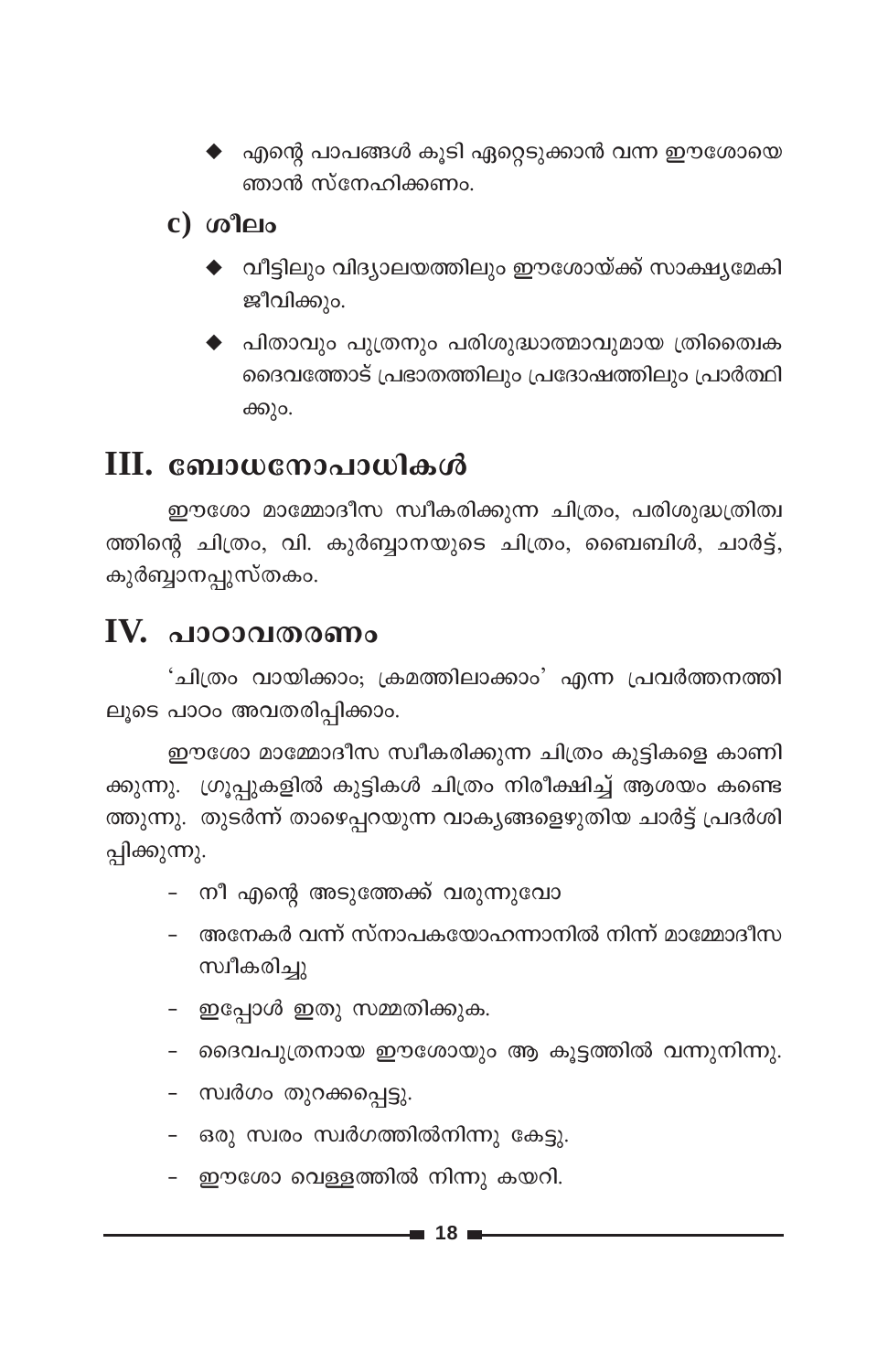ഓരോ ഗ്രൂപ്പുകാരും വാകൃങ്ങൾ വായിച്ച് അവ നടന്ന ക്രമത്തി ലാക്കുന്നു. അവ ക്ലാസ്സിൽ അവതരിപ്പിക്കുന്നു. ഒടുവിൽ ബൈബിൾ നോക്കി, എഴുതിയത് ശരിയാണോയെന്ന് പരിശോധിക്കുന്നു.

പാഠത്തിലെ പ്രധാനാശയങ്ങൾ അവതരിപ്പിക്കുന്നതിന് താഴെ ച്ചേർക്കുന്ന പ്രവർത്തനങ്ങൾ ഉപയോഗിക്കാം.

#### $\mathbf{a}$ ) പ്രാർത്ഥന കണ്ടെത്താം

വിശുദ്ധ കുർബ്ബാനയിൽ പിതാവിനോടും പുത്രനോടും പരിശു ദ്ധാത്മാവിനോടുമുള്ള പ്രാർത്ഥനകൾ കണ്ടെത്തി വായിക്കുക.

#### $\mathbf{b}$ പ്രകാശത്തിന്റെ പാട്ടുകൾ

പ്രകാശം എന്ന ആശയമോ പദമോ വരുന്ന പാട്ടുകൾ ചിലത് ക്ലാസ്സിൽ അവതരിപ്പിക്കുന്നു.

ഉദാ: 1) നിത്യമാം പ്രകാശമേ നയിക്കുകെന്നെ നീ

ചുറ്റിലുമിരുൾ പരന്നിടുന്ന വേളയിൽ....

2) വെളിച്ചം തരേണമേ

നിത്യമാം പ്രകാശമേ വെളിച്ചം തരേണമേ....

ഇത്തരം കൂടുതൽ പാട്ടുകൾ കണ്ടെത്താൻ ആവശ്യപ്പെടുന്നു. അവ ആലപിക്കാൻ അവസരം നൽകുന്നു. ആശയം പങ്കുവയ്ക്കു <u>ന്നു.</u>

#### പാഠബന്ധിത പ്രവർത്തനങ്ങൾ  $\mathbf{V}_{\cdot}$

നമുക്കു പ്രാർത്ഥിക്കാം, നമുക്കു പാടാം, ദൈവവചനം വായിക്കാം വിവരിക്കാം, വഴികാട്ടാൻ ഒരു തിരുവചനം, എന്റെ തീരുമാനം എന്നി വയെക്കുറിച്ചുള്ള നിർദ്ദേശങ്ങൾ ഒന്നാമത്തെ പാഠത്തിൽ കൊടുത്തി ട്ടുള്ളത് ശ്രദ്ധിക്കുമല്ലോ.

### നമുക്കു പ്രവർത്തിക്കാം

നിർദ്ദിഷ്ട ബൈബിൾഭാഗം വായിച്ച് പേരുകൾ കണ്ടെത്തിയെ ഴുതാൻ നിർദ്ദേശിക്കുക. എഴുതിയത് പരിശോധിക്കുന്നത് കുട്ടികൾക്ക് പ്രോത്സാഹനമേകും.

#### ഉത്തരം കണ്ടെത്താം

 $\mathbf{1}$ പേജ് 17 ഖണ്ഡിക 1

പേജ് 17 ഖണ്ഡിക 2  $2.$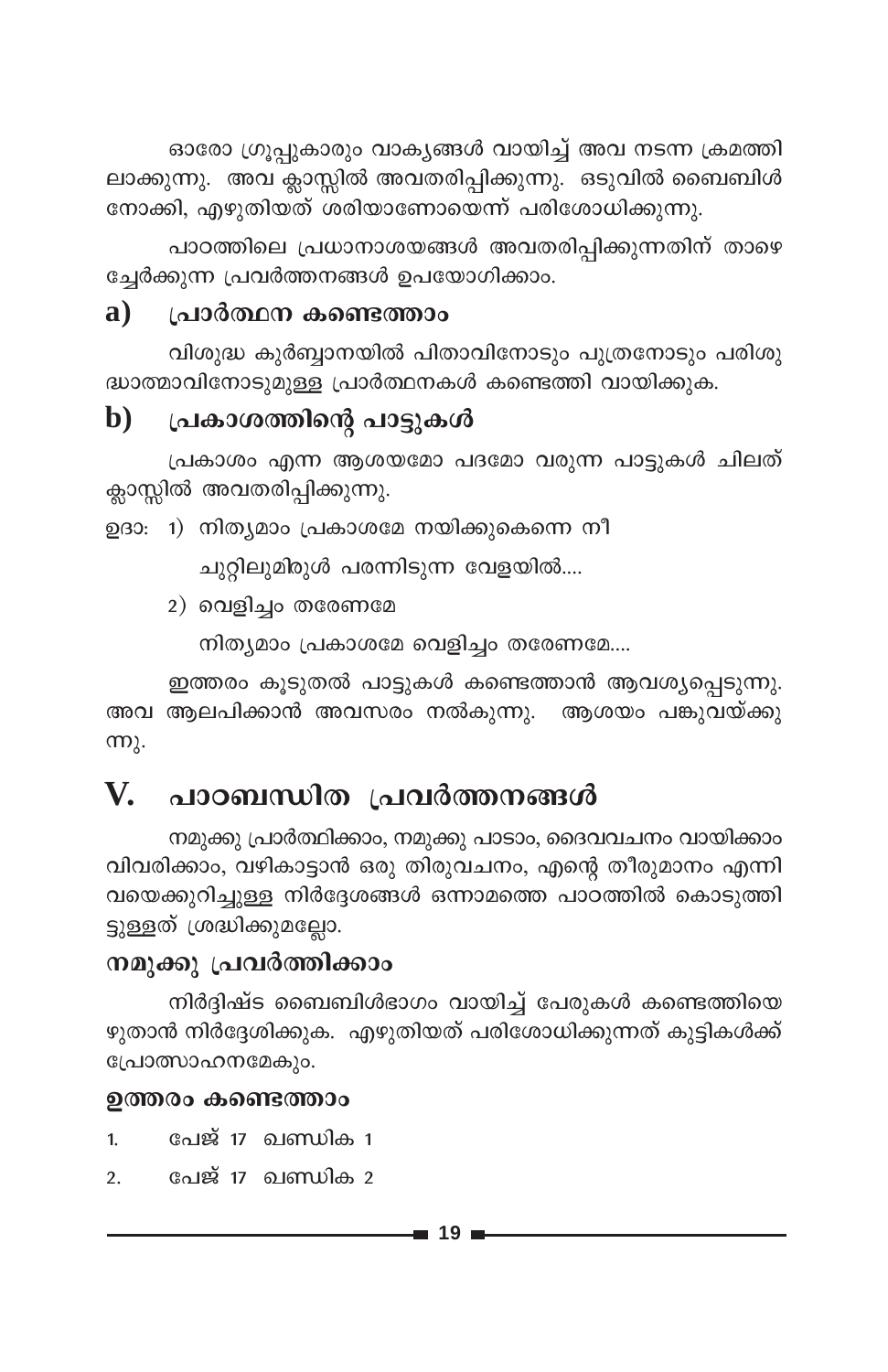- പേജ് 17 ഖണ്ഡിക 3  $3<sub>1</sub>$
- 4. പേജ് 19 കോളം 1, 2
- പേജ് 18 അവസാനവരി മുതൽ 5.

## VI. അനുബന്ധിത പ്രവർത്തനങ്ങൾ

#### വചനം കണ്ടെത്താം.

പ്രകാശത്തെക്കുറിച്ച് ബൈബിളിൽ അനേകം വചനങ്ങളുണ്ട്. അവ ഗ്രൂപ്പുതിരിഞ്ഞ് കണ്ടെത്താൻ അവസരം നൽകാം. കണ്ടെത്തിയ .<br>വചനങ്ങൾ ചാർട്ടിലെഴുതി ക്ലാസ്സിൽ തൂക്കിയിടാം.

### കുറിപ്പെഴുതാം

സ്നാപകയോഹന്നാന്റെ ചരിത്രം സുവിശേഷങ്ങളിൽനിന്ന് വായിച്ച്, അദ്ദേഹത്തെക്കുറിച്ച് ഒരു കുറിപ്പ് തയ്യാറാക്കാം. ടീച്ചർ ആവ ശ്യമായ സഹായം നൽകണം.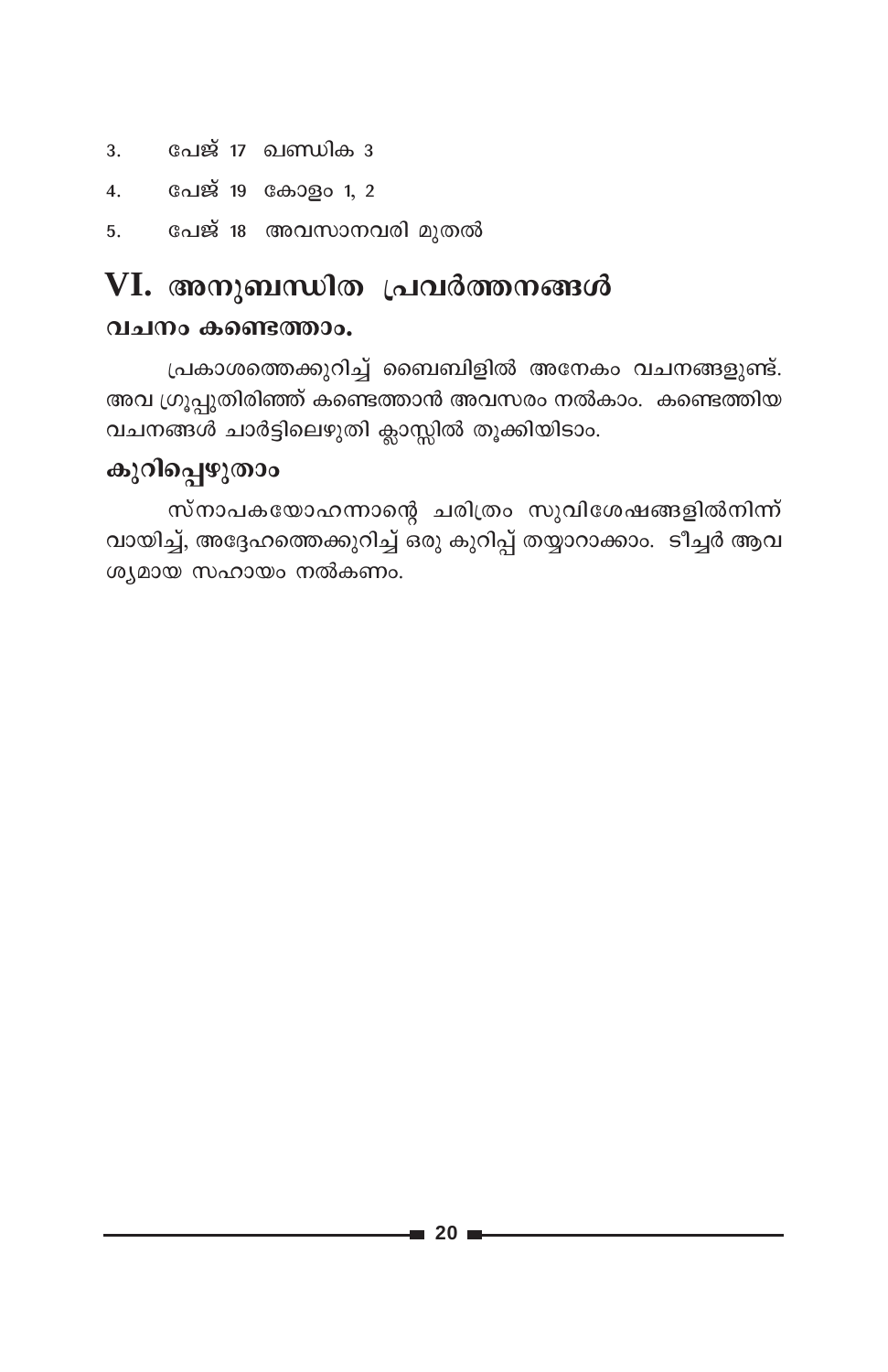**3**

## (പലോഭനങ്ങളെ അതിജീവിച്ച **ഈശോ**

### **I.** ആമുഖം

സാത്താൻ ഉയർത്തിയ പ്രലോഭനങ്ങളെ ഈശോ എങ്ങനെ യാണ് അതിജീവിച്ചതെന്ന് ഈ പാഠം വിശദമാക്കുന്നു. വചനാധി ഷ്ഠിത ജീവിതം, നോമ്പും ഉപവാസവും, പ്രാർത്ഥനാജീവിതം, ജീവ കാരുണ്യ പ്രവർത്തനങ്ങൾ തുടങ്ങിയവയൊക്കെ പ്രലോഭനങ്ങളെ നേരിടാൻ നമ്മെ സഹായിക്കുമെന്ന ബോധ്യം കുട്ടികൾക്ക് നൽകാൻ ഈ പാഠം ഉപകരിക്കും.

## **II. കുട്ടികൾ സ്വന്തമാക്കേണ്ടത്**

#### $a)$   $\omega_{\lambda}$

- $\blacklozenge$  ഈശോ പ്രലോഭനങ്ങളെ അതിജീവിച്ചു.
- $\blacklozenge$  നോമ്പും പ്രാർത്ഥനയും ഉപവാസവും ദൈവവചനവും വഴി പ്രലോഭനങ്ങളെ ജയിക്കാം.
- $\blacklozenge$  ദൈവവചനം ഹൃദിസ്ഥമാക്കിയാൽ ജീവിതസാഹചര്യ ങ്ങളിൽ അത് പ്രയോജനപ്പെടുത്താം.

#### $\mathbf b)$  **ac** more  $\mathbf a$

- $\blacklozenge$  പ്രലോഭനങ്ങൾ ഉണ്ടാകാൻ സാധ്യതയുള്ളതിനാൽ അവയെ നേരിടാൻ തയ്യാറായിരിക്കണം.
- പ്രാർത്ഥിച്ചും വചനം വായിച്ചും പ്രലോഭനങ്ങളെ നേരി Sണം.

**21**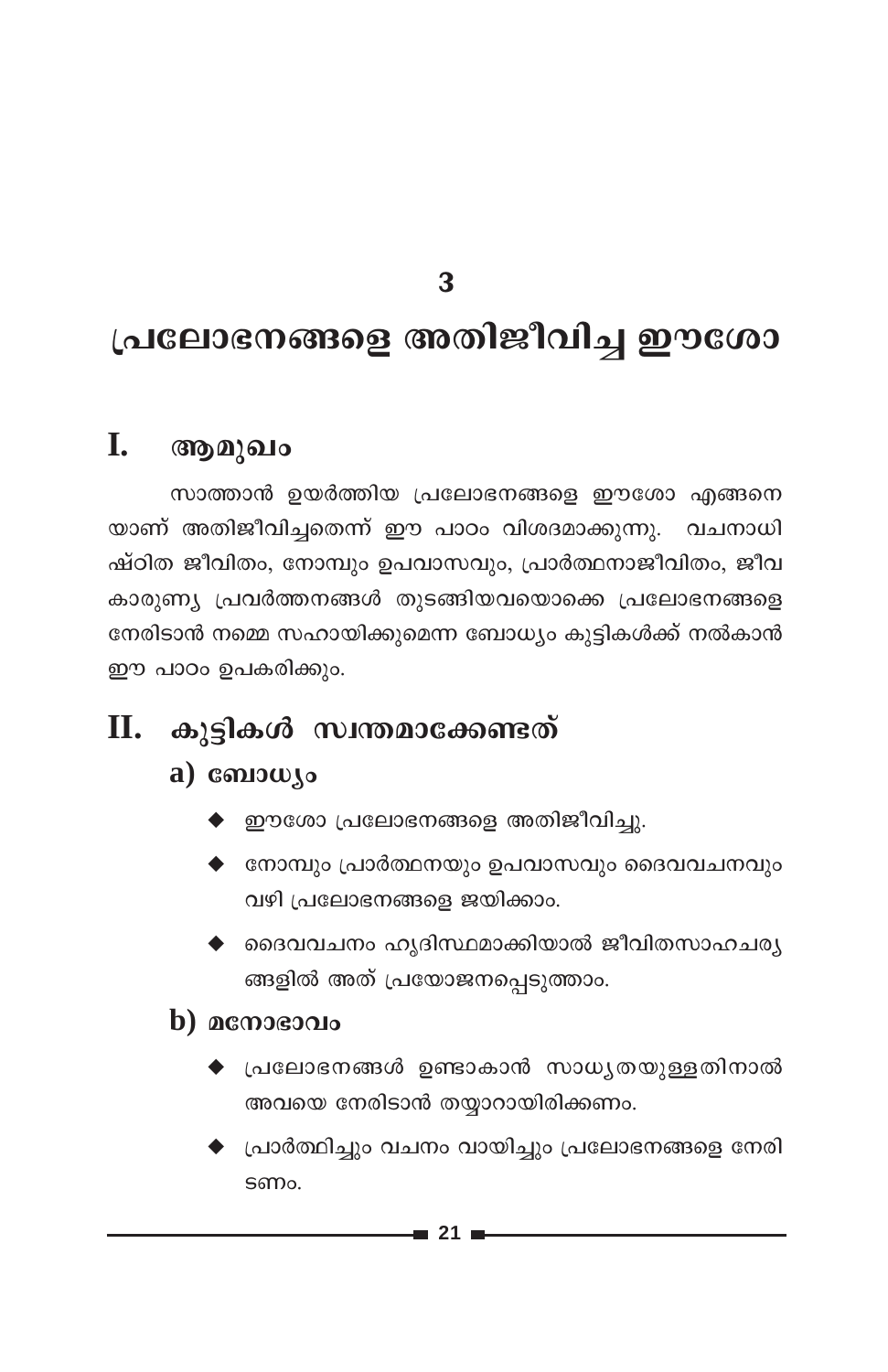- $c)$  ശീലം
	- ദിവസവും വചനം പഠിക്കും.
	- $\blacklozenge$  ഏറ്റവും ഇഷ്ടമുള്ള വിഭവങ്ങൾ മറ്റുള്ളവർക്കുകൂടി പങ്കിട്ട് ഭക്ഷിക്കും.
	- ▶ വലിയ ആഗ്രഹമുള്ള കാര്യങ്ങളിൽ ആശയടക്കം പാല<mark>ി</mark> ക്കും.

## III. ബോധനോപാധികൾ

ബൈബിൾ, പാട്ടുപുസ്തകം, പരസ്നേഹപ്രവൃത്തികളുടെ ചിത്ര ങ്ങൾ, ചാർട്ടുകൾ

## IV. പാഠാവതരണം

ഒരു കഥയിലൂടെ പാഠാവതരണം നടത്താം. തെറ്റു ചെയ്യാനുള്ള പ്രലോഭനം ഉണ്ടാകുന്ന സാഹചര്യം വിവരിക്കുന്ന നിരവധി കഥകൾ നമുക്കു ചുറ്റുമുണ്ട്. മൃഗകഥകളിലും മറ്റും ഇവ നിരവധിയാണ്. ഉദാ ഹരണമായി കൂട്ടംവിട്ടുപോകരുതെന്ന് അമ്മ പറഞ്ഞിട്ടും അനുസരി ക്കാതെ ദൂരേയ്ക്കു തനിച്ചുപോയ ആട്ടിൻകുട്ടിയുടെ കഥ പറയാം. ആട്ടിൻകുട്ടിയെ തനിച്ചു കണ്ടപ്പോൾ ചെന്നായ ആക്രമിക്കാൻ വന്നതും ഇടയൻ രക്ഷപ്പെടുത്തിയതും അവതരിപ്പിക്കാം. അമ്മയുടെ വാക്കു ധിക്കരിച്ച്, ചെന്നായയുടെ വാക്കു വിശ്വസിച്ച ആട്ടിൻകുട്ടി പ്രലോഭന ത്തിൽ വീണത് ഹൃദയസ്പർശിയായി അവതരിപ്പിക്കാം. സാത്താന്റെ പ്രലോഭനത്തെ വിജയകരമായി നേരിട്ട ഈശോയിലേക്ക് കുട്ടികളെ നയിക്കാം.

പ്രധാനാശയങ്ങൾ അവതരിപ്പിക്കുന്നതിനുള്ള മറ്റു ചില പ്രവർത്തനങ്ങൾ താഴെ ചേർക്കുന്നു.

#### $\mathbf{a}$ അനുഭവം പങ്കുവയ്ക്കാം

നോമ്പിന്റെ അനുഭവം കുട്ടികൾക്കുണ്ടാകും. അവർ നോമ്പ് പാലിച്ചപ്പോൾ ഉണ്ടായ അനുഭവങ്ങൾ പങ്കുവയ്ക്കാൻ അവസരം നൽക ണം. ടീച്ചർ അവയിലെ സന്ദേശം കുട്ടികൾക്ക് വ്യക്തമാക്കിക്കൊടു ക്കണം.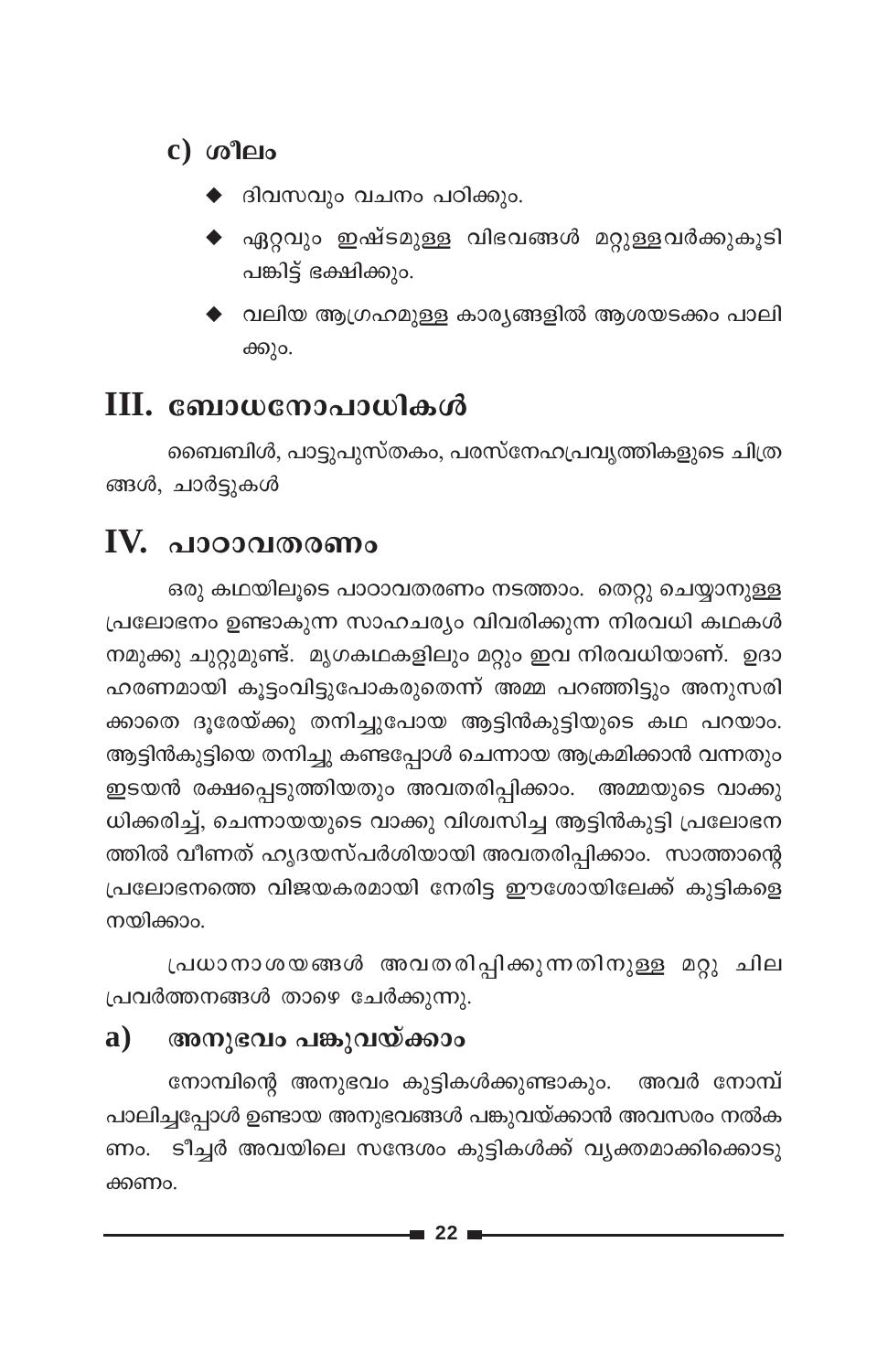### $\mathbf b$ ) വചനഗാനകേളി

ബൈബിൾ വായനയ്ക്കു മുമ്പ് പാടാവുന്ന പാട്ടുകൾ ശേഖരി ക്കാൻ ആവശ്യപ്പെടുന്നു. തുടർന്ന് ഇവയുപയോഗിച്ച് ഗ്രൂപ്പു തിരിഞ്ഞ് വചനഗാനകേളി നടത്തുന്നു. നാലുവരി വീതം പാടിയാൽ മതി.

ഉദാ: 1. സുവിശേഷഗീതികൾ പാടാൻ

- 2. സുവിശേഷം ദൈവശക്തി
- 3. സുവിശേഷത്തിൻ ഗീതികൾ നാം
- 4. സുവിശേഷമവനിയിലരുളാൻ
- 5. വചനം ശ്രവിക്കുവാൻ കാതുകൾ തുറന്നിടാം
- 6. സുവിശേഷവെളിച്ചത്താൽ
- 7. ദൈവവചനം നിർമ്മലവചനം
- 8. ദൈവമേ നിൻ തിരുവചനങ്ങൾ

#### ചിത്രം ശേഖരിക്കാം  $\mathbf{c}$ )

പരസ്നേഹ പ്രവൃത്തികളുടെ ചിത്രങ്ങൾ വിവിധ പത്രമാസിക കളിൽ നിന്ന് വെട്ടിയെടുത്ത് ശേഖരിക്കാൻ ആവശ്യപ്പെടാം. അവയ്ക്ക് അടിക്കുറിപ്പ് നൽകുകയുമാവാം.

#### $\mathbf{V}_{\cdot}$ പാഠബന്ധിത പ്രവർത്തനങ്ങൾ

### നമുക്കു പ്രവർത്തിക്കാം

കുട്ടികൾക്ക് ചെയ്യാൻ കഴിയുന്ന ത്യാഗപ്രവൃത്തികളെക്കുറിച്ച് ചർച്ചചെയ്ത് ആദ്യമേ ഒരു ലിസ്റ്റ് തയ്യാറാക്കണം. അതിൽനിന്ന് ഓരോ കുട്ടിക്കും ചെയ്യാൻ താല്പര്യവും സൗകര്യവുമുള്ളവ തെരഞ്ഞെടുത്ത് എഴുതാൻ പ്രേരിപ്പിക്കണം. എഴുതുന്നവ പാലിക്കാനുള്ള പ്രചോദന വും നൽകണം.

#### ഉത്തരം കണ്ടെത്താം

- പേജ് 22 ഖണ്ഡിക 1 (മത്താ 4:4).  $\mathbf{1}$
- പേജ് 23 ഖണ്ഡിക 3  $\mathcal{P}$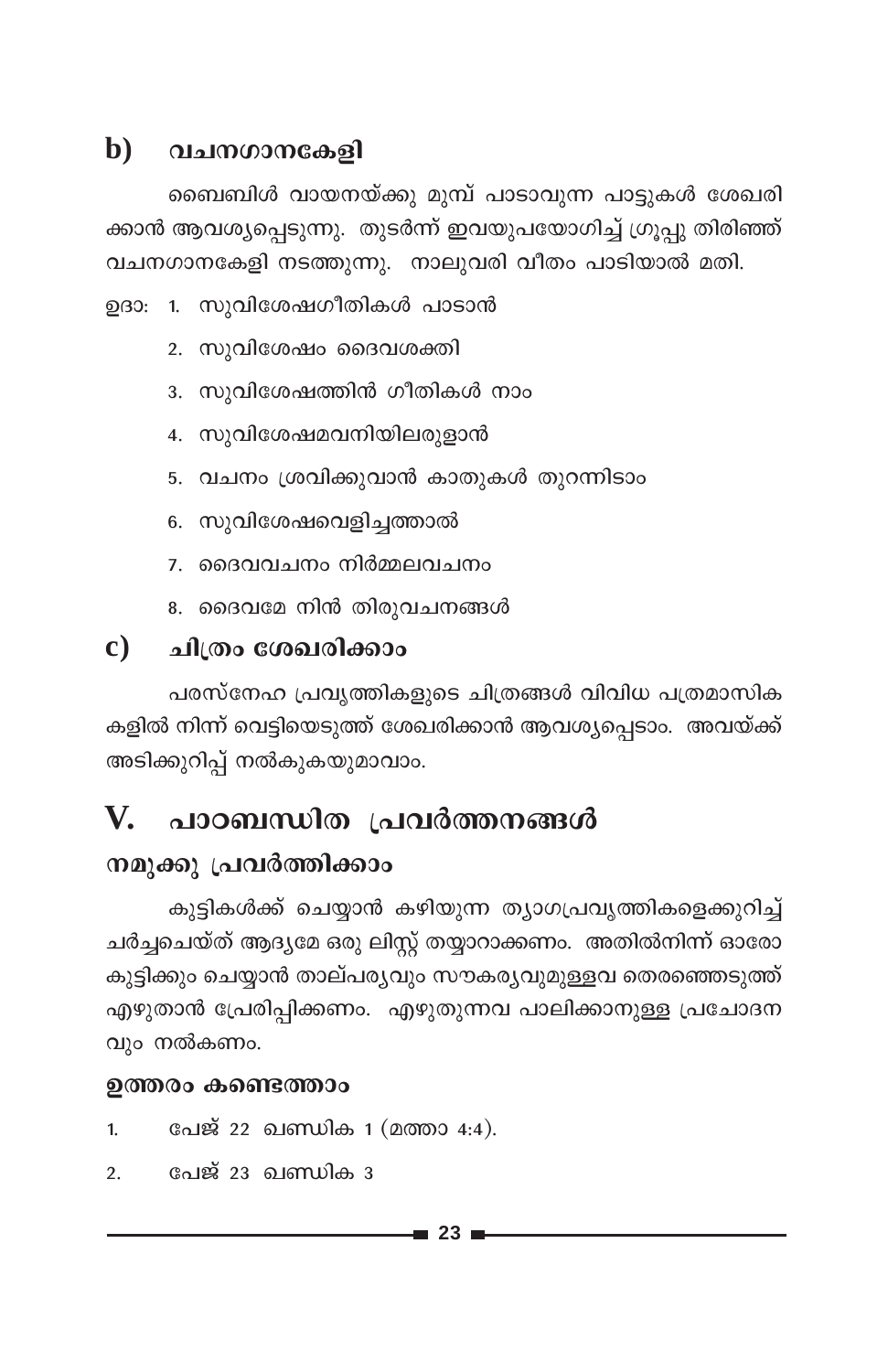- പേജ് 24 ഖണ്ഡിക 2  $\overline{3}$ .
- പേജ് 25 ഖണ്ഡിക 3  $\overline{4}$ .
- പേജ് 25 ഖണ്ഡിക 3 5.

## VI. അനുബന്ധിത പ്രവർത്തനങ്ങൾ ചാർട്ടിലെഴുതാം

നോമ്പുകാലത്ത് കുട്ടികൾ ചെയ്യാൻ തീരുമാനിക്കുന്ന കാര്യ ങ്ങൾ വലിയൊരു ചാർട്ടിൽ എഴുതി ക്ലാസ്സിൽ സ്ഥാപിക്കുന്നു. അവ പാലിക്കുന്നുവെന്ന് ഉറപ്പുവരുത്തുന്നു. പരസ്പരം പ്രോത്സാഹിപ്പി ക്കുന്നു.

## വചനച്ചെപ്പ്

കുട്ടികൾ ചെറിയൊരു നോട്ടുബുക്കോ ഡയറിയോ വചനമെഴു താൻ കൈവശം സൂക്ഷിക്കുന്നു. ഹൃദയത്തിൽ സൂക്ഷിക്കാൻ ആഗ്ര ഹിക്കുന്ന വചനങ്ങൾ അതിലെഴുതുന്നു. വചനച്ചെപ്പ് ടീച്ചർ നിരീ ക്ഷിക്കുകയും അവയിൽനിന്ന് വചനം പറയാൻ അവസരം നൽക<u>ു</u> കയും ചെയ്യുന്നു.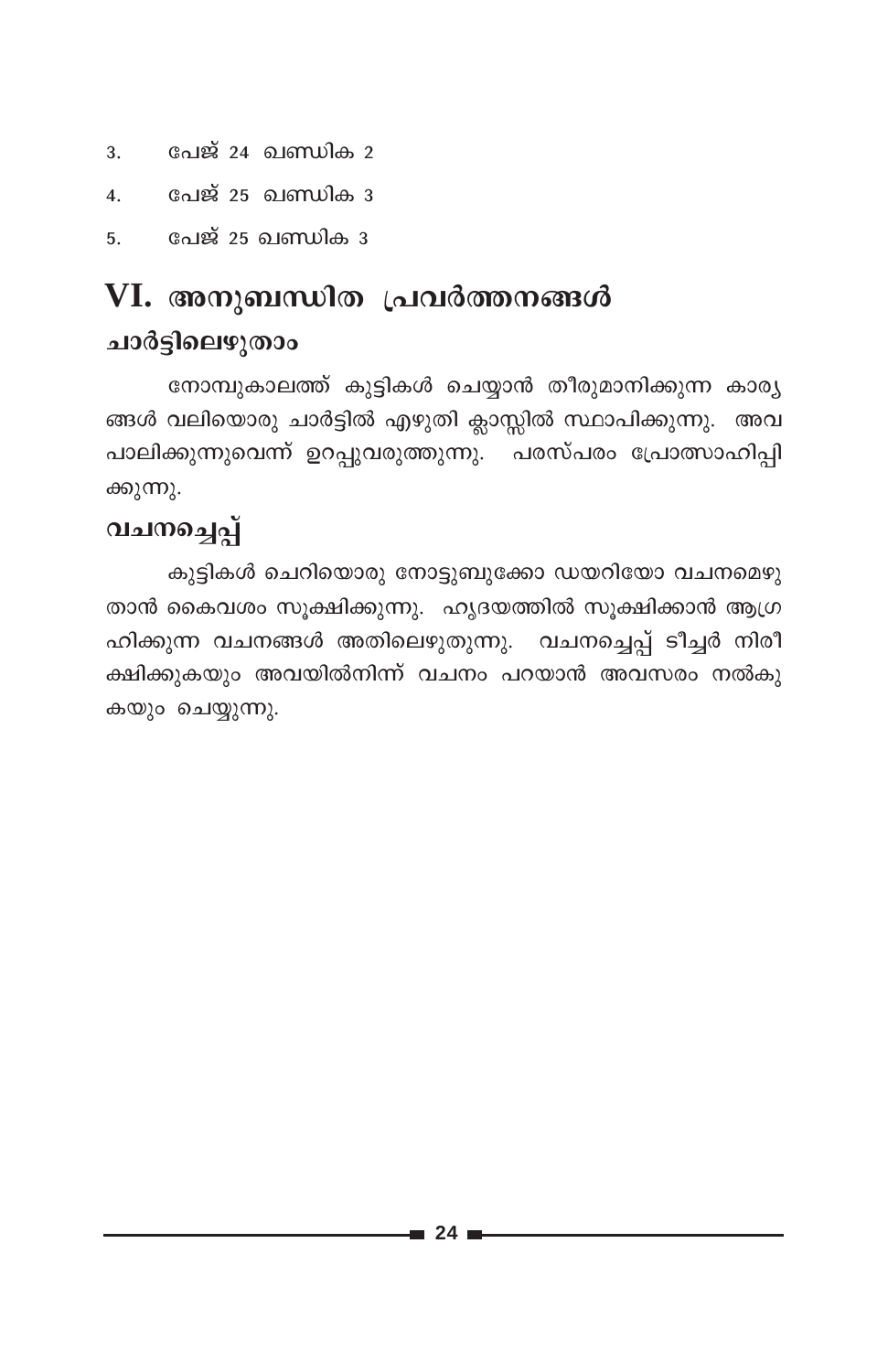$\boldsymbol{\Lambda}$ 

# ദൈവരാജ്യത്തിന്റെ സുവിശേഷം അറിയിക്കുന്ന ഈശോ

#### L. ആമുഖം

സുവിശേഷം പ്രസംഗിക്കുവാൻ ആരംഭിക്കുന്ന ഈശോയുടെ വാക്കുകളും പ്രവൃത്തികളുമാണ് ഈ പാഠത്തിലെ ഉള്ളടക്കം. സമഗ്ര വിമോചകനായ ഈശോയെ ഇവിടെ പരിചയപ്പെടാം. അവിടുന്ന് അറി യിച്ച സുവിശേഷം ഏറ്റുവാങ്ങാനും അത് മറ്റുള്ളവർക്ക് പകർന്നുകൊ ടുക്കാനും കടപ്പെട്ടവരാണ് നാമെന്നുള്ള ചിന്തയിലേക്ക് കുട്ടികളെ നയി ക്കാൻ ഈ പാഠം ഉപകരിക്കും.

## II. കുട്ടികൾ സ്വന്തമാക്കേണ്ടത്

### a) ബോധ്യം

- $\blacklozenge$  മനുഷ്യരായ നമ്മെ എല്ലാവിധ ബന്ധനങ്ങളിൽനിന്ന് മോചിപ്പിക്കാൻ ഈശോ വന്നു.
- $\blacklozenge$  ഈശോയുടെ സുവിശേഷത്തിന്റെ സാരാംശം ദൈവ രാജ്യമാണ്.
- $\blacklozenge$  ദൈവരാജ്യത്തിന്റെ സവിശേഷതകൾ സുവിശേഷങ്ങ ളിൽ വിവരിച്ചിട്ടുണ്ട്.

### $\bf{b})$  acmosono

- $\blacklozenge$  സുവിശേഷ സന്ദേശത്തിന്റെ സാക്ഷികളാകാൻ നാം ത യ്യാറായിരിക്കണം.
- $\blacklozenge$  സുവിശേഷസന്ദേശം സ്വീകരിച്ച് അതനുസരിച്ച് ജീവി ക്കാൻ പരിശ്രമിക്കണം.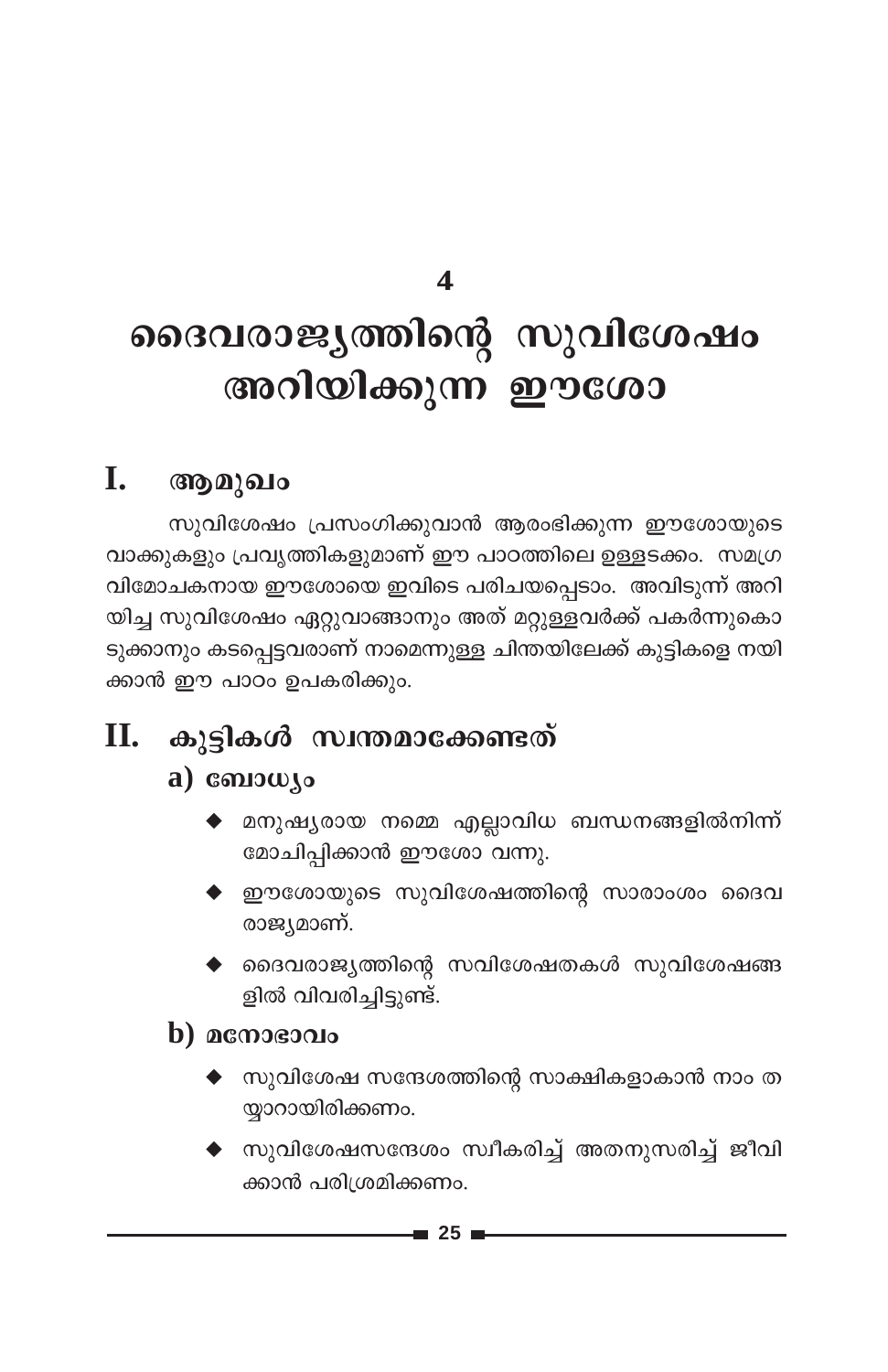### $c)$  ശീലം

- ♦ ഈശോയെപ്പറ്റി ഞാൻ കൂട്ടുകാരോട് സംസാരിക്കും.
- $\blacklozenge$  എന്റെ കഴിവുകൾ ഞാൻ മറ്റുള്ളവരുമായി പങ്കുവയ്ക്കും.

## $III.$  ബോധനോപാധികൾ

ബൈബിൾ, വിവിധ ചിത്രങ്ങൾ, പാട്ടുപുസ്തകം, ചാർട്ടുകൾ, പ്ലക്കാർഡുകൾ

## IV. പാഠാവതരണം

കഥാകഥനത്തിലൂടെ പാഠാവതരണം നടത്താം.

ഒരു വീടിന്റെ മുകളിലിരുന്ന് ആശാരി പണിചെയ്യുകയായിരു ഇടയ്ക്ക് ഉളി താഴെ വീണു. അതുവഴി കടന്നുപോയ ആളുടെ ന്നു. മുന്നിലേക്ക് അമ്പതുപൈസ എറിഞ്ഞുകൊടുത്തു. അതെവിടെനിന്നു വീണു എന്നു നോക്കാതെ അയാൾ പൈസയുമെടുത്ത് നടന്നുപോ തി.

രണ്ടാമത് വന്ന ആളുടെ മുന്നിലേക്ക് അഞ്ചുരൂപയുടെ തുട്ട് ആശാരി ഇട്ടു. അയാളും മുൻപിൻ നോക്കാതെ പൈസയുമെടുത്ത് യാത്രയായി. പിന്നാലെ വന്ന ആളുടെ ദേഹത്തേക്ക് ആശാരി ഒരു ചെറിയ തടിക്കഷണം ഇട്ടു. ദേഹം വേദനിച്ച അയാൾ മുകളിലേയ്ക്കു നോക്കി. ആശാരി ക്ഷമാപണത്തോടെ കാര്യം പറഞ്ഞു. വഴിപോ ക്കൻ ആശാരിയുടെ ഉളി എടുത്തുകൊടുത്തു.

ജീവിതത്തിലെ വേദനിക്കുന്ന അനുഭവം മുകളിലുള്ള ദൈവത്തെ നോക്കാനും അറിയാനും ഇടവരുത്തുന്നു. ഏറ്റവും ശരിയായി ദൈവത്തെ അറിയിക്കാനാണ് ഈശോ വന്നതും സുവിശേഷം അറി യിച്ചതുമെന്ന സന്ദേശത്തിലൂടെ പാഠഭാഗത്തേയ്ക്കു പ്രവേശിക്കാം.

## ഇതര പ്രവർത്തനങ്ങൾ

#### ചിത്രവായന a)

ഈശോയുടെ ദൗതൃത്തിലെ അഞ്ചു കാരൃങ്ങൾ അടങ്ങുന്ന വിവിധ ചിത്രങ്ങൾ കുട്ടികളെ കാണിക്കുന്നു. അവയെക്കുറിച്ച് വിശ ദീകരിക്കുവാൻ അവസരം നൽകുന്നു.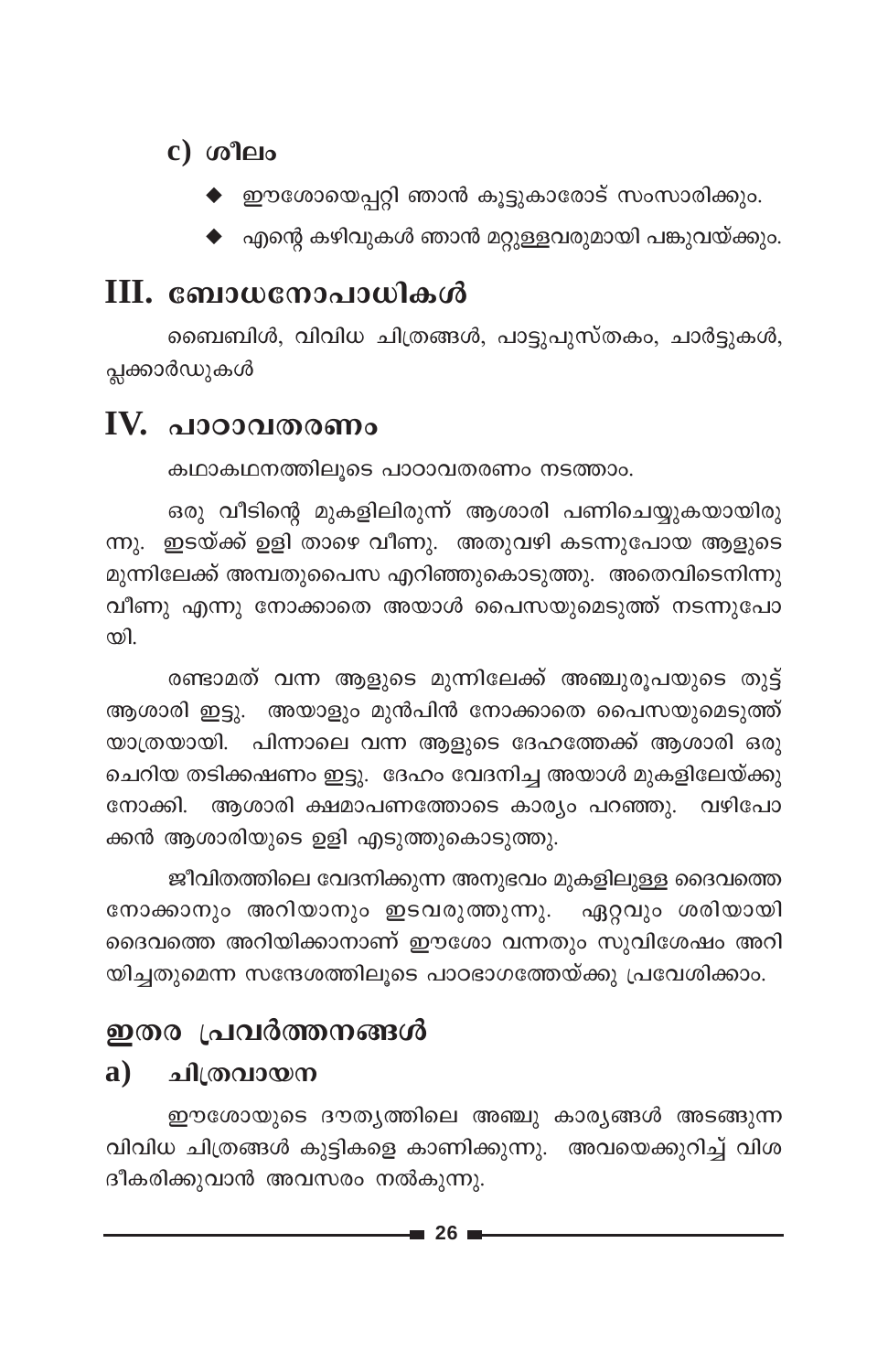## $\mathbf b$ ) കളിക്കാം പഠിക്കാം

ഈശോയിലുടെ രക്ഷ സ്വീകരിച്ച അനേകംപേരെ സുവിശേഷ ങ്ങളിൽ കാണാം. ഗ്രൂപ്പു തിരിഞ്ഞ് അവരുടെ പേരുകൾ പറയാൻ അവസരം നൽകാം. ആ വ്യക്തിയെക്കുറിച്ച് രണ്ടോ മൂന്നോ വാക്യ ത്തിൽ ചെറിയ വിവരണം നൽകാനും ആവശ്യപ്പെടാം.

## V. പാഠബന്ധിത പ്രവർത്തനങ്ങൾ

### നമുക്കു പ്രവർത്തിക്കാം

സുവിശേഷഭാഗം സ്കിറ്റായി ക്ലാസ്സിൽ അവതരിപ്പിക്കുന്നതു രസ കരമായിരിക്കും. ഒന്നാമത്തെ ഞായറാഴ്ച ഒരുക്കങ്ങൾ നടത്തി രണ്ടാം ഞായറാഴ്ച സ്കിറ്റ് നടത്തിയാൽ മതി. സംഭാഷണവും ആംഗൃങ്ങളും മുൻകൂട്ടി തീരുമാനിക്കണം.

### ഉത്തരം കണ്ടെത്താം

- ഏശയ്യാ പ്രവാചകന്റെ പുസ്തകം  $\mathbf{1}$
- പേജ് 29 ഖണ്ഡിക 1  $\mathcal{P}$
- പേജ് 31 ഖണ്ഡിക 1  $3<sub>1</sub>$
- പേജ് 31 ഖണ്ഡിക 4  $\overline{4}$ .
- 5 പേജ് 32 ബ്രെസിക 2
- പേജ് 32 ഖണ്ഡിക 3 6.

## VI. അനുബന്ധിത പ്രവർത്തനങ്ങൾ

### കത്തെഴുതാം

ഈശോ പറഞ്ഞ കാര്യങ്ങൾ രേഖപ്പെടുത്തിയിരിക്കുന്നത് സുവി ശേഷങ്ങളിലാണ്. സുവിശേഷങ്ങൾ എഴുതിയവരോട് നാം കടപ്പെട്ടി രിക്കുന്നു. അവർക്ക് നന്ദി പറഞ്ഞുകൊണ്ട് കത്തെഴുതാം.

### വചനം കണ്ടെത്താം

അന്ധനായ ഒരാളുടെ ചിത്രം കാണിക്കുന്നു. അതിന് അടിക്കു റിപ്പായി ചേർക്കാൻ പറ്റുന്ന വചനം കണ്ടെത്താൻ ആവശ്യപ്പെടുന്നു. ഉചിതമായ വേറെയും ചിത്രങ്ങൾ നൽകാവുന്നതാണ്.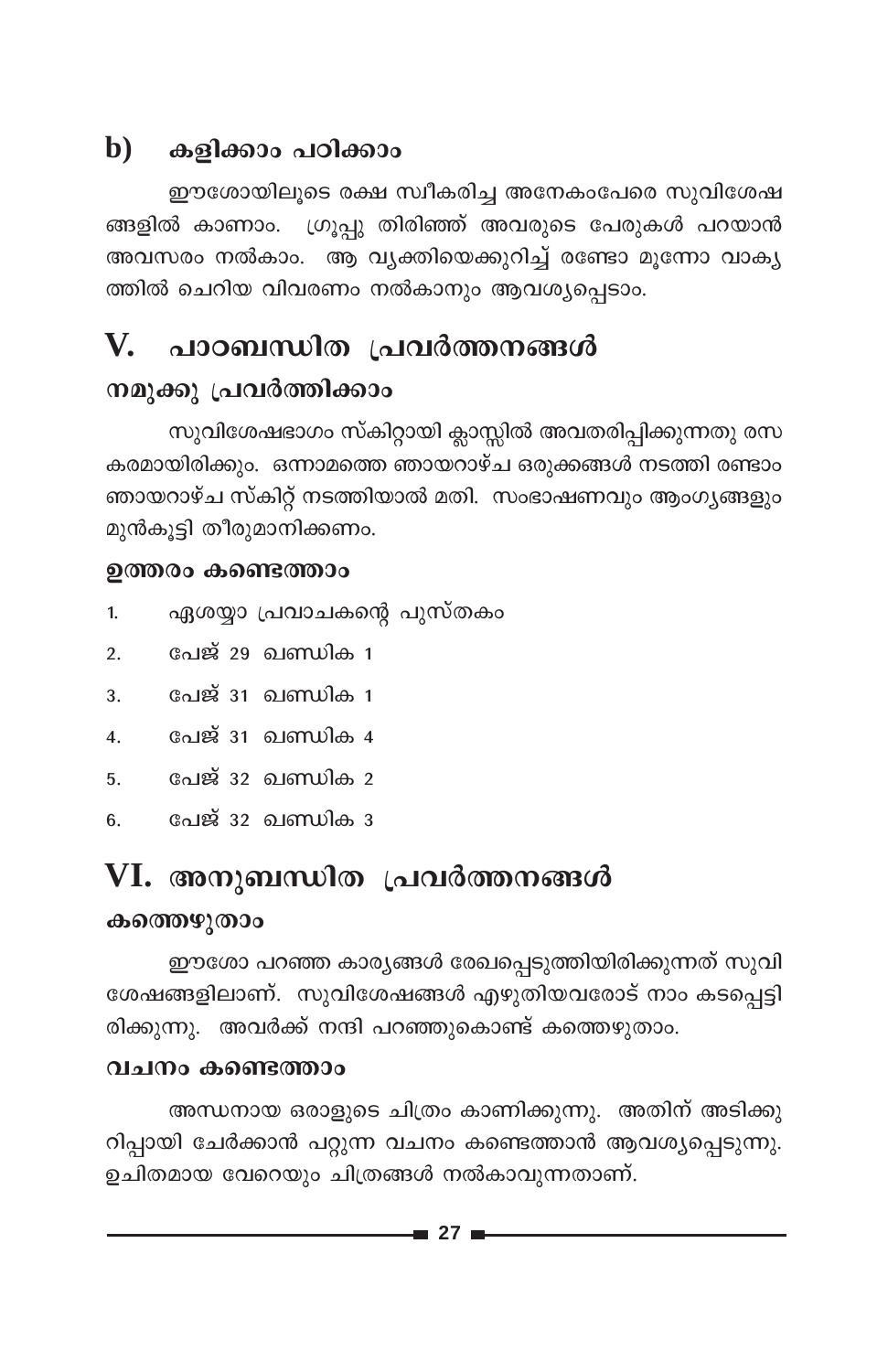### സഞ്ചിയിൽ നിന്നെടുത്തു നിറയ്ക്കാം

തളർവാതരോഗി ഫരിസേയരും പ്രമാണിമാരും അശുദ്ധാത്മാവ് ബാധിച്ചവൻ പാപിനിയായ സ്ത്രീ ജന്മനാ അന്ധൻ അനീതിയും ചൂഷണവും

പദസഞ്ചിയിൽ നിന്ന് ഉചിതമായവ എടുത്ത് പട്ടിക നിറയ്ക്കുക.

algnoon സ്വാതന്ത്ര്വം ആത്മീയ അന്ധത രോഗശാന്തി ബന്ധിതർക്ക് മോചനം ദൈവത്തിന്റെ പ്രവ്യത്തികൾ ധാർമ്മിക അന്ധകാരം അടിച്ചമർത്തപ്പെട്ടവർക്ക് സ്വാതന്ത്ര്യം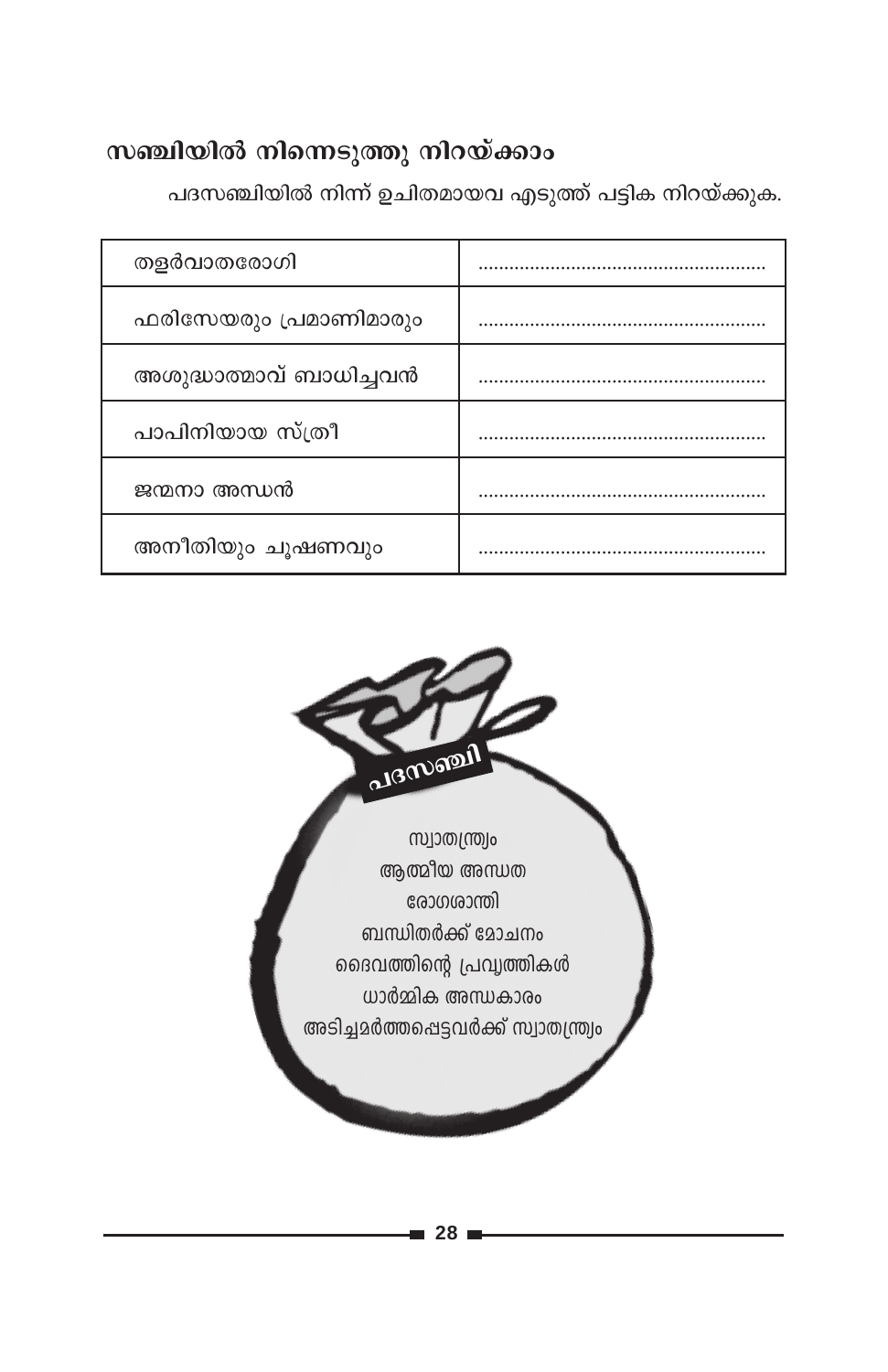5

# ദൈവികമഹത്വം വെളിപ്പെടുത്തിയ ഈശോ

#### I. ആമുഖം

വെള്ളം വീഞ്ഞാക്കിയതു മുതൽ ഈശോ ചെയ്ത അത്ഭുത പ്രവൃത്തികളെക്കുറിച്ച് പ്രതിപാദിക്കുന്ന പാഠമാണിത്. തന്നിലെ ദൈവ മഹത്വത്തെ വെളിപ്പെടുത്തുന്ന ഈശോയെ ഇവിടെ ദർശിക്കാം. മനു ഷ്യന്റെ വിവിധ ആവശ്യങ്ങളെ മുൻനിർത്തിയാണ് അവിടുന്ന് അത്ഭു തങ്ങൾ പ്രവർത്തിച്ചത്. മനുഷ്യരക്ഷയ്ക്കും ദൈവമഹത്വത്തിനുമായി ഈശോ ചെയ്ത അത്ഭുതകൃത്യങ്ങൾ നമ്മുടെ വിശ്വാസ വളർച്ചയ്ക്ക് ഉപകരിക്കുന്ന വിധം വിശദീകരിക്കാൻ ടീച്ചർ ശ്രദ്ധിക്കണം.

#### II. കൂട്ടികൾ സ്വന്തമാക്കേണ്ടത്

### $a)$  compute

- $\blacklozenge$  ഈശോ തന്റെ പത്സ്യജീവിതകാലത്ത് നിരവധി അത്ഭു തങ്ങൾ ചെയ്തു.
- $\blacklozenge$  ഈശോയുടെ അത്ഭുതകൃത്യങ്ങൾ ദൈവമഹത്വത്തിനും മനുഷ്യരക്ഷയ്ക്കും വേണ്ടിയായിരുന്നു.
- $\blacklozenge$  അത്ഭുതപ്രവൃത്തികൾ ചെയ്ത ഈശോയിൽ ദൈവിക മഹത്വം കുടികൊള്ളുന്നു.
- $\mathbf b)$  acmosono
	- ഈശോയിൽ വിശ്വസിച്ച് അവിടുത്തെ മഹത്വം നാം ഏറ്റു പറയണം.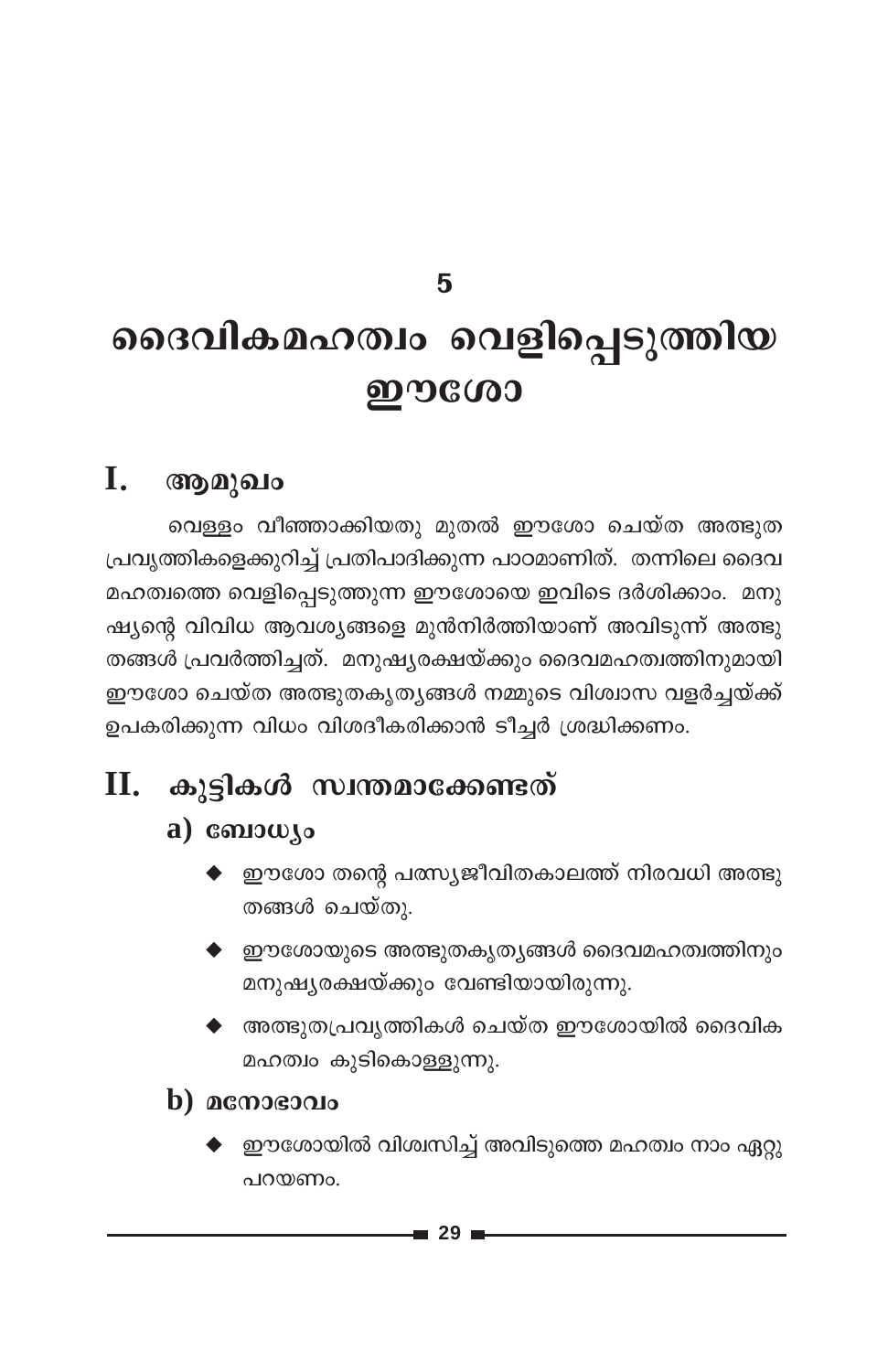- <mark>♦</mark> ഈശോ നൽകിയ രക്ഷയുടെ അനുഭവത്തെക്കുറിച്ച് നന്ദി യുളളവരായിരിക്കണം.
- $\blacklozenge$  ജീവിതത്തിന്റെ എല്ലാ സാഹചര്യത്തിലുമുള്ള ദൈവിക സാന്നിദ്ധ്യത്തെക്കുറിച്ച് അവബോധം വളർത്തണം.

### $c)$  ശീലം

- വീടുകളിലും ദൈവാലയങ്ങളിലുമുള്ള അനുഷ്ഠാനങ്ങ ളിൽ ഞാൻ ആദരവോടെ പങ്കെടുക്കും.
- $\blacklozenge$  ഓരോരോ ആവശ്യങ്ങളിൽ കഴിയുന്നവർക്കുവേണ്ടി ഞാൻ പ്രാർത്ഥിക്കും.
- മറ്റുള്ളവരുടെ വേദനകളിൽ കഴിയുന്ന ആശ്വാസം നൽകാൻ ശ്രമിക്കും.

## **III. ബോധനോപാധികൾ**

ഈശോ ചെയ്ത അത്ഭുതങ്ങളുടെ ചിത്രങ്ങൾ, പാലസ്തീന യുടെ ഭൂപടം, ബൈബിൾ, ചാർട്ടുകൾ

## IV. പാഠാവതരണം

പദസുര്യൻ നൽകിക്കൊണ്ട് പാഠാവതരണം നിർവഹിക്കാം.

വിവാഹവുമായി ബന്ധപ്പെട്ട പദങ്ങൾ എഴുതി പദസൂര്യൻ പൂർത്തിയാക്കട്ടെ. ഓരോ പദത്തെക്കുറിച്ചും വിശദമായി സംസാരി ക്കാൻ അവസരം നൽകാം. വിവാഹവിരുന്നിനെക്കുറിച്ചുള്ള വിശദീ കരണത്തിലൂടെ കാനായിലെ കല്യാണവീട്ടിലേക്ക് കുട്ടികളെ നയിക്കാം. തുടർന്ന് താഴെപ്പറയുന്ന പാട്ട് ആലപിക്കാം.

"കാനായിലെ കല്യാണനാളിൽ

കൽഭരണിയിലെ വെള്ളം വീഞ്ഞായ്...."

ഈശോ വെള്ളം വീഞ്ഞാക്കിയ സംഭവം പറയാൻ കുട്ടികൾക്ക് അവസരം നൽകാം. അതേത്തുടർന്ന് ബൈബിൾ ഭാഗം എടുത്ത് അത്ഭുതം കൃത്യമായി അവതരിപ്പിക്കാം.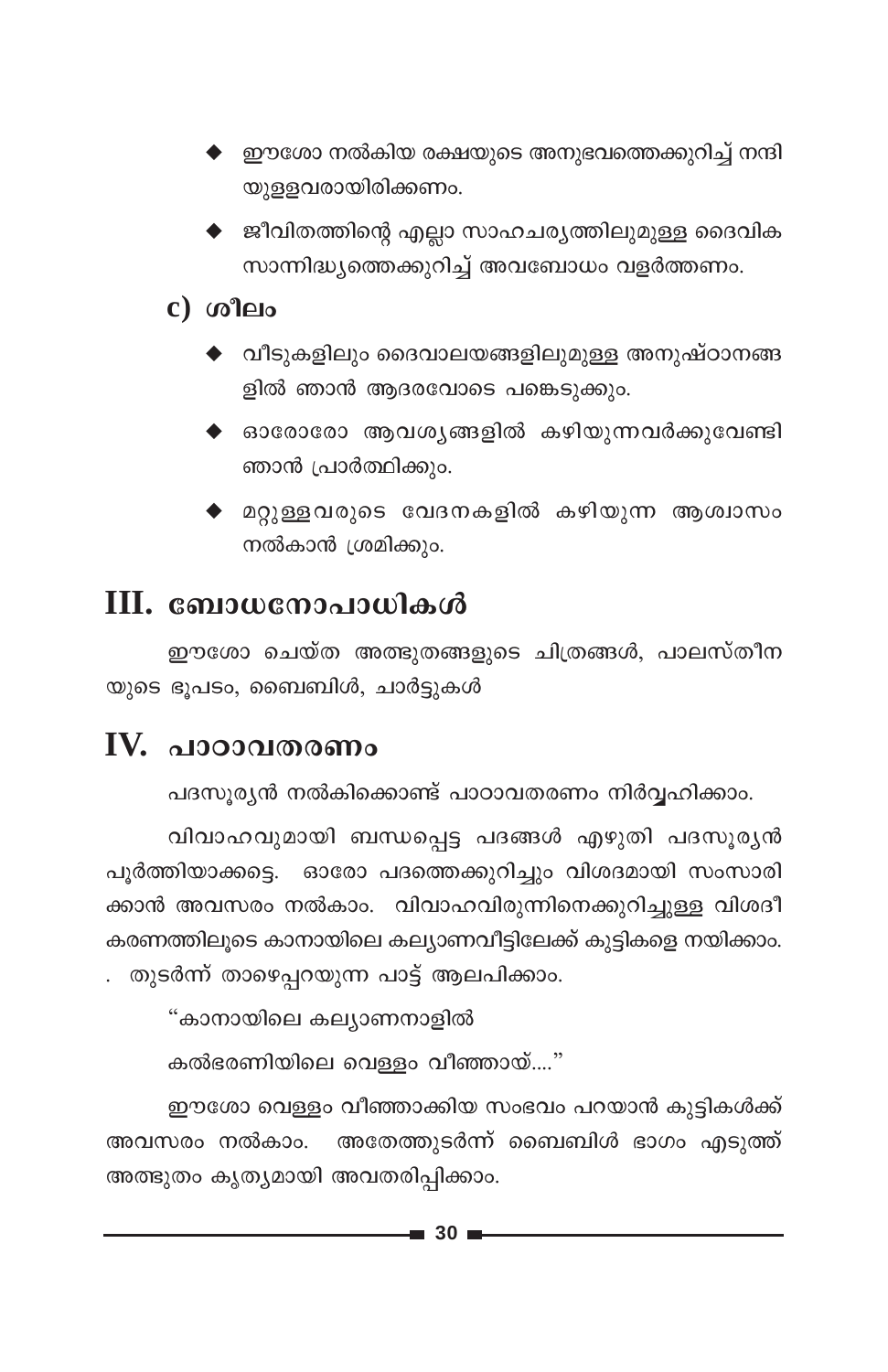## ഇതര പ്രവർത്തനങ്ങൾ

#### $a)$ അനുഭവം പങ്കുവയ്ക്കാം

വഞ്ചിയിൽ യാത്ര ചെയ്ത അനുഭവങ്ങൾ കുട്ടികൾ ക്ലാസ്സിൽ പങ്കുവയ്ക്കുന്നു. വഞ്ചിയാത്രയിലെ അപകടങ്ങളെക്കുറിക്കുന്ന പത്ര വാർത്തകൾ അവതരിപ്പിക്കുന്നു. തുടർന്ന് കടലിനെ ശാന്തമാക്കുന്ന ഈശോയെ കുട്ടികൾക്കു മുന്നിൽ അവതരിപ്പിക്കാം.

#### $\mathbf{b}$ രോഗവും സൗഖ്യവും

രോഗശാന്തി ലഭിച്ച വ്യക്തികളുടെ സാക്ഷ്യങ്ങളും വാർത്തകളും ചിത്രങ്ങളും കാണാറുണ്ട്. അവ ശേഖരിക്കാൻ ആവശ്യപ്പെടാം. ഗ്രൂപ്പു തിരിഞ്ഞ് അവരവർ ശേഖരിച്ചവ ഉപയോഗിച്ച് ഒരു കൊളാഷ് ചാർ ട്ടിൽ തയ്യാറാക്കാൻ നിർദ്ദേശിക്കാം.

## V. പാഠബന്ധിത പ്രവർത്തനങ്ങൾ

### നമുക്കു പ്രവർത്തിക്കാം

ഈശോയുടെ അത്ഭുതപ്രവൃത്തികളെക്കുറിച്ച് വിശദമായി ഗ്രഹി ക്കുവാൻ കുട്ടികളെ സഹായിക്കുന്ന പ്രവർത്തനമാണിത്. വ്യക്തിപര മായി ബൈബിൾ വായിച്ച് ഉത്തരം കണ്ടെത്തുവാൻ പ്രോത്സാഹിപ്പി ക്കണം.

#### ഉത്തരം കണ്ടെത്താം

- പേജ് 35 ഖണ്ഡിക 1  $1<sub>1</sub>$
- പേജ് 36 ഖണ്ഡിക 2  $2.$
- പേജ് 36 ഖണ്ഡിക 3  $\overline{3}$
- പേജ് 37 ഖണ്ഡിക 2  $4.$
- പേജ് 37 ഖണ്ഡിക 2 5.

## VI. അനുബന്ധിത പ്രവർത്തനങ്ങൾ ക്ലാസ്സിലൊരു പാട്ട്

ഈശോ ചെയ്ത അത്ഭുതകൃതൃങ്ങളെ ആസ്പദമാക്കി പാട്ടെ ഴുതാൻ അവസരം നൽകുന്നു. അവ ക്ലാസ്സിൽ അവതരിപ്പിക്കുന്നു. പാട്ടുകൾ ചേർത്ത് പതിപ്പുണ്ടാക്കുന്നു.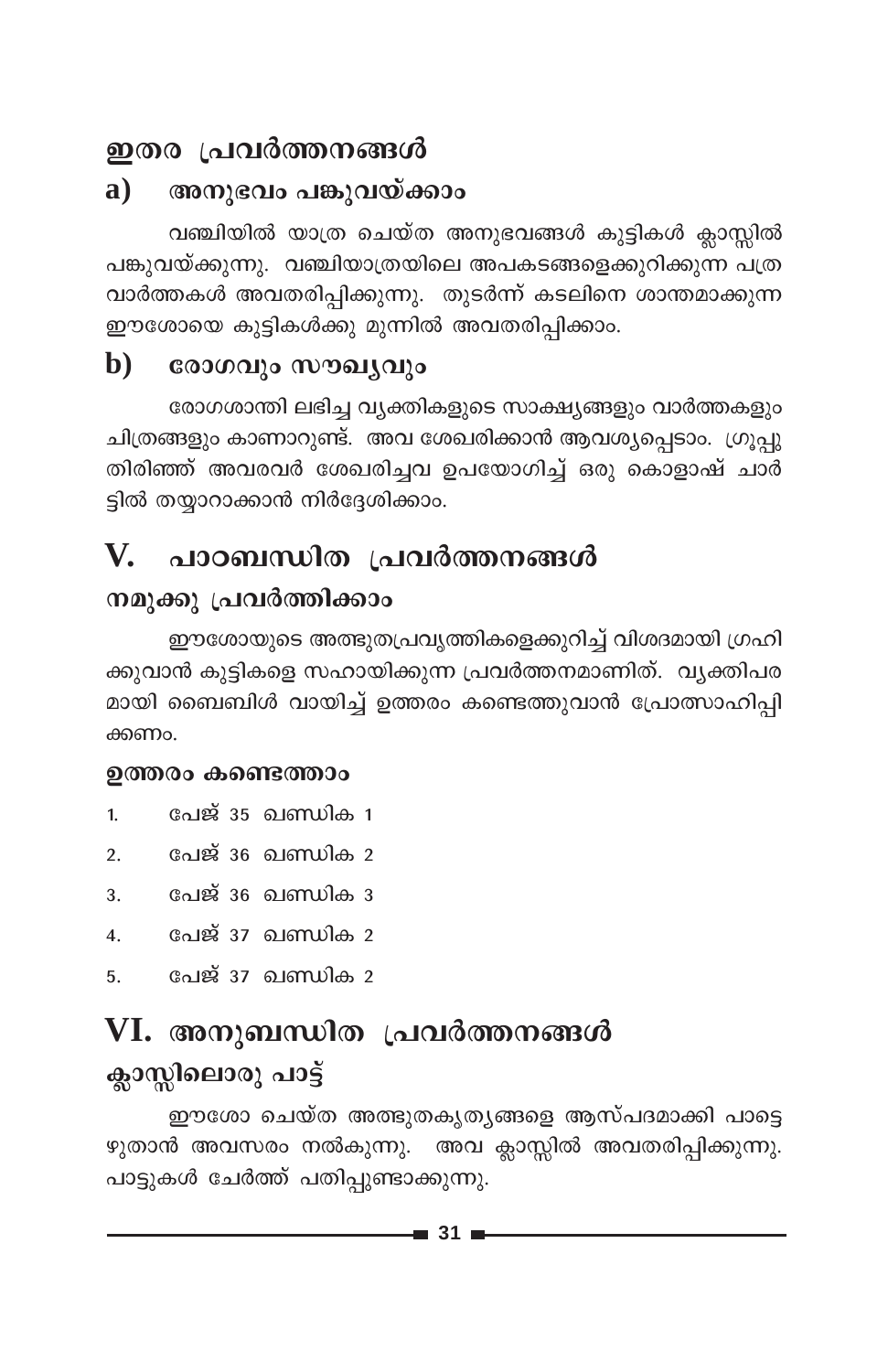### പ്രശ്നോത്തരി

അത്ഭുതപ്രവൃത്തികൾ വിവരിക്കുന്ന ബൈബിൾ ഭാഗങ്ങൾ ഉൾപ്പെടുത്തി പ്രശ്നോത്തരി നടത്താം. ഗ്രൂപ്പു തിരിച്ചും വ്യക്തിഗത മായും ചോദ്യങ്ങൾ ചോദിക്കാം. കൂടുതൽ പോയിന്റ് നേടുന്നവരെ അഭിനന്ദിക്കുവാൻ മറക്കരുത്.

#### ശക്തിയുള്ള വചനം

അത്ഭുത പ്രവൃത്തികൾ ചെയ്യുന്ന സമയത്ത് ഈശോ പറഞ്ഞ ശക്തിയുള്ള വചനങ്ങളുണ്ട്. ഉദാ: എഴുന്നേറ്റു കിടക്കയുമെടുത്തു നടക്കുക, അടങ്ങുക ശാന്തമാകുക. ഇത്തരം വചനങ്ങൾ കണ്ടെത്തി കാർഡുകളിൽ എഴുതി ക്ലാസ്സിൽ പ്രദർശിപ്പിക്കുക.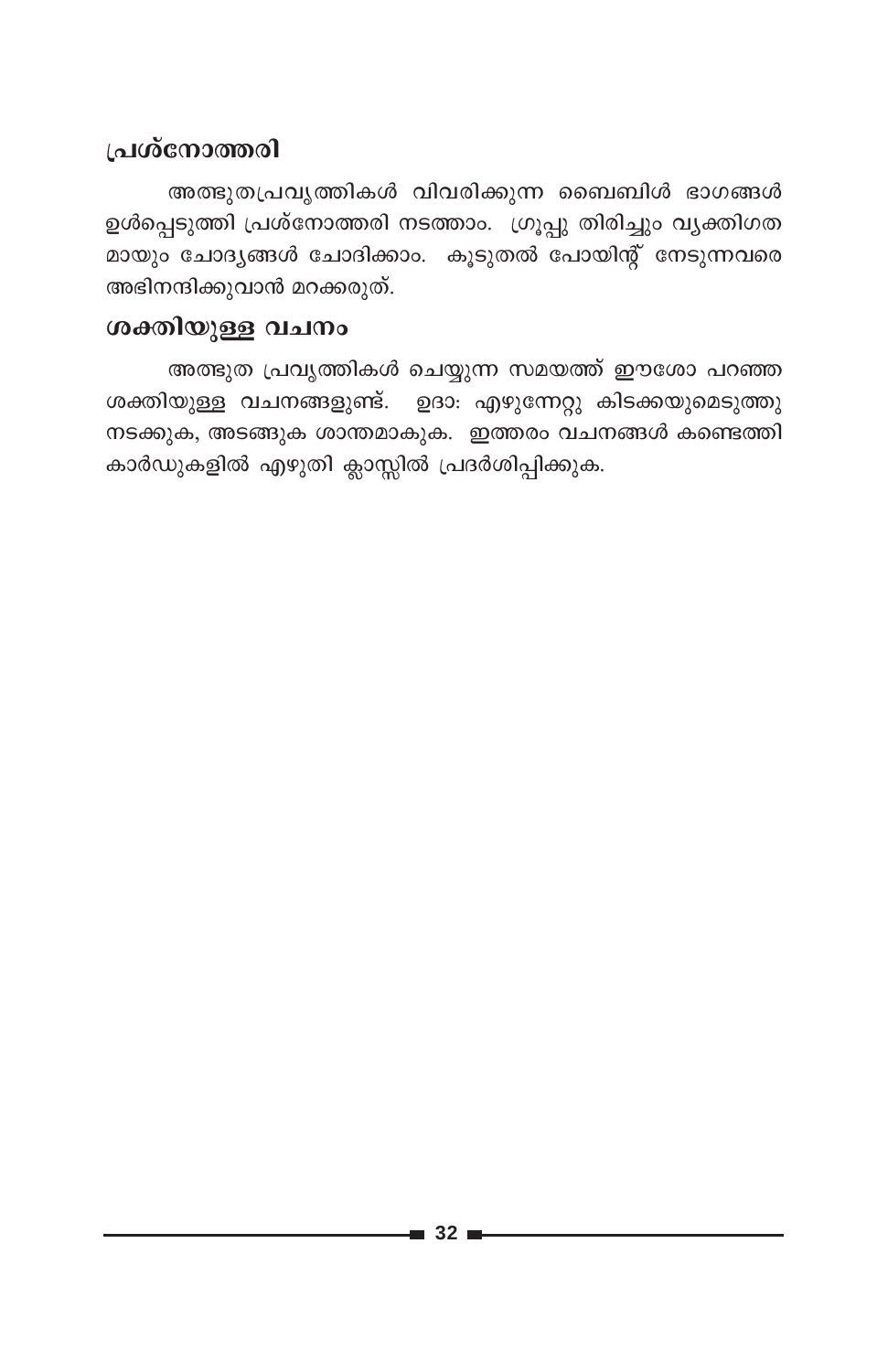6

# പാപികളെ തേടിവന്ന ഈശോ

#### I. ആമുഖം

പിതാവിന്റെ പക്കലേയ്ക്ക് തിരിച്ചുവന്ന ധൂർത്തപുത്രന്റെ കഥ പറയുന്ന പാഠമാണിത്. പാപികളെ തേടിവന്ന ഈശോയെയും പാപി കളോട് കാരുണ്യം കാണിക്കുന്ന സ്വർഗീയ പിതാവിനെയും കുട്ടികൾ പരിചയപ്പെടാൻ ഈ പാഠം ഉപകരിക്കും. നഷ്ടപ്പെട്ടതിനെ വീണ്ടെടു ക്കുവാനും പാപികൾക്ക് മോചനം നൽകുവാനും ഈശോ ഇന്നും തല്പരനാണെന്ന പരമാർത്ഥം ഈ പാഠത്തിലൂടെ കുട്ടികൾക്ക് നൽകാ നാവും.

## $II.$  കുട്ടികൾ സ്വന്തമാക്കേണ്ടത്

- a)  $\omega_{\text{10}}$ 
	- $\blacklozenge$  പാപികളെ തേടിവരുന്ന ദൈവമാണ് ഈശോ.
	- $\blacklozenge$  പാപത്തിൽ നിന്നൊഴിഞ്ഞുമാറാനും പാപത്തിൽ വീണാ ലുടൻ അനുതപിക്കാനും ഈശോ ആവശ്യപ്പെടുന്നു.
	- ◆ നാം ആരേയും വിധിക്കരുത്.
- $\mathbf b)$  acmosoolo
	- ♦ പാപം ചെയ്താലും എന്നെ സ്നേഹിക്കുന്നവനാണ് ഈശോ.
	- $\blacklozenge$  പാപം ചെയ്യാൻ ഇടയായാൽ അനുതപിച്ച് തിരിച്ചുവരേ ണ്ടവരാണ് നാം.

 $\blacksquare$  33  $\blacksquare$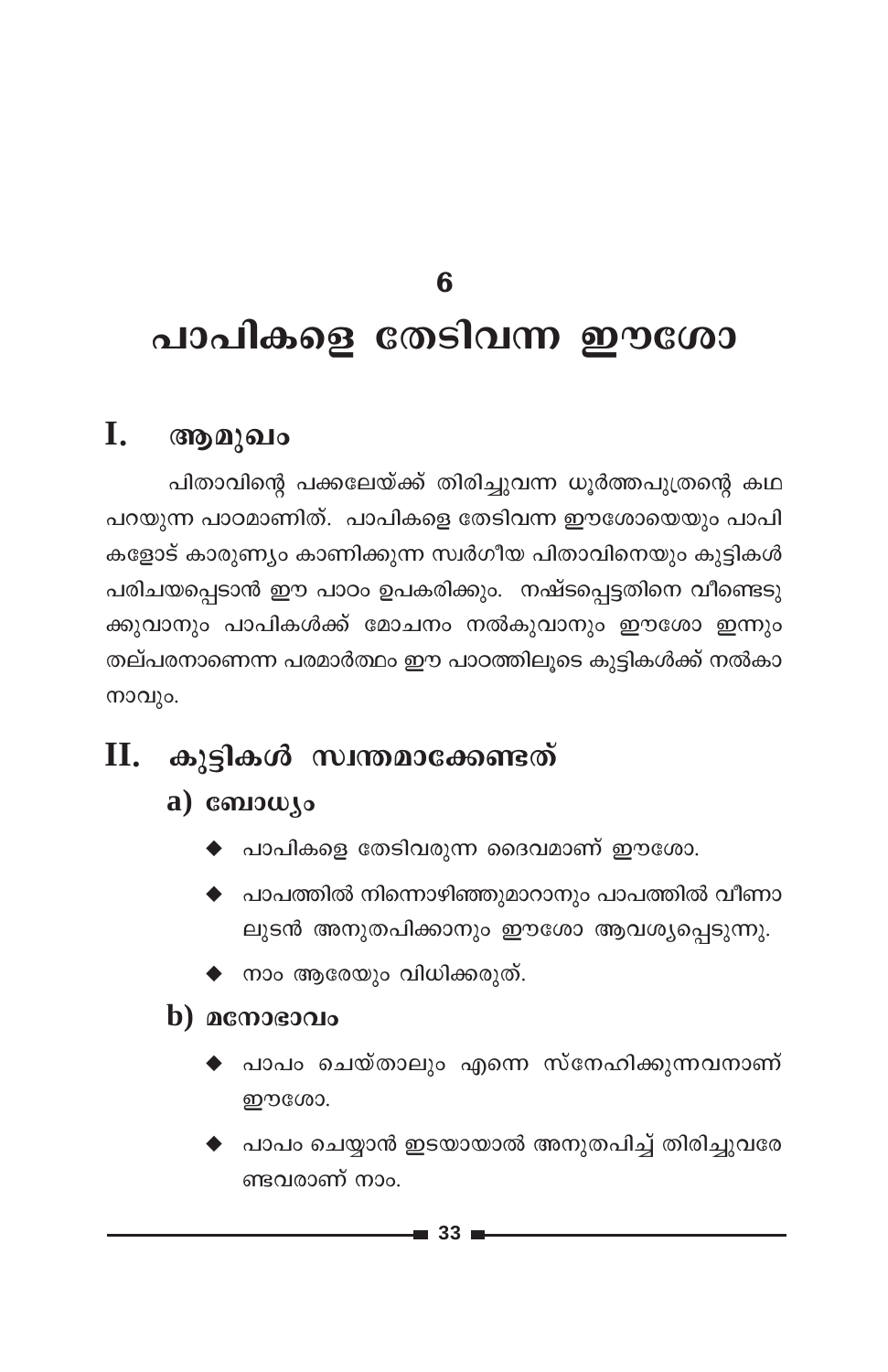- c) ശീലം
	- പാപത്തിൽ വീഴുവാൻ ഇടയായാൽ ഞാൻ എത്രയും വേഗം കുമ്പസാരിക്കും.
	- $\blacklozenge$  മറ്റുള്ളവരുടെ തെറ്റുകളും കുറ്റങ്ങളും ഞാൻ പറയുക യില്ല.

## III. ബോധനോപാധികൾ

നഷ്ടപ്പെട്ട ആടിന്റെ ഉപമ, കാണാതായ നാണയത്തിന്റെ ഉപമ തുടങ്ങിയവയുടെ ചിത്രങ്ങൾ, ബൈബിൾ, ചാർട്ടുകൾ, പത്രവാർത്ത കൾ.

## IV. പാഠാവതരണം

ഒരു പത്രവാർത്തയിലൂടെ പാഠാവതരണം നിർവ്വഹിക്കാം. 'മകനെ കാണ്മാനില്ല' എന്ന പത്രവാർത്ത ക്ലാസ്സിൽ വായിക്കുന്നു. തുടർന്ന് കുട്ടിയെ കാണാതായപ്പോൾ ആ വീട്ടിൽ നടന്ന സംഭവങ്ങൾ എന്തൊക്കെയാകാമെന്ന് കുട്ടികൾക്ക് പറയാൻ അവസരം നൽകുന്നു. വീട്ടിലെ ആവലാതികൾ, കരച്ചിൽ, ഫോൺവിളികൾ, അന്വേഷിക്കാൻ ആളെ വിടുന്നത്, പത്രപരസ്യം തുടങ്ങിയ കാര്യങ്ങൾ വിവരിക്കുന്നു. മകൻ തിരിച്ചെത്തിയാൽ എന്തൊക്കെ ചെയ്യുമെന്നും കണ്ടെത്തുന്നു. തുടർന്ന് ധൂർത്തപുത്രന്റെ കഥയിലേക്ക് പ്രവേശിക്കാം.

## ഇതര പ്രവർത്തനങ്ങൾ

#### സ്കിറ്റ് അവതരണം a)

ധൂർത്തപുത്രന്റെ ഉപമ സ്കിറ്റ് ആയി അവതരിപ്പിക്കുന്നു. സംഭാ ഷണം ടീച്ചറിന്റെ സഹായത്തോടെ കുട്ടികൾ തയ്യാറാക്കുന്നു. ക്ലാസ്സിൽ അവതരിപ്പിച്ച് പാഠത്തിലേയ്ക്കു വരാം.

#### ഒന്നിച്ചു പാടാം  $$

താഴെപ്പറയുന്നതുപോലെയുള്ള പാട്ടുകൾ ഒരുമിച്ചു പാടാം.

1. ആടുകൾ നൂറുള്ളോരാട്ടിടയൻ

കാടുകൾ വീടാക്കുമാട്ടിടയൻ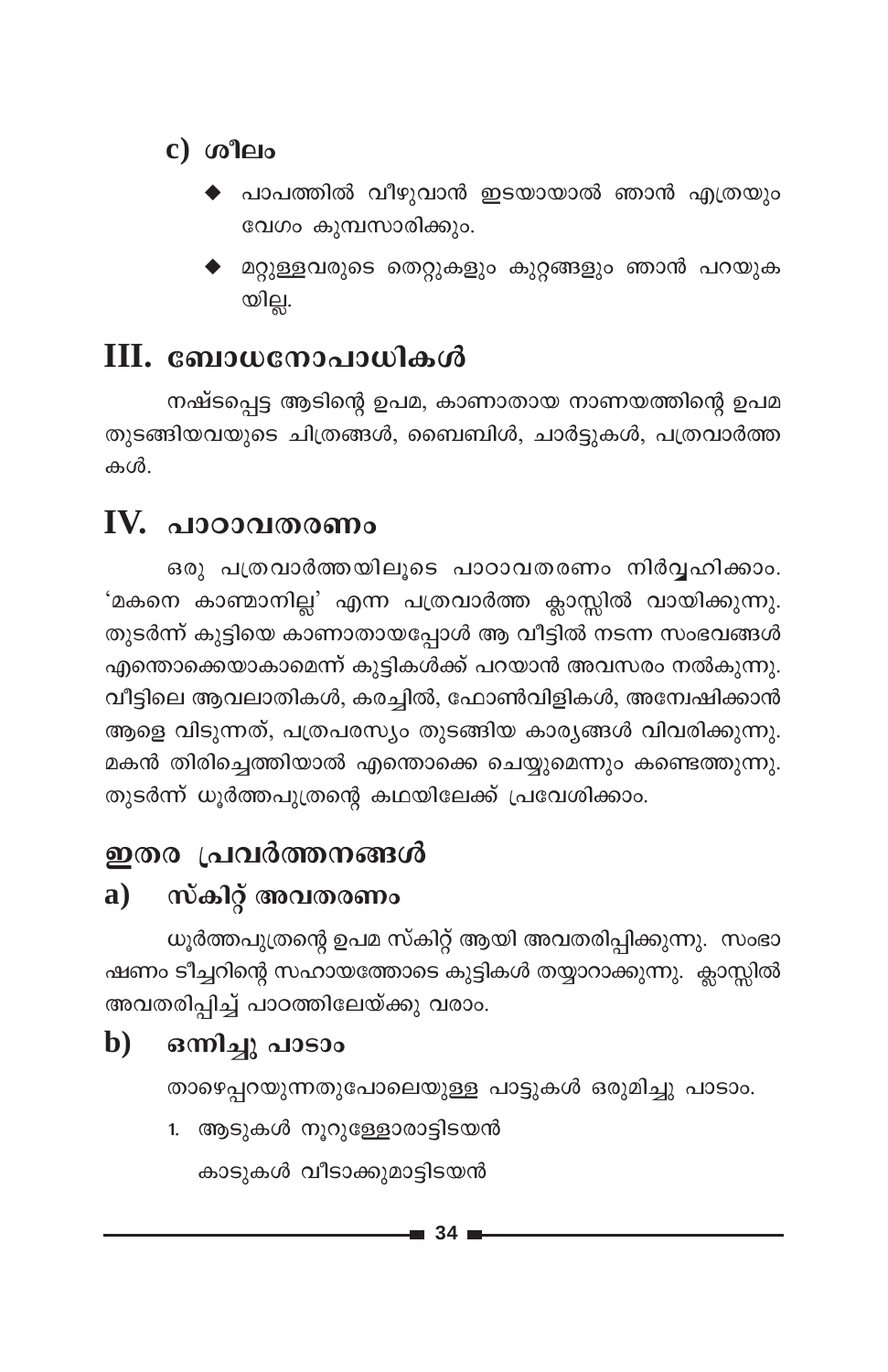2. നല്ലിടയാ നല്ലിടയാ

വല്ലനോം എൻനായകാ

പാട്ടുകളുടെ ആശയം വ്യക്തമാക്കുന്നു. അതിലൂടെ നല്ലിട യനായ ഈശോയെ അവതരിപ്പിക്കുന്നു.

#### $\mathbf{c}$ ഇവർ ഇങ്ങനെ

പാപസാഹചര്യങ്ങളെ ഒഴിവാക്കിയും അതിജീവിച്ചും വിശുദ്ധ രായിത്തീർന്നവരുടെ കഥകൾ പറയാം. ഉദാ: ഡോൺബോസ്ക്കോ, മരിയാ ഗൊരേത്തി etc.

#### പാഠബന്ധിത പ്രവർത്തനങ്ങൾ V.

### നമുക്കു പ്രവർത്തിക്കാം

ധൂർത്തപുത്രന്റെ ഉപമ നാടകരൂപത്തിൽ അവതരിപ്പിക്കാൻ വളരെ അനുയോജ്യമാണ്. വേണ്ടത്ര പരിശീലനത്തോടെ ക്ലാസ് മീറ്റിം ഗുകളിലും വിശ്വാസപരിശീലന വേദികളിലെ വിശേഷാൽ സമ്മേളന ങ്ങളിലും നാടകം അവതരിപ്പിക്കുന്നത് നല്ലതാണ്.

### ഉത്തരം കണ്ടെത്താം

- പേജ് 40 ഖണ്ഡിക 2  $\mathbf{1}$
- പേജ് 41 ഖണ്ഡിക 2  $\mathcal{P}$
- പേജ് 41 ഖണ്ഡിക 3  $\overline{3}$ .
- പേജ് 43 ഖണ്ഡിക 1  $\mathbf{4}$ .
- പേജ് 43 ഖണ്ഡിക 4 5.

## VI. അനുബന്ധിത പ്രവർത്തനങ്ങൾ

### അനുതാപ കീർത്തനം

കുമ്പസാരത്തിനും പശ്ചാത്താപത്തിനും സഹായിക്കുന്ന പാട്ടു കൾ പാടാൻ അവസരം നൽകുന്നു. ടീച്ചർ അത്തരം പാട്ടുകൾ പരി ചയപ്പെടുത്തുന്നു.

1. പാപബോധവും പശ്ചാത്തപവും

കർത്താവേ എനിക്കേകണേ.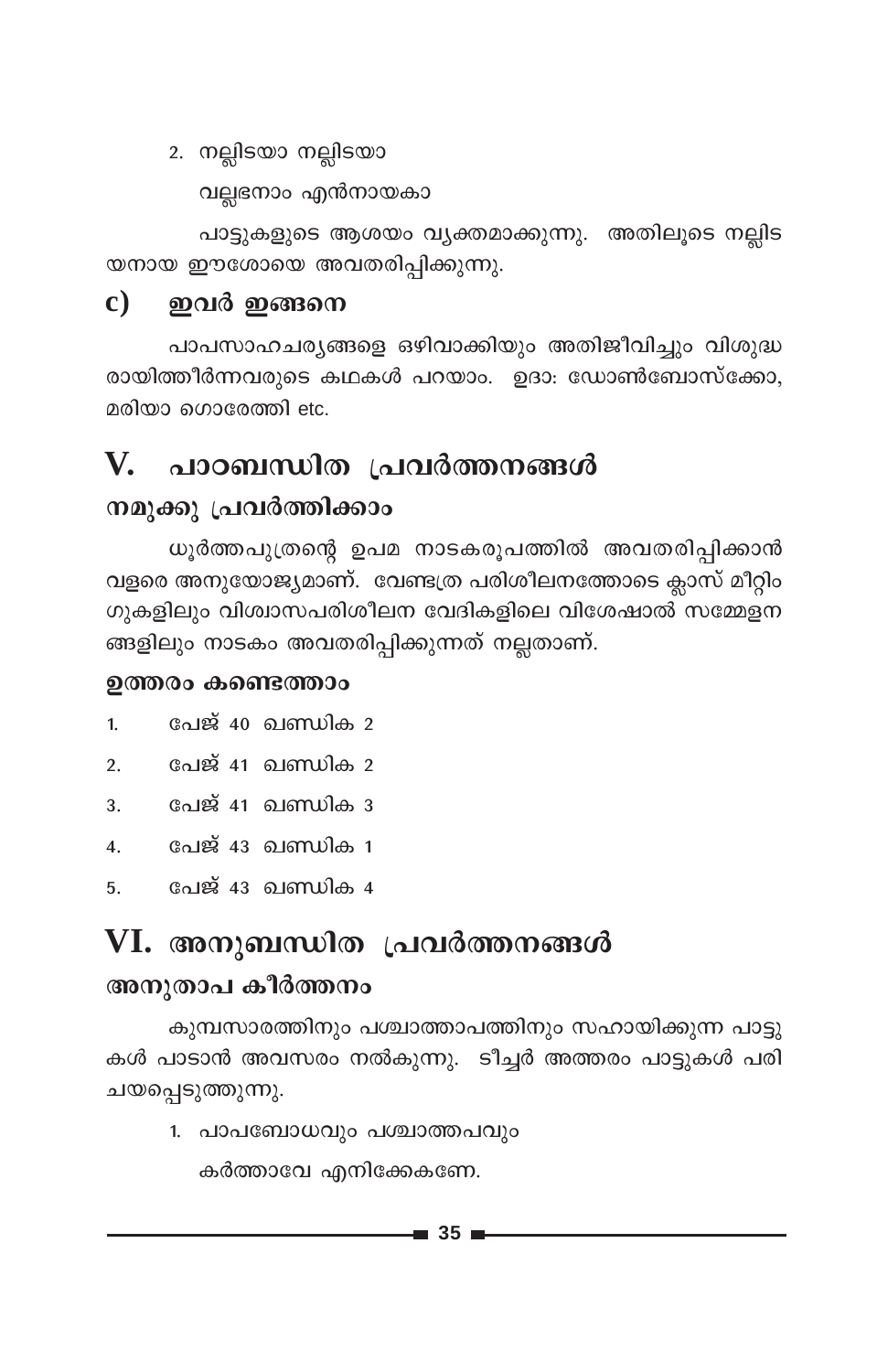- 2. വൻപാപഭാരത്താൽ തളർന്നവൻ ഞാൻ അപരാധബോധത്താൽ കനിഞ്ഞവൻ ഞാൻ
- 3. പാപി ഞാൻ പാപി ഞാൻ കാൽവരി ക്രൂശിനെ നോക്കിടുന്നു.

#### കഥ കേൾക്കാം

ധൂർത്തപുത്രന്റെ ഉപമ, കാണാതായ നാണയത്തിന്റെ ഉപമ, കാണാതെപോയ ആടിന്റെ ഉപമ എന്നിവയുടെ ആശയം വരുന്ന കഥകൾ ടീച്ചർ അവതരിപ്പിക്കുന്നു. കുട്ടികളും അവർക്കറിയാവുന്ന കഥകൾ പറയുന്നു.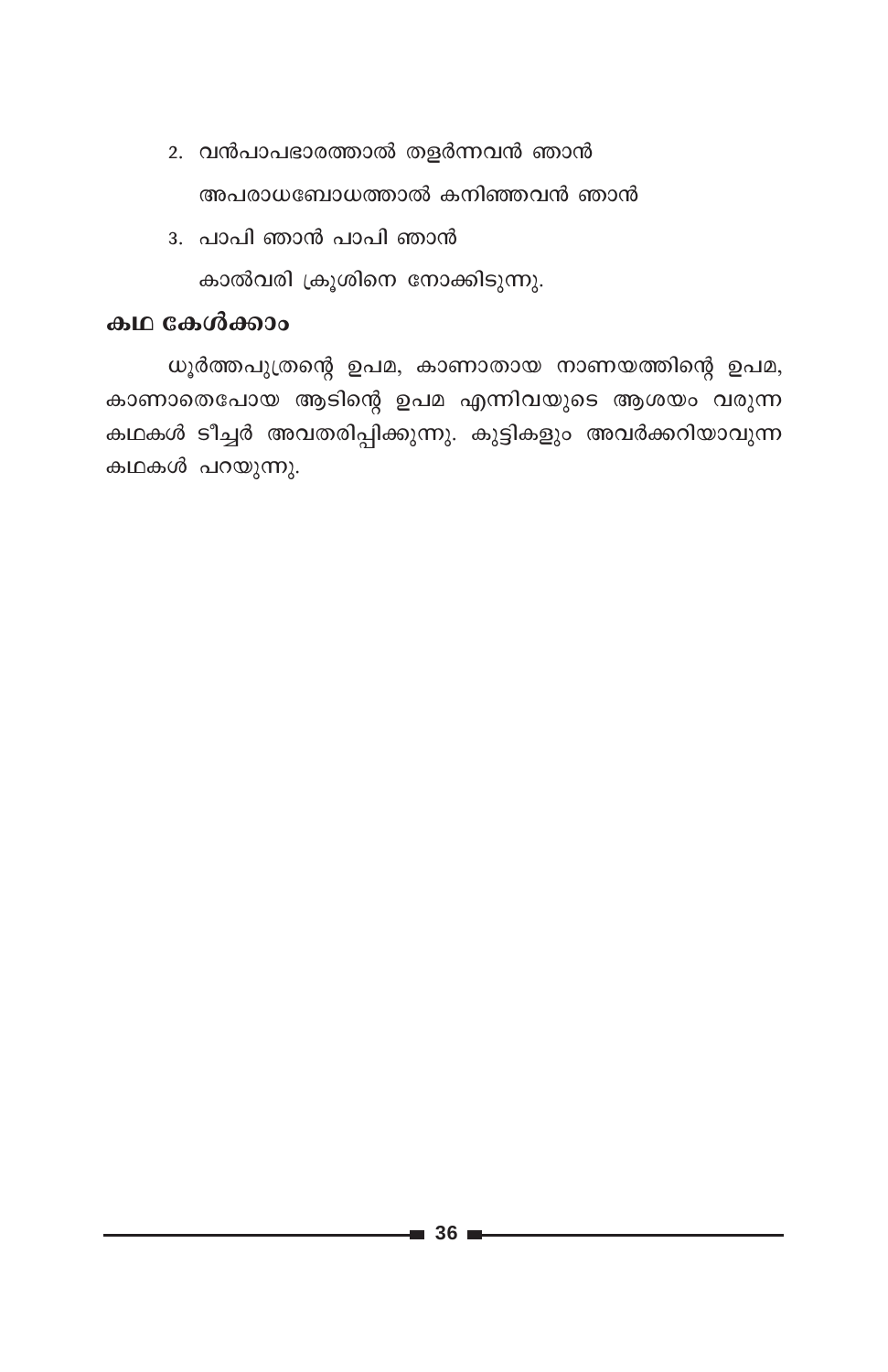### $\overline{7}$

# നമ്മുടെ പാപങ്ങൾ ഏറ്റെടുത്ത றூரே

#### L. ആമുഖം

നമ്മുടെ പാപങ്ങൾക്കുവേണ്ടി വേദന സഹിക്കുകയും മുറിവു കൾ ഏറ്റെടുക്കുകയും ചെയ്ത ഈശോയെക്കുറിച്ച് ഈ പാഠത്തിൽ പ്രതിപാദിക്കുന്നു. പീഡാനുഭവങ്ങളിലൂടെ കടന്നുപോയ ഈശോയെ ശരിയായി മനസ്സിലാക്കുവാൻ ഈ പാഠം സഹായിക്കും. സഭയിലും സമൂഹത്തിലും വേദനിക്കുന്നവർക്ക് ആശ്വാസമേകാൻ ക്രിസ്തുവിന്റെ ശിഷ്യരായ നമുക്ക് കടമയുണ്ടെന്ന കാര്യവും ഈ പാഠം അനുസ്മരി പ്പിക്കുന്നു.

## $\mathbf{II}$ . കുട്ടികൾ സ്വന്തമാക്കേണ്ടത്

### $a)$  comowyo

- സഹനദാസനെക്കുറിച്ച് പഴയനിയമത്തിൽ എഴുതപ്പെട്ട വചനങ്ങൾ ഈശോയിൽ നിറവേറി.
- $\blacklozenge$  നമ്മുടെ പാപങ്ങളുടെ പരിഹാരത്തിനായാണ് ഈശോ പീഡകൾ സഹിച്ചത്.

### $\bf{b})$  acmosono

- $\blacklozenge$  എനിക്കുവേണ്ടി പീഡകൾ സഹിച്ച ഈശോയെ ഞാൻ സ്നേഹിക്കണം.
- $\blacklozenge$  വേദനയനുഭവിക്കുന്നവരെ ആശ്വസിപ്പിക്കാൻ ഞാൻ കട പ്പെട്ടിരിക്കുന്നു.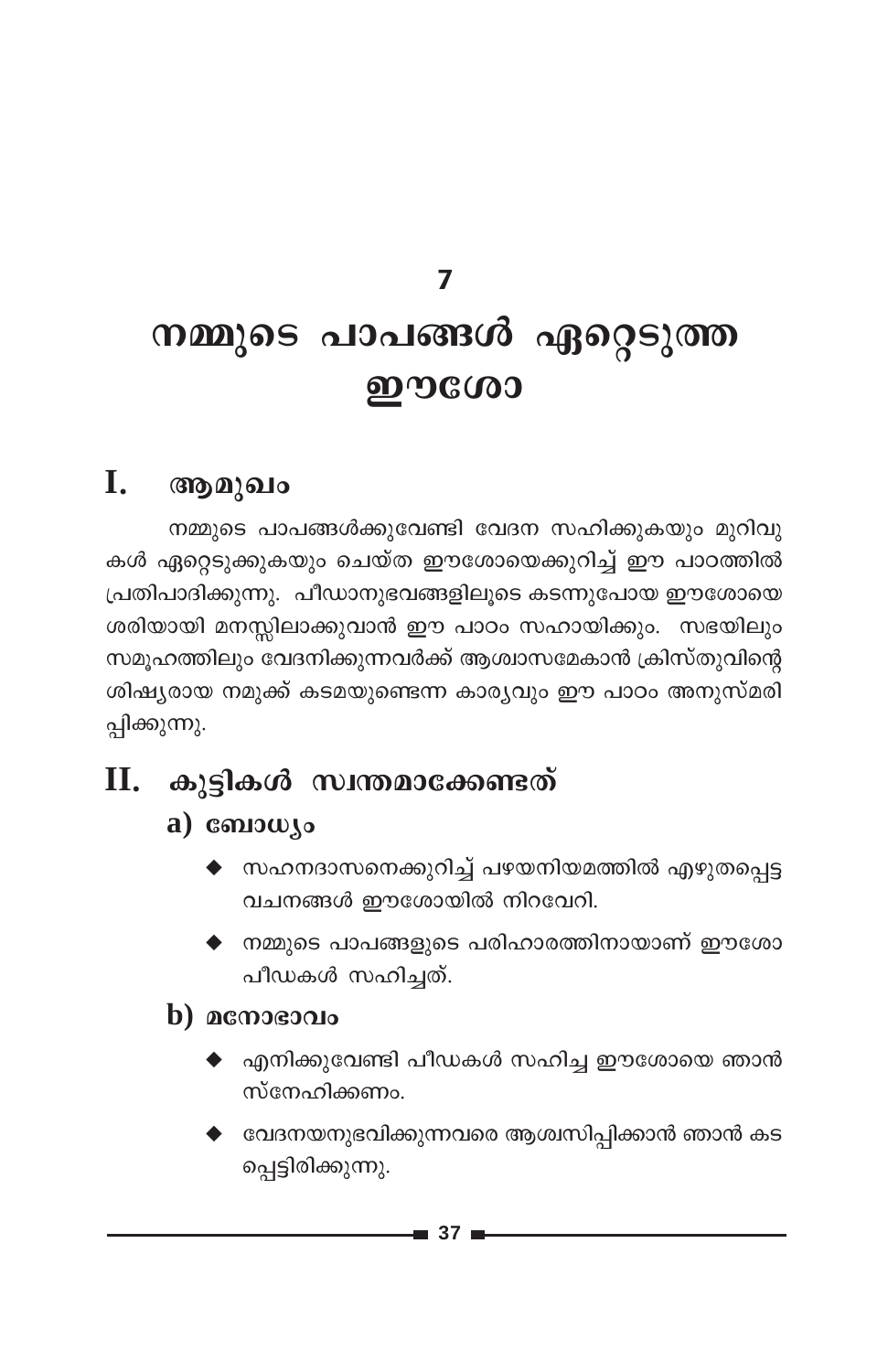### $c)$  ശീലം

- $\blacklozenge$  വിഷമഘട്ടങ്ങളിൽ ഈശോയിൽ ആശ്രയിക്കും.
- $\blacklozenge$  മറ്റുള്ളവർക്കായി ത്യാഗങ്ങൾ ഏറ്റെടുക്കുവാൻ ഞാൻ തയ്യാറാകും.

## III. ബോധനോപാധികൾ

ജപമാല, പീഡാനുഭവചിത്രങ്ങൾ, ചാർട്ടുകൾ, ബൈബിൾ

## $\mathbf{IV}_{\cdot}$  ചാറാവതരണം

'വചനജപമാല' എന്ന പ്രവർത്തനത്തിലൂടെ പാഠം അവതരിപ്പി ക്കാം.

ദുഃഖത്തിന്റെ ജപമാല രഹസ്യങ്ങൾ ക്ലാസ്സിൽ ചൊല്ലാൻ അവ സരം നൽകുന്നു. അവ ഓരോന്നും ഓരോ ഗ്രൂപ്പിനായി നൽകുന്നു. അവർ ചാർട്ടുപേപ്പറിൽ, കിട്ടിയ രഹസ്യം എഴുതുന്നു. അതിനു ചേർന്ന ചിത്രവും ഒട്ടിക്കുന്നു. ഓരോ രഹസ്യത്തിനും അനുയോജ്യമായ വച നങ്ങൾ കണ്ടെത്താൻ ഗ്രൂപ്പുകളോട് നിർദ്ദേശിക്കുന്നു. അവ ചാർട്ടിൽ എഴുതുന്നു. വചന ജപമാല പൂർത്തിയായാൽ അത് ക്ലാസ്സിൽ പ്രദർശി പ്പിക്കുന്നു.

## ഇതര പ്രവർത്തനങ്ങൾ

#### $\mathbf{a}$ ) അനുഭവം പങ്കുവയ്ക്കാം

വിഷമകരമായ സാഹചര്യം ഉണ്ടായ സന്ദർഭങ്ങൾ ഓർമ്മിക്കാൻ ആവശ്യപ്പെടാം. അപ്പോൾ നാം എന്താണ് ചെയ്യുന്നത്? കുട്ടികൾക്ക് അനുഭവങ്ങൾ പങ്കുവയ്ക്കാൻ അവസരം നൽകാം.

#### $\mathbf{b}$ കഥ പറയാം

മോശ മരുഭൂമിയിൽ സർപ്പത്തെ ഉയർത്തിയ കഥ വിശദമായി ടീച്ചർ അവതരിപ്പിക്കുന്നു. അതിലൂടെ പാഠത്തിലേയ്ക്ക് പ്രവേശി ക്കാം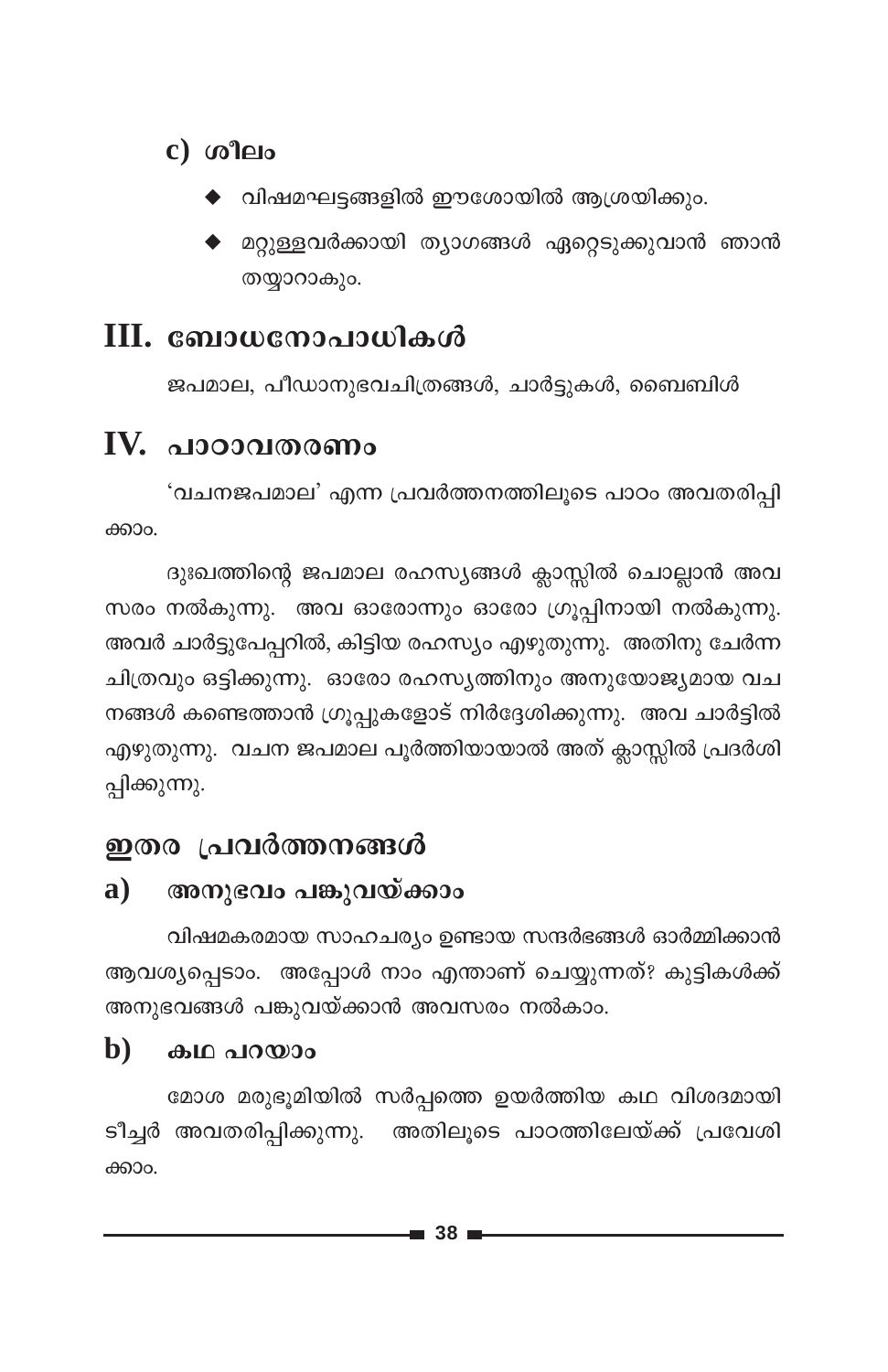## V. പാഠബന്ധിത പ്രവർത്തനങ്ങൾ

### നമുക്കു പ്രവർത്തിക്കാം

ബൈബിൾ പരിശോധിച്ച് ഉദാഹരണങ്ങൾ കണ്ടെത്തുന്നതിന് ടീച്ചർ കുട്ടികളെ സഹായിക്കണം. അവ ഒരു ചാർട്ടു പേപ്പറിൽ എഴുതി ക്ലാസ്സിൽ പ്രദർശിപ്പിക്കാം.

#### ഉത്തരം കണ്ടെത്താം

- പേജ് 46 ഖണ്ഡിക 1  $\overline{1}$ .
- പേജ് 47 ഖണ്ഡിക 1  $\overline{2}$
- പേജ് 47 ഖണ്ഡിക 2  $\overline{3}$ .
- പേജ് 47 ഖണ്ഡിക 3  $\mathbf{A}$
- പേജ് 48 ഖണ്ഡിക 4 5.

## VI. അനുബന്ധിത പ്രവർത്തനങ്ങൾ പാട്ടുകൾ പാട്ടുകൾ

പാഠഭാഗത്തെ ആശയങ്ങൾ ഉൾക്കൊള്ളുന്ന പാട്ടുകൾ ശേഖരി ക്കാൻ അവസരം നൽകുന്നു. അവ ക്ലാസ്സിൽ ആലപിക്കുന്നു.

### ഞങ്ങൾക്കു ചെയ്യാൻ

സ്വന്തം ഇടവകാതിർത്തിയിൽ ക്ലേശമനുഭവിക്കുന്ന വ്യക്തികൾ അവരെ കണ്ടെത്തി അവർക്കായി എന്തെങ്കിലും ഉണ്ടാവുമല്ലോ. സഹായം ചെയ്യാനുള്ള പദ്ധതി തയ്യാറാക്കുക. ടീച്ചർ ഇക്കാര്യത്തിൽ കുട്ടികളെ സഹായിക്കണം. എത്ര ചെറിയ കാര്യമായാലും, ക്ലേശങ്ങ ളിൽ ആശ്വാസം പകരാനുള്ള ശീലം കുട്ടികളിൽ വളരാൻ ഇത് ഉപക രിക്കും.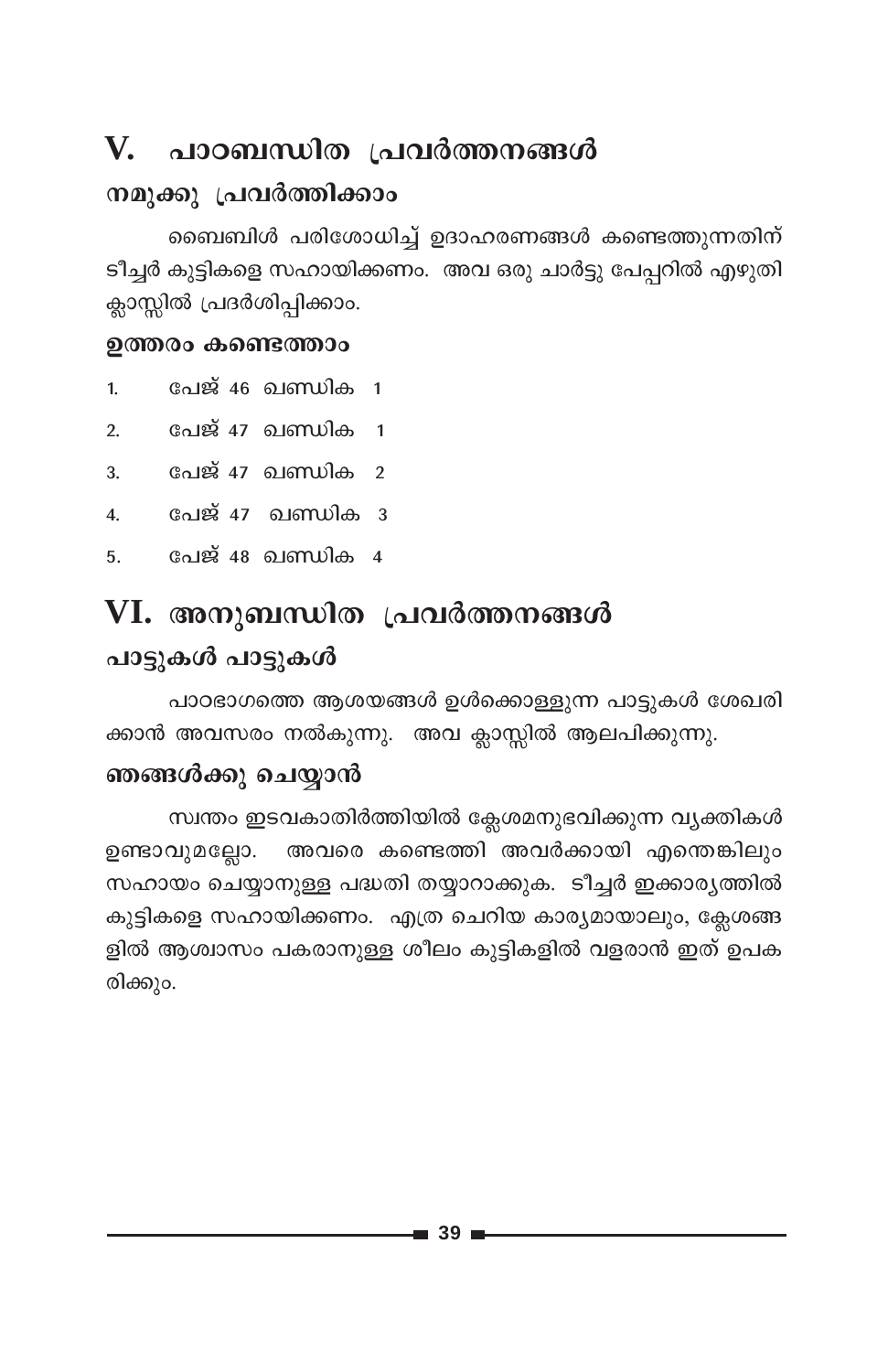8

# നമുക്കുവേണ്ടി മരിച്ച ഈശോ

#### I. ആമുഖം

മനുഷ്യവംശത്തിന്റെ രക്ഷയ്ക്കുവേണ്ടി കുരിശിൽ മരിച്ച ഈശോയെ അവതരിപ്പിക്കുന്ന പാഠമാണിത്. അവിടുത്തെ സഹന ങ്ങളും വേദനകളും അന്ത്യനിമിഷങ്ങളിലെ യാതനകളും ഇതിൽ വിവ രിക്കുന്നു. നമുക്കായി വേദന സഹിച്ചു മരിച്ച ഈശോയെ, പാപം ചെയ്യുമ്പോഴെല്ലാം നാം വീണ്ടും വീണ്ടും വേദനിപ്പിക്കുകയാണെന്ന പരമാർത്ഥം കുട്ടികൾക്ക് വ്യക്തമാക്കിക്കൊടുക്കാൻ കൂടി ഈ പാഠം ഉപകരിക്കും.

#### കുട്ടികൾ സ്വന്തമാക്കേണ്ടത് П.

### a) ബോധ്യം

- $\blacklozenge$  ഈശോയുടെ കുരിശിലെ ബലി വഴി നമുക്ക് പാപമോ ചനവും രക്ഷയും ലഭിച്ചു.
- $\blacklozenge$  വി. കുർബാനയിൽ ഈശോയുടെ രക്ഷാകര രഹസ്യ ങ്ങളാണ് അവതരിപ്പിക്കപ്പെടുന്നത്.

### $\bf{b})$  acmosono

- $\blacklozenge$  നന്ദിയോടും സ്നേഹത്തോടുംകൂടെ ദിവൃബലിയിൽ പങ്കുചേരണം.
- $\blacklozenge$  ദൈവാലയത്തിൽ ആദരപൂർവ്വം പെരുമാറണം.
- $c)$  ശീലം
	- ∙ ഞാൻ വി. കുർബ്ബാനയിലെ പ്രാർത്ഥനകൾ ഭക്തിപൂർവ്വം ചൊല്ലും.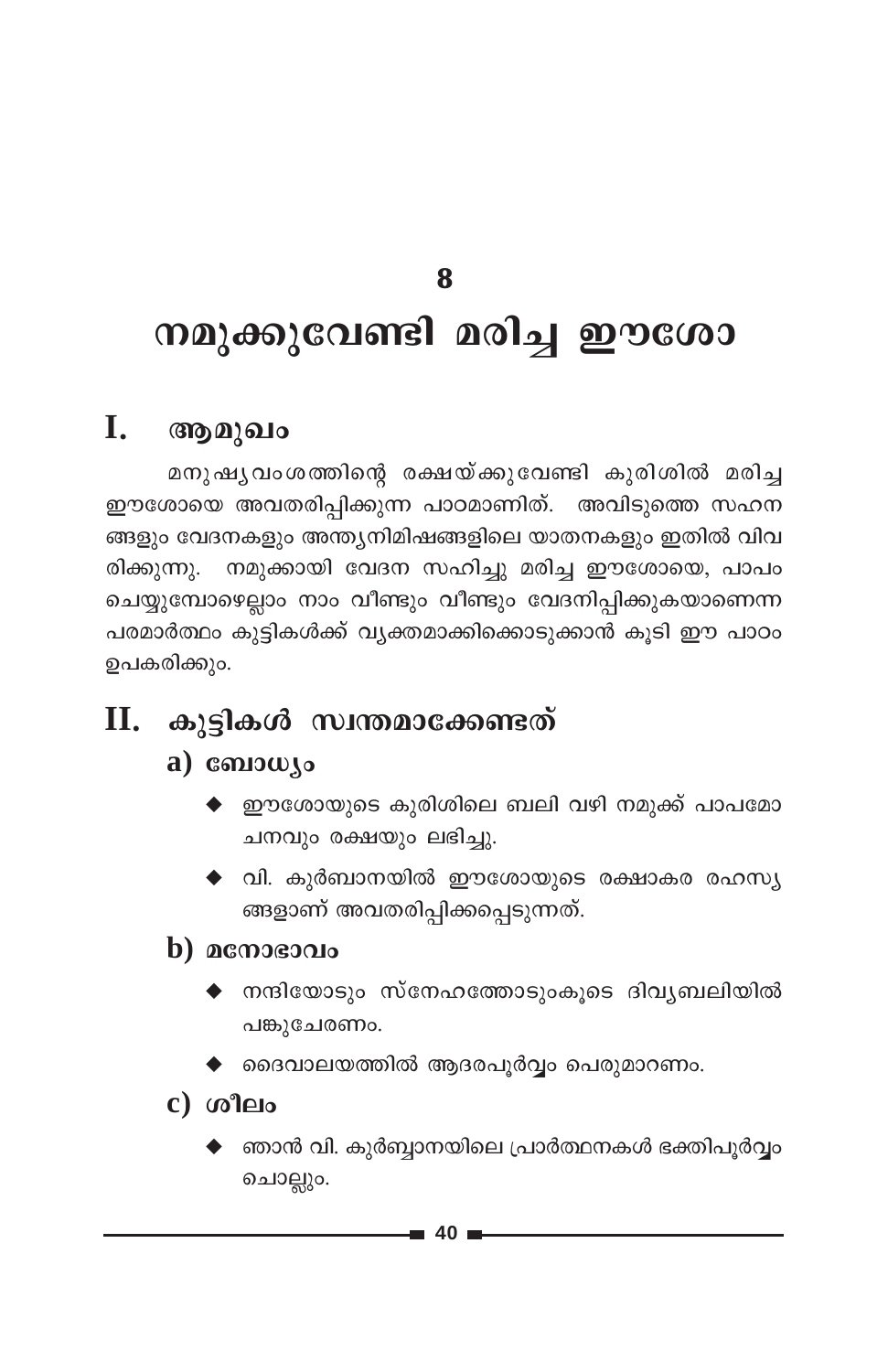→ എന്നെ പരിഹസിക്കുന്നവരോട് ക്ഷമാപൂർവം പെരുമ<mark>ാ</mark>  $Q$ ) $Q$ .

## III. ബോധനോപാധികൾ

ഈശോയുടെ പീഡാനുഭവചിത്രങ്ങൾ, കുരിശിന്റെ വഴിയിലെ ചിത്രങ്ങൾ, കുർബ്ബാന പുസ്തകം, ബൈബിൾ

## IV. പാഠാവതരണം

കുരിശിന്റെ വഴി ക്ലാസ്സിൽ അവതരിപ്പിക്കുന്നതിലൂടെ പാഠത്തി ലേയ്ക്ക് പ്രവേശിക്കാം. ്കുരിശിന്റെ വഴിയിലെ പ്രാർത്ഥനകളും ഗാന ങ്ങളും മുൻകൂട്ടി ഒരുങ്ങിവന്ന് കുട്ടികൾ ക്ലാസ്സിൽ അവതരിപ്പിക്കുന്നു. വിവിധ സ്ഥലങ്ങളിൽ നടക്കുന്ന സംഭവങ്ങൾ ചർച്ച ചെയ്യുന്നു. തുടർന്ന് പാഠത്തിലേയ്ക്കു വരുന്നു. പാഠഭാഗത്ത് പരാമർശിക്കുന്ന .<br>കാര്യങ്ങൾ കുരിശിന്റെ വഴിയിൽ എവിടെയൊക്കെയാണുള്ളതെന്ന് കണ്ടെത്താൻ കുട്ടികൾക്ക് അവസരം നൽകുന്നു. അവയുടെ വിശദീ കരണത്തിലൂടെ പാഠത്തിലെ പ്രമേയം കുട്ടികൾ ഗ്രഹിക്കുന്നു.

## ഇതര പ്രവർത്തനങ്ങൾ

## a) പദസൂരൃൻ

പദസൂര്യൻ പൂർത്തിയാക്കാൻ കുട്ടികളോട് നിർദ്ദേശിക്കാം. ചാർട്ടിലെഴുതി ക്ലാസ്സിൽ പ്രദർശിപ്പിക്കാം.

### b) ആളെ തിരിച്ചറിയാം

ടീച്ചർ പറയുന്ന അടയാളങ്ങളിൽ നിന്ന് കുട്ടികൾ ആളെ തിരിച്ച റിയുന്നു.

- ഉദാ: 1. പണസഞ്ചി ഇയാളുടെ കയ്യിലാണ്. ഒരു കൂട്ടം പടയാളിക ളെയും കൂട്ടി ഇയാൾ വന്നു (ഉ. യൂദാസ്)
	- 2. ഇയാൾ അധികാരിയാണ്. വെള്ളമെടുത്ത് ജനങ്ങളുടെ മുമ്പാകെ കൈകഴുകി (ഉ. പീലാത്തോസ്)

## V. പാഠബന്ധിത പ്രവർത്തനങ്ങൾ

## നമുക്കു പ്രവർത്തിക്കാം

ഈശോയുടെ കുരിശിലെ തിരുമൊഴികൾ വളരെ പ്രധാനപ്പെട്ട വയാണ്. അവ കണ്ടെത്തി എഴുതാൻ സഹായിക്കണം. ചാർട്ടു പേപ്പ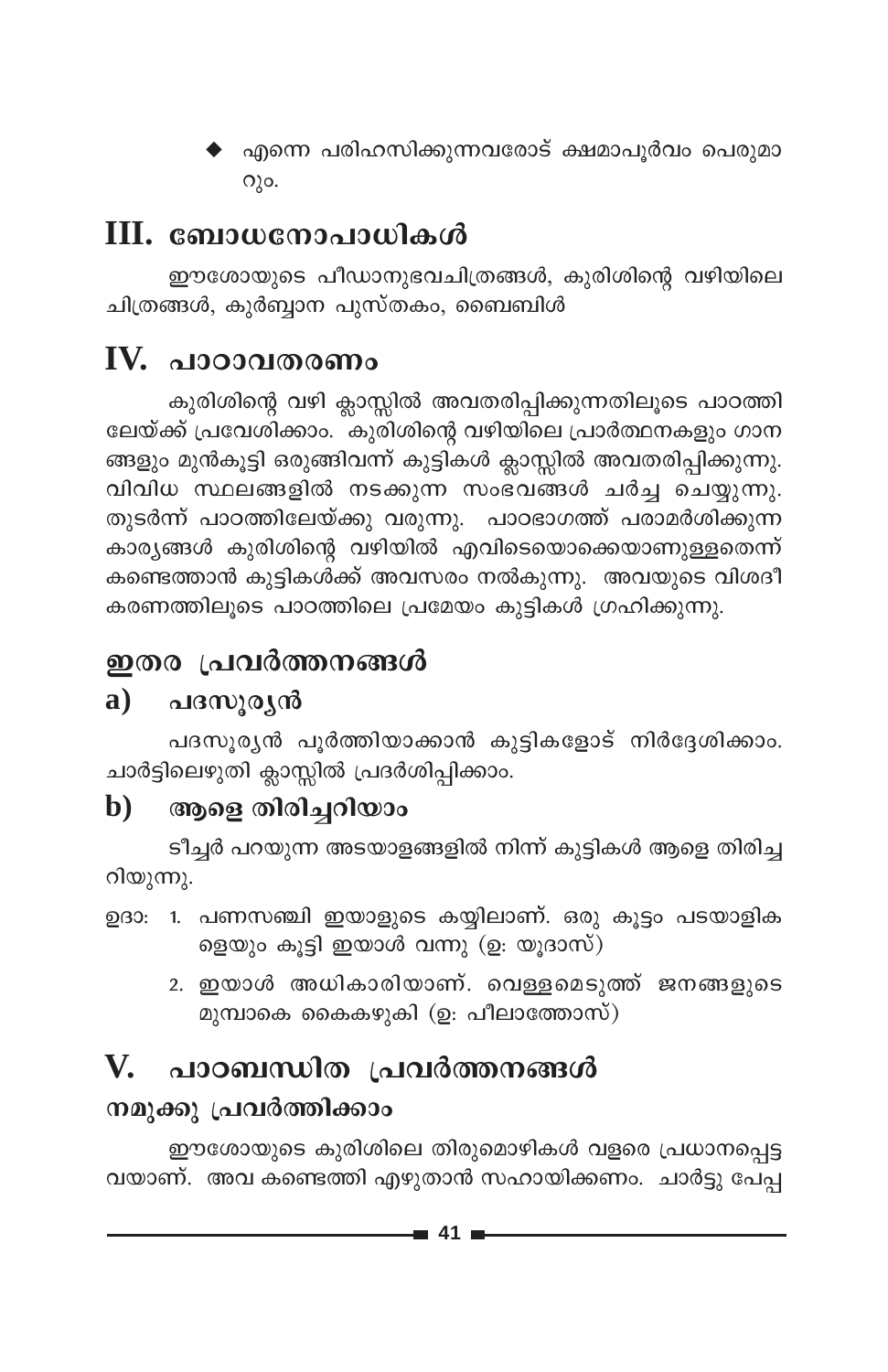റിൽ എഴുതി പ്രദർശിപ്പിക്കുകയുമാവാം.

#### ഉത്തരം കണ്ടെത്താം

- പേജ് 51 ഖണ്ഡിക 1  $\mathbf{1}$
- പേജ് 51 ഖണ്ഡിക 1  $\mathcal{P}$
- പേജ് 52 ഖണ്ഡിക 1 3.
- പേജ് 52 ഖണ്ഡിക 2  $\overline{4}$ .
- 5. പേജ് 54 ഖണ്ഡിക 1
- പേജ് 54 ഖണ്ഡിക 3 6.

## VI. അനുബന്ധിത പ്രവർത്തനങ്ങൾ

### തിരുവചനമെഴുതാം

ദുഃഖങ്ങളിൽ ആശ്വാസമേകുന്ന തിരുവചനങ്ങൾ കണ്ടെത്തി പറ യാനും എഴുതാനും ആവശ്യപ്പെടാം.

#### കത്തെഴുതാം

നമുക്കുവേണ്ടി കുരിശിൽ മരിച്ച ഈശോയ്ക്ക് നന്ദി പറഞ്ഞു കൊണ്ട് ഒരു കത്തെഴുതാം. ഈശോയോടുള്ള സ്നേഹാദരവുകൾ കുട്ടികളിൽ വളരാൻ ഈ പ്രവർത്തനം സഹായിക്കും.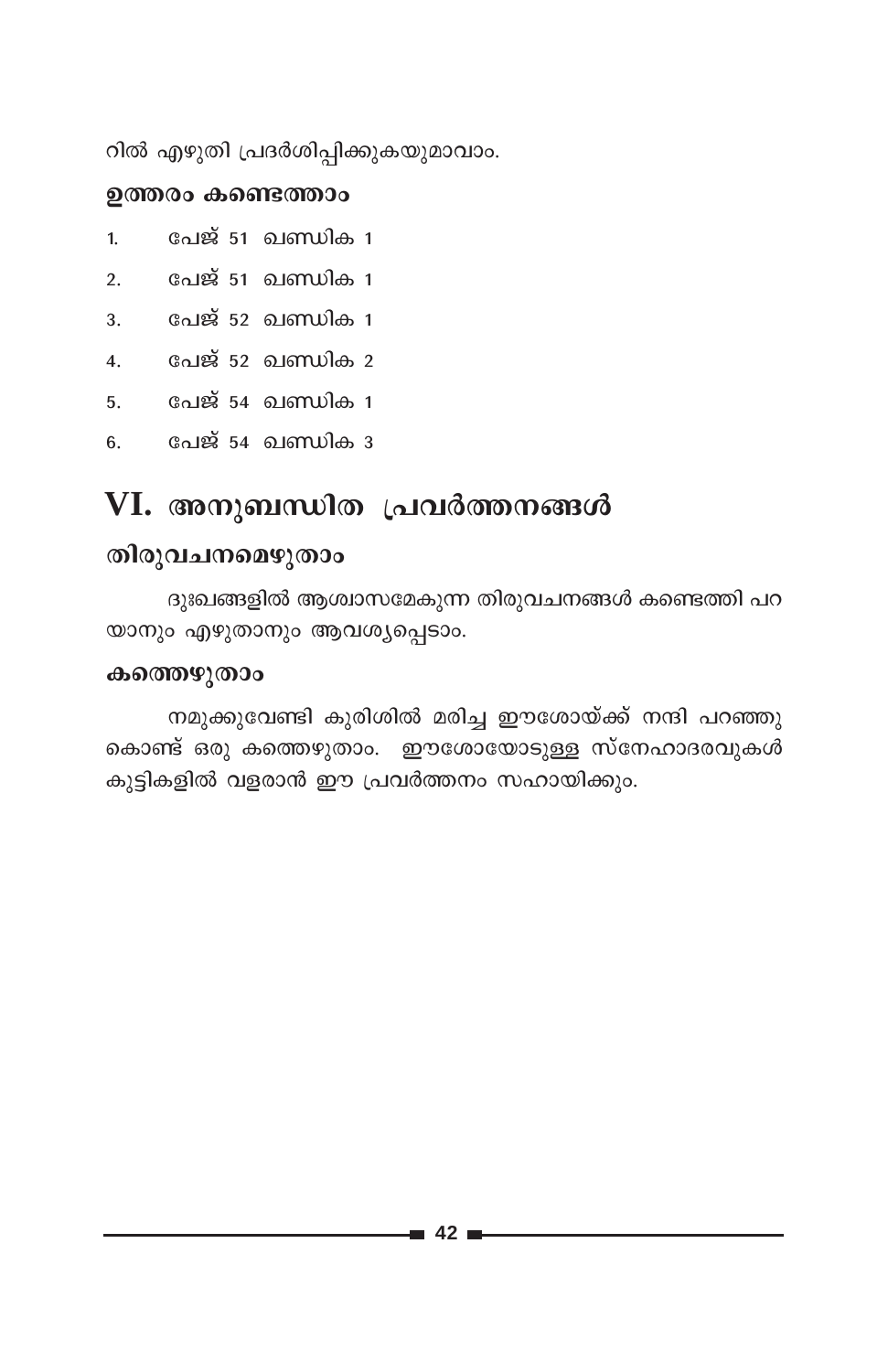## 9

# ക്ഷമിക്കാൻ പഠിപ്പിച്ച ഈശോ

#### I. ആമുഖം

സ്നേഹത്തിന്റെ മാതൃകയും സ്നേഹത്തിന്റെ കല്പനയും നൽകിയ ഈശോയെ ഈ പാഠത്തിൽ പരിചയപ്പെടാം. പരിധിയില്ലാത്ത ക്ഷമയെക്കുറിച്ച് ഈശോ പഠിപ്പിച്ചു. ഈശോയുടെ ശിഷ്യന്മാരായി ത്തീരുന്നവർ പാലിക്കേണ്ട സ്നേഹത്തിന്റെ പുതിയ നിയമത്തെക്കു റിച്ച് ശരിയായി ഗ്രഹിക്കുവാൻ ഈ പാഠം സഹായിക്കും. കുരിശുമര ണത്തിലും സ്നേഹവും ക്ഷമയും പ്രദർശിപ്പിച്ച ഈശോയോട് കുട്ടി കൾക്ക് കൂടുതൽ അടുപ്പമുണ്ടാകുന്ന വിധത്തിൽ പാഠം അവതരിപ്പി ക്കണം.

## $\mathbf{II}$ . കൂട്ടികൾ സ്വന്തമാക്കേണ്ടത്

### a)  $\omega_{\text{10}}$

- $\blacklozenge$  കുരിശിൽ പിടഞ്ഞപ്പോഴും ക്ഷമയുടെ മഹത്തായ മാതൃക ഈശോ കാണിച്ചുതന്നു.
- ◆ ശത്രുക്കളെയും സ്നേഹിക്കുവാൻ ഈശോ പഠിപ്പിച്ചു.
- $\blacklozenge$  ക്ഷമിക്കുന്ന മനസ്സോടെ ദിവ്യബലിയിൽ പങ്കെടുക്കണം.

### $\mathbf b)$  acmosoolo

- ◆ ദ്രോഹം ചെയ്യുന്നവരോട് ക്ഷമിക്കാൻ കടമയുണ്ട്.
- ♦ നന്മ ചെയ്യുന്നവരെ പ്രോത്സാഹിപ്പിക്കാൻ നാം കടപ്പെട്ട വരാണ്.

 $c)$  ( $o$ <sup>1</sup> $e$ lo

കോപിക്കുവാനുള്ള സാഹചര്യം വരുമ്പോൾ കുരിശിൽ മരിച്ച ഈശോയെ ഞാൻ ഓർക്കും.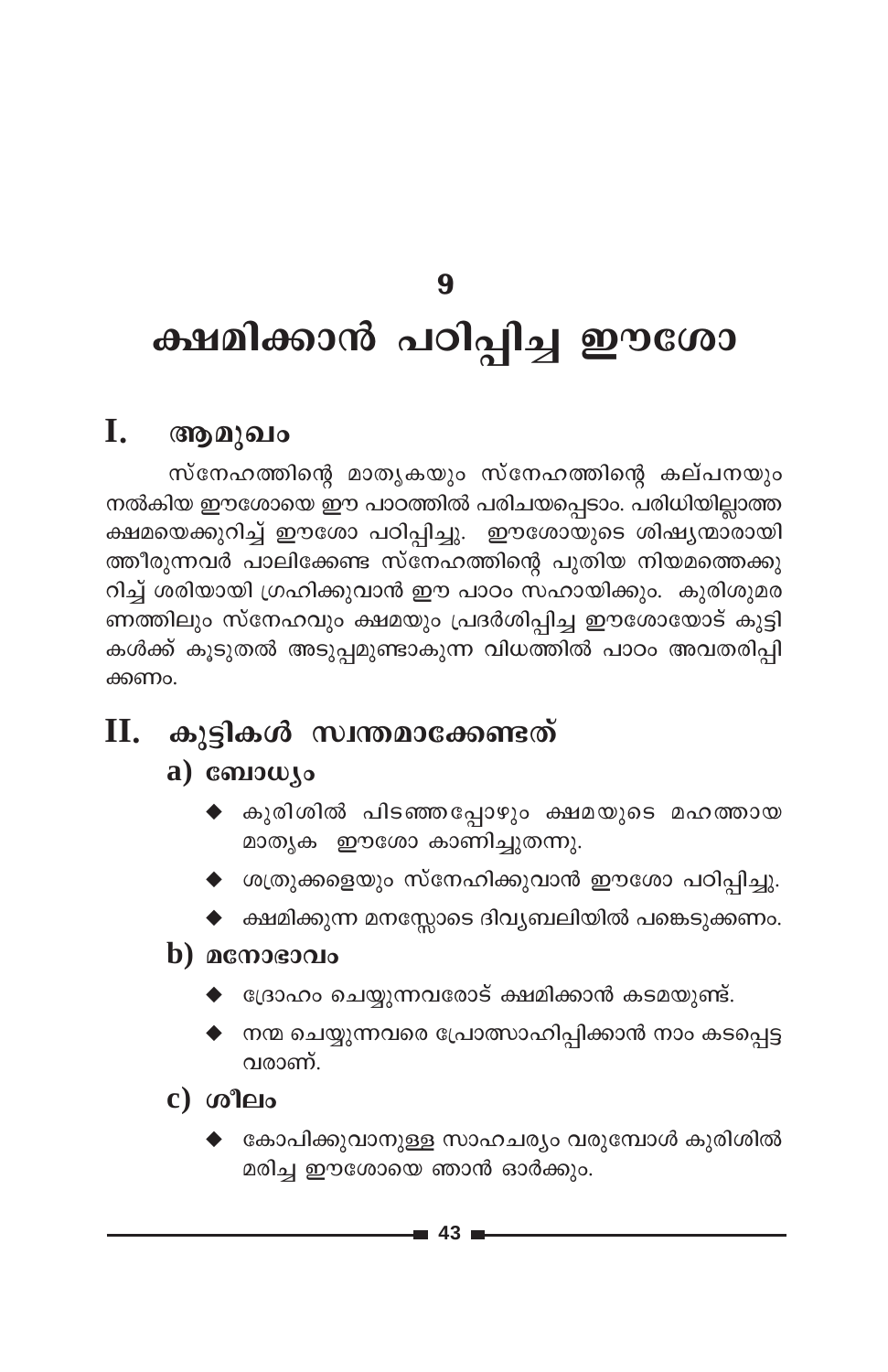<mark>♦</mark> കഴിവതും മറ്റുള്ളവരുടെ നന്മ കാണാനും പറയാനും ശ്രമിക്കും.

## **III. ബോധനോപാധികൾ**

കുരിശിൽ കിടക്കുന്ന ഈശോയുടെ ചിത്രങ്ങൾ, ക്ഷമയുടെ മാതൃക കാട്ടിയ മഹത്വ്യക്തികളുടെ ചിത്രങ്ങൾ, ക്ഷമയെക്കുറിക്കുന്ന അനുഭവസാക്ഷ്യങ്ങൾ, പത്രവാർത്തകൾ, വിശുദ്ധരുടെ ജീവിതകഥ കൾ.

## IV. പാഠാവതരണം

ജോൺ പോൾ രണ്ടാമൻ മാർപാപ്പ തന്നെ വെടിവെച്ച അലി അഗ്ക എന്ന തുർക്കിക്കാരനോട് ക്ഷമിച്ച സംഭവം വിവരിക്കാം. ജയി ലിൽ കഴിയുന്ന അലി അഗ്കയെ മാർപാപ്പ സന്ദർശിച്ച് താൻ ക്ഷമിച്ച തായി അറിയിച്ചു. ഈ ദൃശൃത്തിന്റെ ചിത്രം സുലഭമാണ്. ആ ചിത്രം കുട്ടികളെ കാണിച്ച് വിശദമായി സംസാരിക്കാം.

വിശുദ്ധരുടെ ജീവിതത്തിൽനിന്ന് ഇതിനു സമാനമായ മറ്റു കഥ കൾ അവതരിപ്പിച്ചാലും മതി, തുടർന്ന് ക്ഷമാശീലനും ശത്രുസ്നേ ഹിയുമായ ഈശോയിലേയ്ക്ക് വന്ന് പാഠഭാഗം അവതരിപ്പിക്കാം.

## ഇതര പ്രവർത്തനങ്ങൾ

#### പാടാം പ്രാർത്ഥിക്കാം  $\mathbf{a}$

താഴെച്ചേർക്കുന്ന പാട്ടുകൾ ഗ്രൂപ്പായി ക്ലാസ്സിൽ ആലപിക്കാം. അനുയോജ്യമായ മറ്റുപാട്ടുകളും സ്ഥീകരിക്കാം.

- ശത്രുസ്നേഹം ക്രിസ്തുവിന്റെ മുദ്രയാണല്ലോ  $\mathbf{1}$ മുദ്രാവാകൃമാണല്ലോ.
- ക്ഷമിക്കുവാൻ ആവാത്ത നിമിഷങ്ങളെ  $\mathcal{P}$ ആത്മീയ ശക്തിയാൽ നിറയ്ക്കേണമേ.
- ക്ഷമാശീലനാം എന്നേശുവേ 3. ശാന്തശീലനാം എന്നേശുവേ കഠിനാമാമെൻ ഹൃദയം തവഹൃദയം പോലെയാക്കണേ.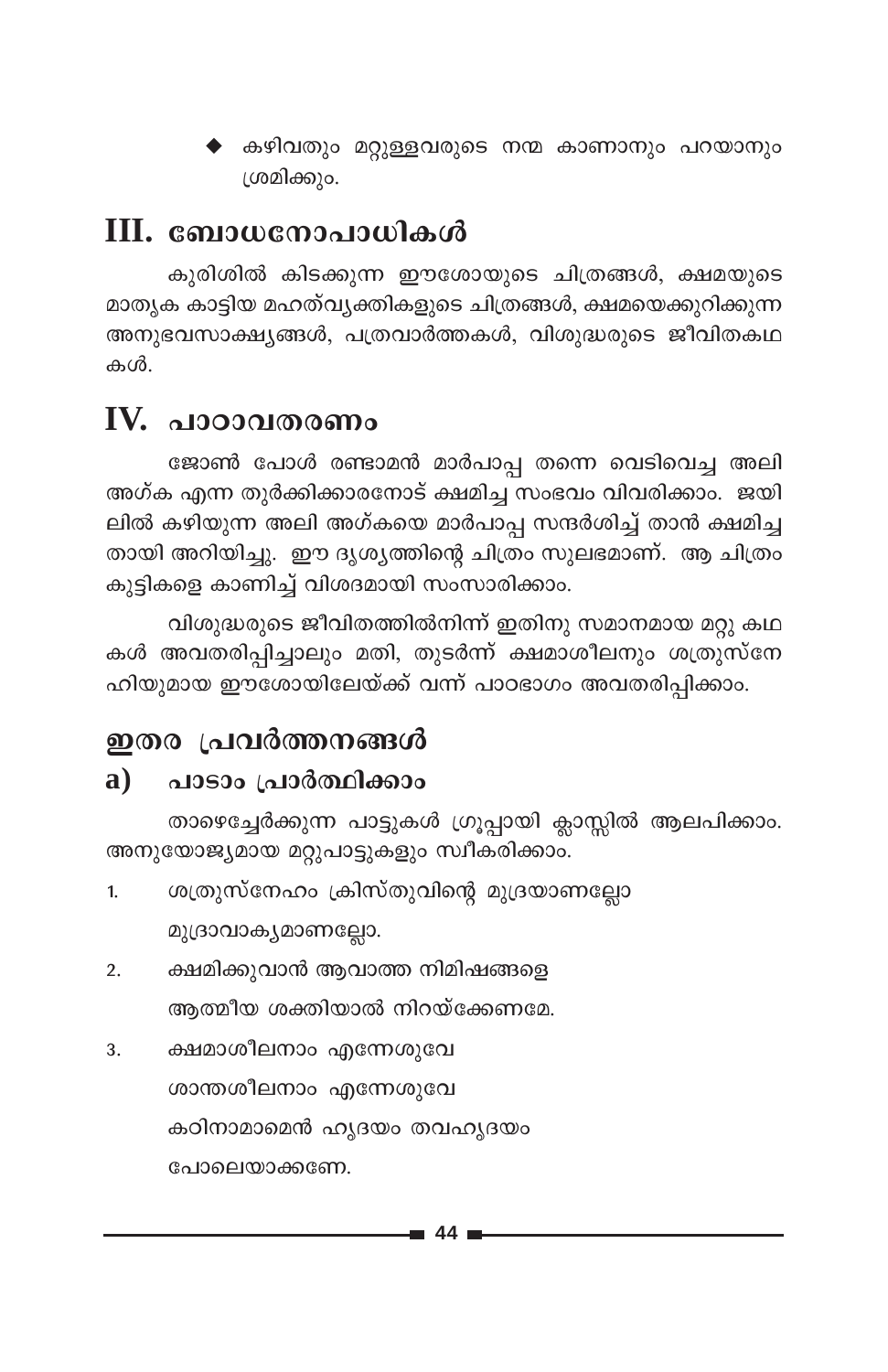#### $\mathbf{b}$ വചനം ശേഖരിക്കാം

പഴയനിയമത്തിൽനിന്നും പുതിയ നിയമത്തിൽനിന്നും 'ശത്രു സ്നേഹം' വിഷയമായ വചനം ശേഖരിക്കുന്നു, അവതരിപ്പിക്കുന്നു.

#### V. പാഠബന്ധിത പ്രവർത്തനങ്ങൾ

### നമുക്കു പ്രവർത്തിക്കാം

അനുഭവം സ്വയം ഓർക്കാൻ ആദ്യം അവസരം നൽകണം. പിന്നീട് ആരോടെങ്കിലും പങ്കുവയ്ക്കാൻ അനുവദിക്കണം. തുടർന്ന് അത് എഴുതാൻ ആവശ്യപ്പെടാം. അനുഭവങ്ങൾ ചേർത്ത് ഒരു പതി പ്പാക്കുന്നതും നല്ലതാണ്

#### ഉത്തരം കണ്ടെത്താം

- പേജ് 57 ഖണ്ഡിക 1  $\mathbf{1}$
- പേജ് 58 ഖണ്ഡിക 3  $\mathcal{P}$
- 3. പേജ് 59 **ഖണ്ഡിക** 2
- 4. പേജ് 60 ഖണ്ഡിക 1
- പേജ് 60 ഖണ്ഡിക 2 5

## VI. അനുബന്ധിത പ്രവർത്തനങ്ങൾ വചനകാർഡുകൾ തയ്യാറാക്കാം

ക്ഷമയെ സംബന്ധിക്കുന്ന ബൈബിൾ വചനങ്ങൾ എഴുതിയ കാർഡുകൾ തയ്യാറാക്കുന്നു. അവ മനഃപാഠമാക്കുന്നു. ക്ലാസ്സിൽ പ്രദർശിപ്പിക്കുന്നു.

#### കഥയെഴുതാം

ക്ഷമിക്കുന്ന സ്നേഹത്തെ അടിസ്ഥാനമാക്കി കുട്ടികൾ കഥയെ ഴുതുന്നു. കഥകൾ ക്ലാസ്സിൽ വായിക്കുന്നു. അവ ചേർത്ത് കഥാപ്പ തിപ്പ് തയ്യാറാക്കുന്നു.

### ആത്മശോധന ചെയ്യാം

ആരോടെങ്കിലും ദേഷ്യമുണ്ടോ? ആരോടെങ്കിലും ക്ഷമിക്കാ നുണ്ടോ? ആ വൃക്തിയെ സമർപ്പിച്ച് പ്രാർത്ഥിക്കാൻ അവസരം നൽകാം. ക്ഷമിക്കാനുള്ള പ്രായോഗിക പരിശീലനം കുട്ടികൾക്ക് നൽകാൻ ഇത് ഉപകരിക്കും.

 $\bullet$  45  $\bullet$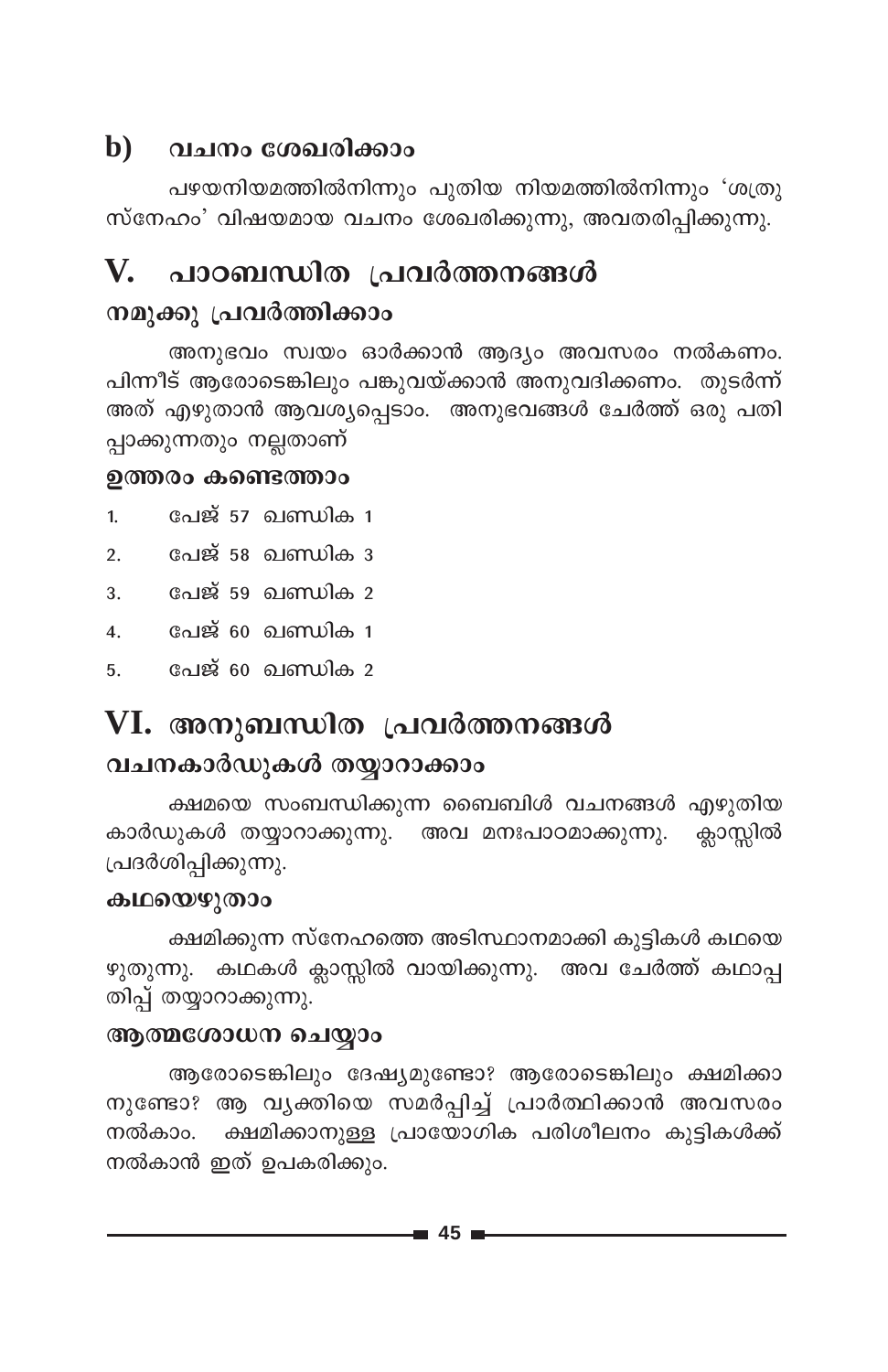# **10** മരണത്തെ ജയിച്ച **ഈശോ**

## **I.** ആമുഖം

മരണത്തെ ജയിച്ച് ഉയിർത്തെഴുന്നേറ്റ ഈശോയെക്കുറിച്ചാണ് ഈ പാഠത്തിൽ വിവരിക്കുന്നത്. പ്രവചനങ്ങളിലൂടെ പറയപ്പെട്ടത് പൂർത്തിയായതെങ്ങനെ എന്ന് വ്യക്തമാക്കുന്ന പാഠം. തിരുനാളുക ളുടെ തിരുനാളായ ഉയിർപ്പു തിരുനാൾ ക്രൈസ്തവർക്ക് എത്രമാത്രം  ${[}\text{L}}$ ധാനപ്പെട്ടതാണെന്നും ഇതിൽ വിശദമാക്കുന്നു. ഉയിർത്തെഴുന്നേറ്റ ഈശോയെ കൂടുതൽ സ്നേഹിക്കാനും ഈശോയിൽ ജീവിക്കാനും കുട്ടികളെ സഹായിക്കുന്ന വിധത്തിൽ ഈ പാഠം അവതരിപ്പിക്കണം.

## **. കുട്ടികൾ സ്വന്തമാക്കേണ്ടത്**

### a) compute

- $\blacklozenge$  ഈശോ മരണത്തെ ജയിച്ച് ഉത്ഥാനം ചെയ്തു.
- $\blacklozenge$  ഈശോയുടെ ഉത്ഥാനം നമ്മുടെ വിശ്വാസത്തിന്റെ അടി സ്ഥാനമാണ്.
- $\blacklozenge$  ഈശോയുടെ ഉത്ഥാനം മുൻകൂട്ടി പ്രവചിച്ചതാണ്.

### $\mathbf b)$  **ac** more  $\mathbf a$

- ഉയിർത്തെഴുന്നേറ്റ ഈശോയിലാണ് നാം ആശ്രയം വയ്ക്കേണ്ടത്.
- $\blacklozenge$  ഉത്ഥിതനായ ഈശോയുടെ മഹത്വത്തിൽ പങ്കുചേരാൻ വിളിക്കപ്പെട്ടവരാണ് നമ്മൾ.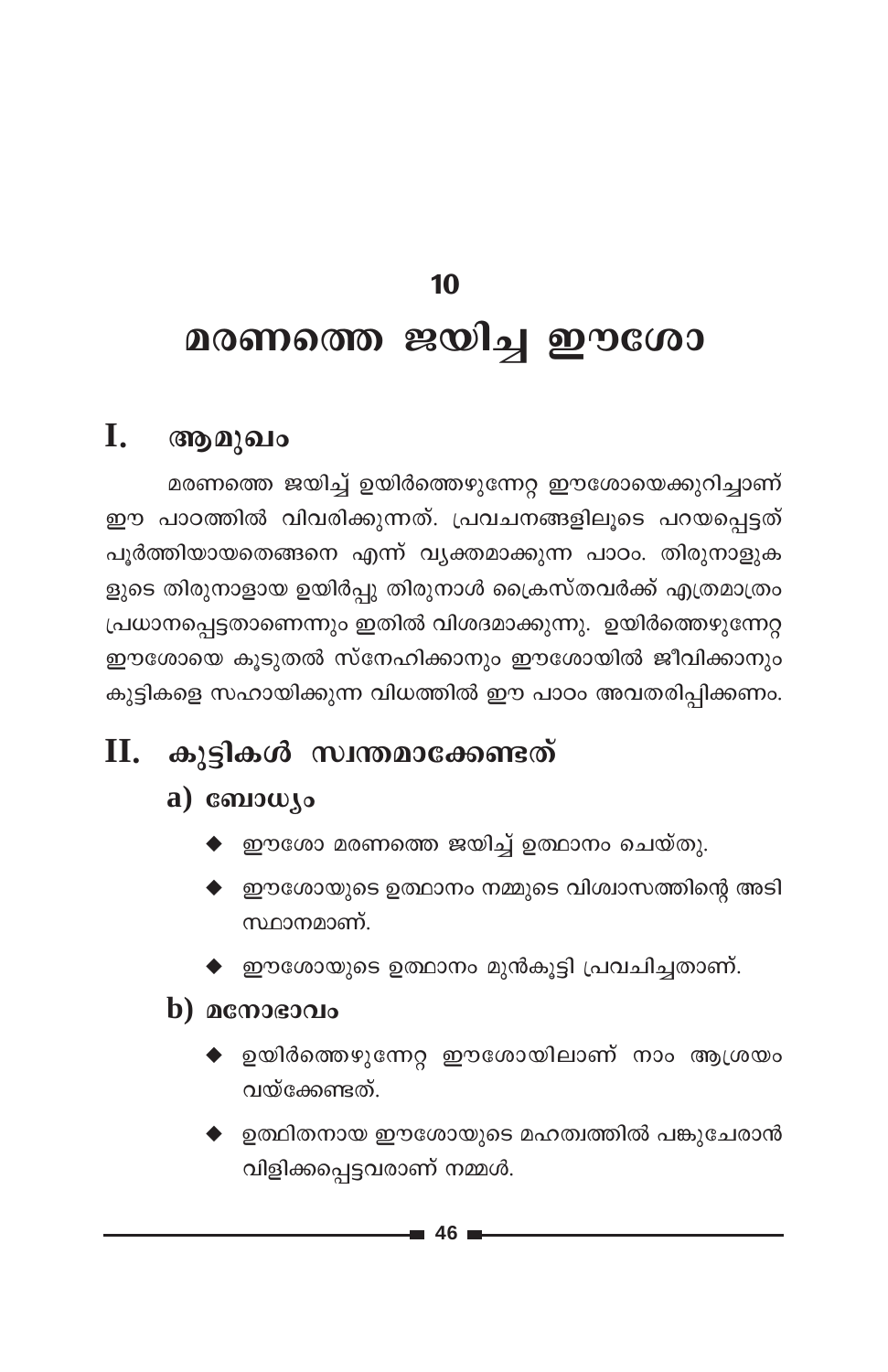## $c)$  ശീലം

- പാപസാഹചര്യങ്ങൾ ഉപേക്ഷിച്ചുകൊണ്ട് ഉത്ഥിതനായ ഈശോയോടു ചേർന്നു ഞാൻ ജീവിക്കും.
- $\blacklozenge$  വലിയ നോമ്പുകാലത്ത് കഴിയുന്ന ദിവസങ്ങളിലെല്ലാം വിശുദ്ധ കുർബ്ബാനയിൽ പങ്കുകൊള്ളും.

## III. ബോധനോപാധികൾ

ഉത്ഥിതനായ ഈശോയുടെ പല തരത്തിലുള്ള ചിത്രങ്ങൾ, മഗ്ദ ലനമറിയത്തിനു പ്രത്യക്ഷപ്പെടുന്ന ചിത്രം, മലയാറ്റൂർ തീർത്ഥാടന കേന്ദ്രത്തിന്റെ ചിത്രം.

## $\mathbf{IV.}$  പാഠാവതരണം

ഒരു മൈമിംഗിലൂടെ പാഠം അവതരിപ്പിക്കാം. താഴെപ്പറയുന്ന കുറിപ്പുകൾ എഴുതി കുട്ടികൾക്കു നൽകുന്നു. ഓരോരുത്തരും തങ്ങൾക്കു കിട്ടുന്ന കുറിപ്പുകൾ വായിച്ച് അത് മൈമിംഗിലൂടെ അവ തരിപ്പിക്കുന്നു.

- അരമത്തിയാക്കാരൻ ജോസഫും കന്യകാമറിയവും ഏതാനും സ്ത്രീകളും കൂടി ഈശോയുടെ ശരീരം സംസ്കരിക്കുന്നു.
- യഹൂദപ്രമാണികൾ കല്ലറ മുദ്രവച്ച് പടയാളികളെ കാവലേൽ പിക്കുന്നു.
- മഗ്ദലനമറിയവും ഏതാനും സ്ത്രീകളും ഈശോയുടെ ശരീരം പൂശുവാൻ സുഗന്ധദ്രവ്യങ്ങളുമായി കല്ലറയിൽ പോകുന്നു.
- ദൂതൻ സ്വർഗത്തിൽനിന്ന് വന്ന് കല്ല് ഉരുട്ടിമാറ്റി അതിന്മേൽ ഇരിക്കുന്നു.
- ദൂതൻ സ്ത്രീകളോട് പറയുന്നു.
- സ്ത്രീകൾ ഭയത്തോടും വിറയലോടും കൂടി ശിഷ്യന്മാരുടെ അടുത്തേക്ക് ഓടുന്നു.
- പത്രോസ് കല്ലറയിൽ പ്രവേശിക്കുന്നു. ശൂന്യമായ കല്ലറ കണ്ട് അത്ഭുതപ്പെടുന്നു.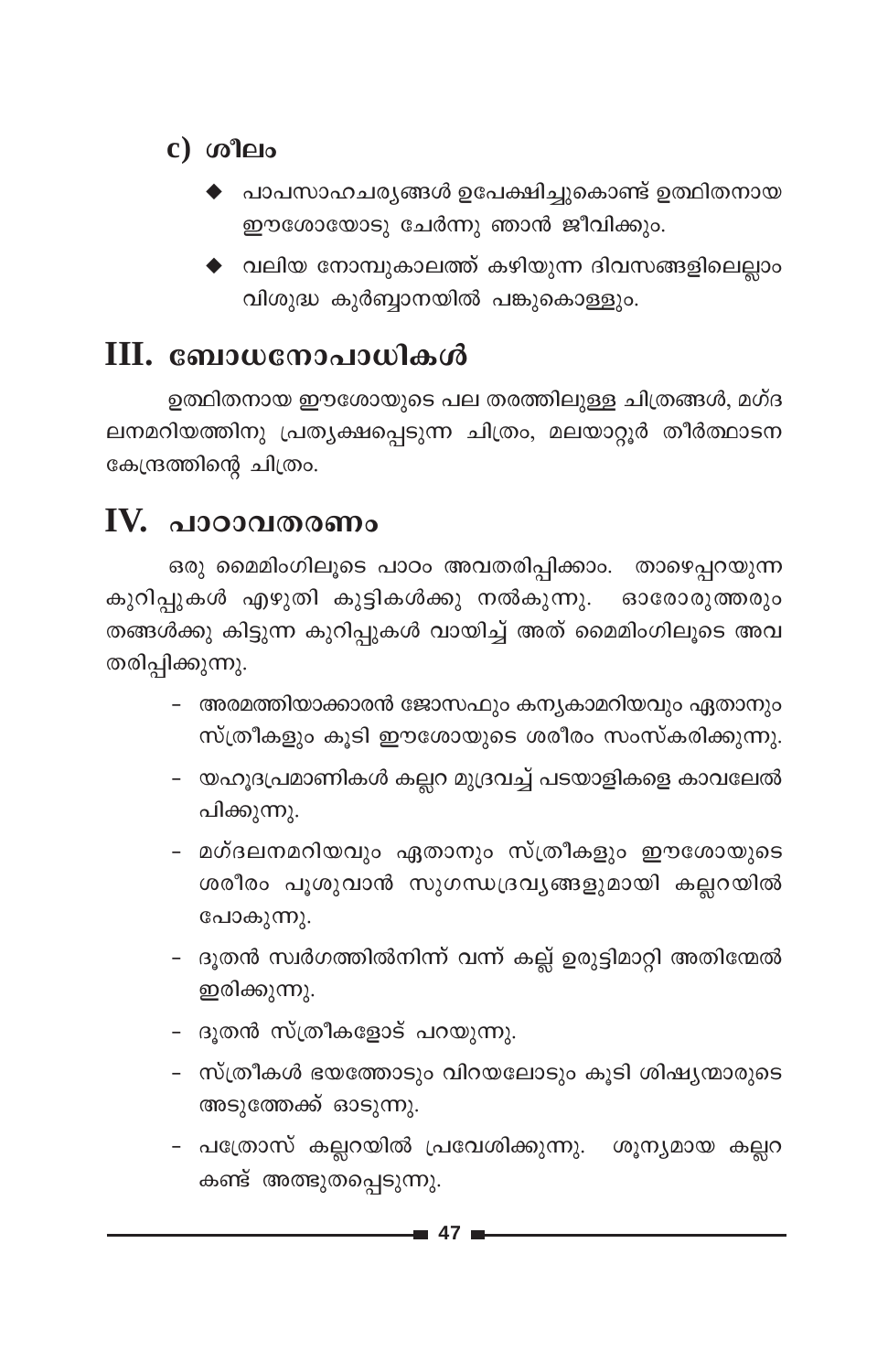മൈമിംഗിനുശേഷം മത്താ. 28:2-6; യോഹ 20:4-8 എന്നീ ഭാഗ ങ്ങൾ വായിക്കുന്നു. പാഠത്തിലേയ്ക്കു പ്രവേശിക്കുന്നു.

### ഇതര പ്രവർത്തനങ്ങൾ

#### $\mathbf{a}$ ) പാടാം പാടാം

ഉയിർത്തെഴുന്നേറ്റ ഈശോയെ പ്രകീർത്തിക്കുന്ന പാട്ടുകൾ ശേഖരിക്കുക. അവ കൂട്ടമായി ക്ലാസിൽ ആലപിക്കുക.

ഉദാ: ഉയിർത്തെഴുന്നേറ്റു നാഥൻ ഉയിർത്തെഴുന്നേറ്റു

വിജയലാളിതനായ് നാഥൻ ഉയിർത്തെഴുന്നേറ്റു

#### അറിയാം എഴുതാം  $\mathbf{b}$

'ഈസ്റ്റർ' എന്ന വാക്ക് എങ്ങനെയുണ്ടായി? 'ഈസ്റ്റർ മുട്ട' എന്നാൽ എന്ത്?

ഇങ്ങനെയുള്ള വിവരങ്ങൾ അമ്പേഷിച്ച് അറിയാനും ക്ലാസ്സിൽ അവതരിപ്പിക്കാനും അവസരം നൽകണം.

#### V. പാഠബന്ധിത പ്രവർത്തനങ്ങൾ

## നമുക്കു പ്രവർത്തിക്കാം

വി. ലൂക്കാ വിവരിക്കുന്ന ഉത്ഥാന സംഭവം ക്ലാസ്സിൽ വായിക്കാം, പറയാം. സ്കിറ്റായി അവതരിപ്പിക്കാം.

### ഉത്തരം കണ്ടെത്താം

- പേജ് 63 ഖണ്ഡിക 1  $\mathbf{1}$
- $2.$ പേജ് 65 ഖണ്ഡിക 1
- 3. പേജ് 65 ഖണ്ഡിക 3
- പേജ് 64 ഖണ്ഡിക 2  $\mathbf{A}$
- പേജ് 65 ഖണ്ഡിക 4 5.

## VI. അനുബന്ധിത പ്രവർത്തനങ്ങൾ

### പ്രസംഗ മത്സരം

ഈസ്റ്ററിന്റെ സന്ദേശം വ്യക്തമാക്കുന്ന ഒരു പ്രസംഗമത്സരം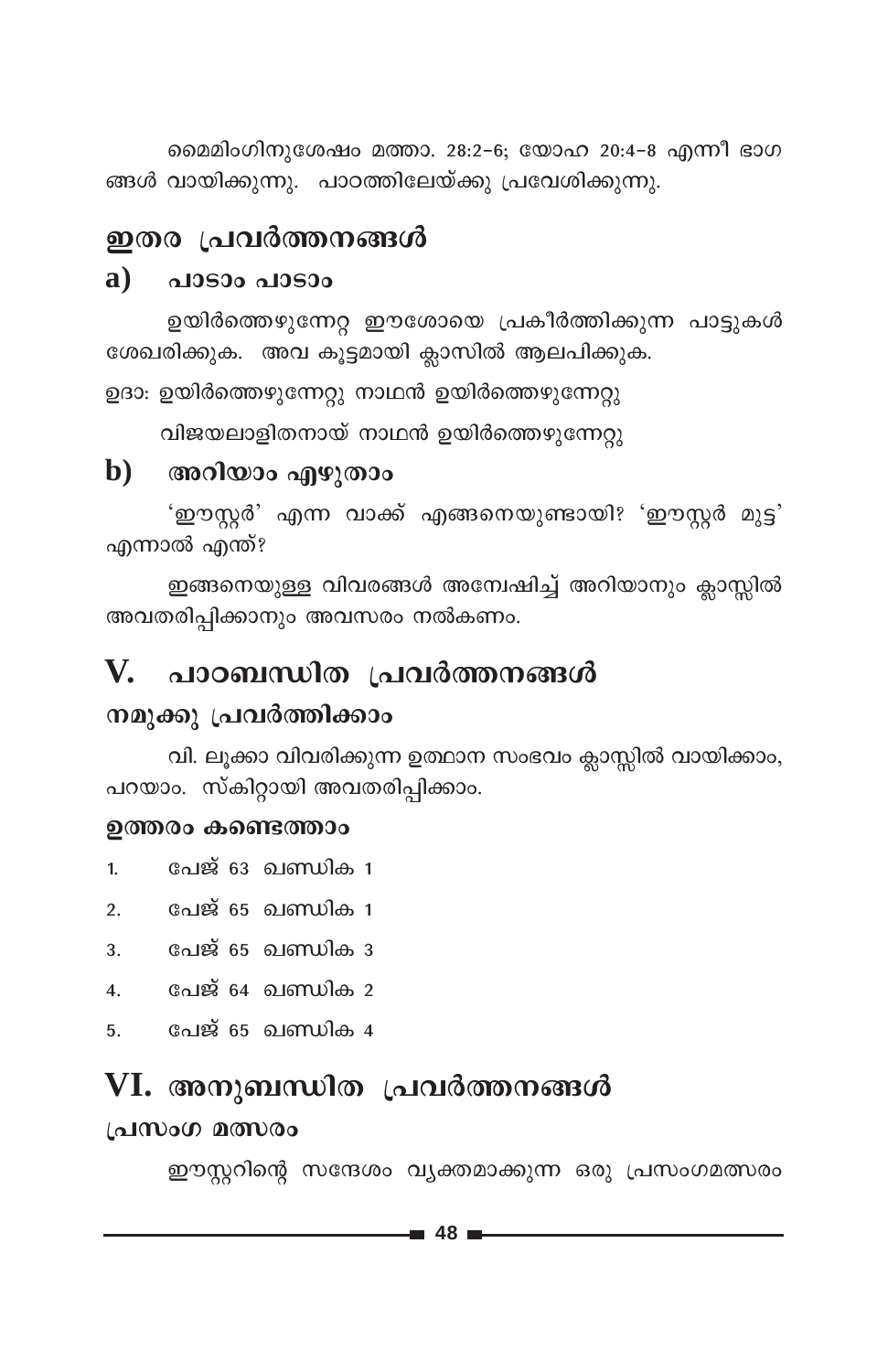ക്ലാസ്സിൽ സംഘടിപ്പിക്കാം. രണ്ടോ മൂന്നോ മിനിട്ടു മാത്രം ദൈർഘ്യ മുള്ള പ്രസംഗം ആദ്യം ഗ്രൂപ്പിലും മികച്ചവ ക്ലാസ്സിലും അവതരിപ്പിക്കാൻ അവസരം നൽകിയാൽ മതി. വിജയികളെ അഭിനന്ദിക്കാൻ മറക്കരുത്.

#### കടാകഥ പറയാം

ഉറിയിലുണ്ട് മുറിയിലില്ല അറയിലില്ല അർത്ഥത്തിലുണ്ട് അന്നത്തിലില്ല അയനത്തിലുണ്ട് ഉത്തരം : ഉത്ഥാനം ഇത്തരം കടംകഥകൾ നിർമ്മിക്കാൻ അവസരം നല്കാം.

### വചനമിത്രം

ഉയിർപ്പുമായി ബന്ധപ്പെട്ട ബൈബിൾ വചനങ്ങൾ ശേഖരി ക്കാനും ചാർട്ടുകളിൽ എഴുതി പ്രദർശിപ്പിക്കാനും അവസരം നൽക ണം.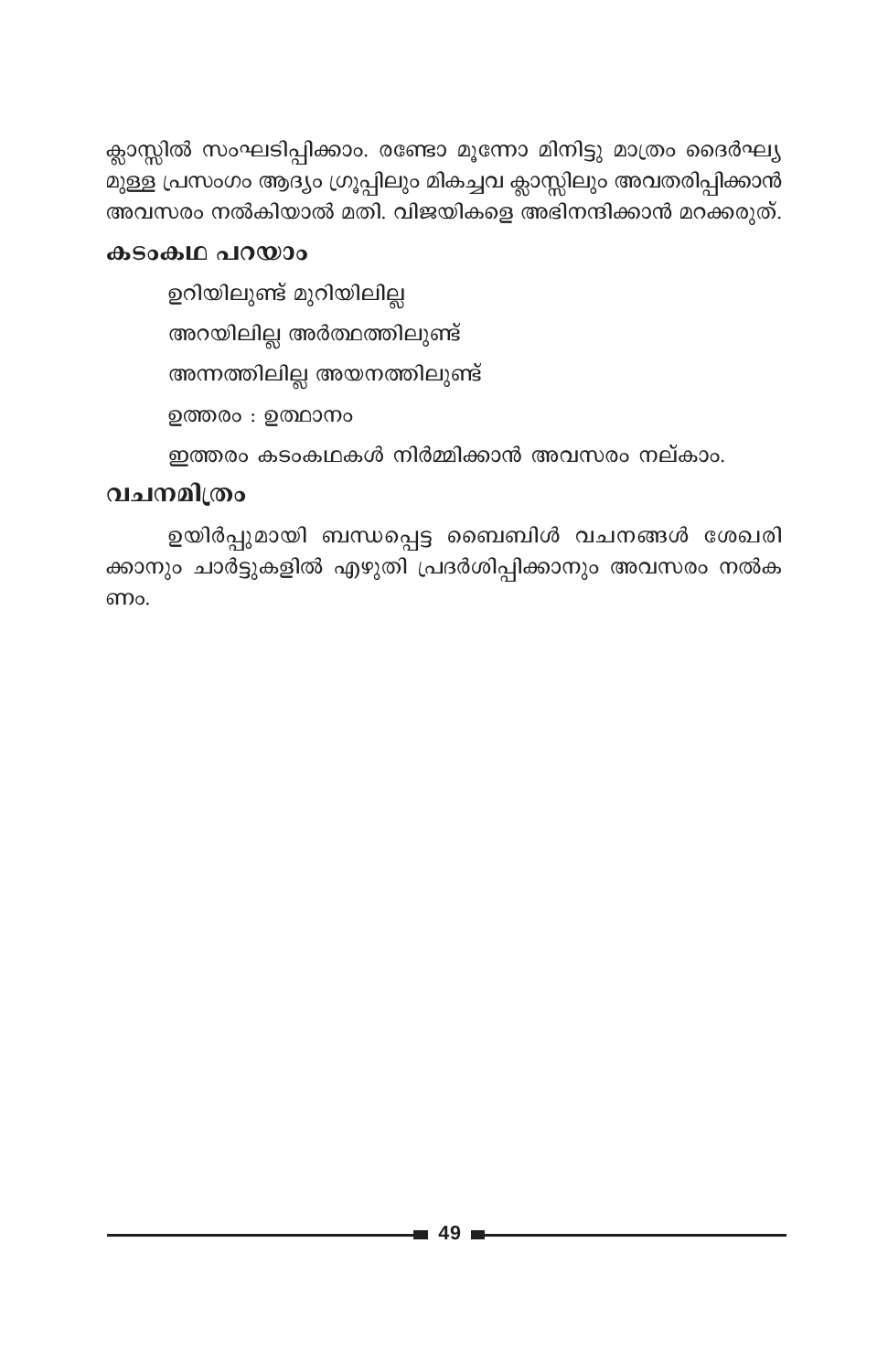# $11$ എമ്മാവുസ് അനുഭവം

#### I. ആമുഖം

ഉയിർത്തെഴുന്നേറ്റ ഈശോ എമ്മാവൂസിലേയ്ക്കുള്ള യാത്രയിൽ ശിഷ്യന്മാർക്ക് പ്രത്യക്ഷപ്പെടുന്നതും തന്നെത്തന്നെ വെളിപ്പെടുത്തു ന്നതുമാണ് എമ്മാവൂസ് അനുഭവം. ലോകാവസാനം വരെയും താൻ കൂടെയുണ്ടാകുമെന്ന വാഗ്ദാനം അവിടുന്ന് നിറവേറ്റി. വിശുദ്ധ കുർബ്ബാനയിലൂടെ ഈശോയുടെ സാന്നിദ്ധ്യം നാം അനുഭവിക്കുന്നു. ഈ യാഥാർത്ഥ്യം വിശദീകരിക്കുന്ന പാഠമാണിത്. വി. കുർബ്ബാന യിലെ ഈശോയുടെ സാന്നിദ്ധ്യത്തെ അടുത്തറിയാൻ ഈ പാഠം സഹായിക്കും.

#### П. കുട്ടികൾ സ്വന്തമാക്കേണ്ടത്

## $a)$  comowyo

- $\blacklozenge$  വി. കുർബ്ബാനയിൽ ഈശോയുടെ സജീവസാന്നിദ്ധ്യം ഉണ്ട്.
- $\blacklozenge$  വി. കുർബ്ബാന ക്രൈസ്തവ ജീവിതത്തിന്റെ ശക്തികേ ന്ദ്രമാണ്.
- $\blacklozenge$  വെളിപാടിന്റെ പൂർണ്ണതയാണ് വി. കുർബ്ബാന

### $\bf{b)}$  acmosono

- $\blacklozenge$  വി. കുർബ്ബാനയെ ജീവിതത്തിന്റെ ശക്തികേന്ദ്രമായി സ്വീകരിക്കാൻ നാം കടപ്പെട്ടിരിക്കുന്നു.
- $\blacklozenge$  വി. കുർബ്ബാനയിലൂടെ നാം ഈശോയോട് കൂടുതൽ ചേർന്നു നിൽക്കുകയാണ് ചെയ്യുന്നത്.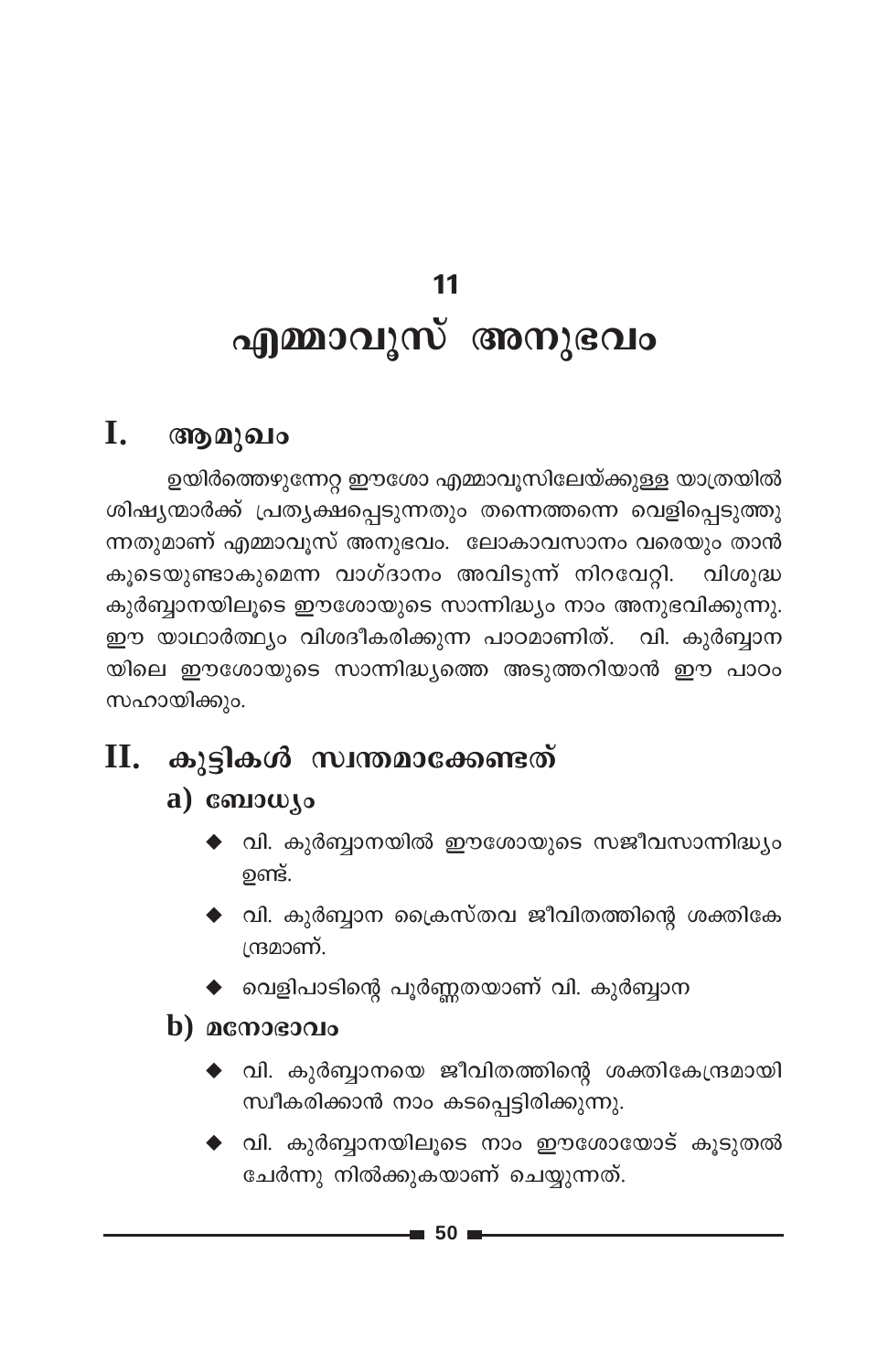## $c)$  ( $a$ <sup> $a$ </sup> $P$ <sup> $a$ </sup>

- ദൈവാലയത്തിൽ ഭക്ത്യാദരപൂർവം പെരുമാറും.
- വി. കുർബ്ബാനയിൽ സംബന്ധിക്കുമ്പോഴെല്ലാം യോഗ്യ തയോടെ വി. കുർബ്ബാന സ്വീകരിക്കും.

## III. ബോധനോപാധികൾ

കുർബ്ബാനപ്പുസ്തകം, വി. കുർബ്ബാനയെക്കുറിച്ചുള്ള ചാക്രിക ലേഖനം, എമ്മാവൂസ് അനുഭവത്തിന്റെ ചിത്രങ്ങൾ

## IV. പാഠാവതരണം

ഒരു ദൃശ്യാവതരണത്തിലൂടെ പാഠം അവതരിപ്പിക്കാം.

എമ്മാവൂസ് സംഭവത്തെ ദൃശ്യാവതരണമാക്കി മാറ്റാം. സംഭാഷ ണങ്ങൾ പറഞ്ഞു കൊടുത്ത് കുട്ടികളെക്കൊണ്ട് ചെയ്യിക്കാം. തുടർന്ന് പാഠഭാഗം വായിച്ച് വിശദമായി കാര്യങ്ങൾ ഗ്രഹിക്കാൻ അവസരം നൽകാം. വീണ്ടും ഒരിക്കൽക്കൂടി ദൃശ്യാവിഷ്കാരം നടത്തിക്കാം. ആദ്യ ത്തേതിനേക്കാൾ വ്യക്തതയോടെ അതു ചെയ്യാൻ കഴിയും. അതിനു ശേഷം പാഠഭാഗം വിശദീകരിക്കാം.

## ഇതര പ്രവർത്തനങ്ങൾ

#### a) അനുഭവം പറയാം എഴുതാം

കുട്ടികളോട് ജീവിതത്തിൽ ദുഃഖമുണ്ടായ അവസരത്തിൽ ദൈവ ത്തിന്റെ ഇടപെടൽ ഉണ്ടായ അനുഭവം പറയാനും എഴുതാനും ആവ ശ്യപ്പെടാം. അത്തരം അനുഭവം ടീച്ചർ വിവരിക്കുന്നതും നല്ലതാണ്.

#### $\mathbf{b}$ വിശുദ്ധ മൊഴികൾ

വി. കുർബ്ബാനയെക്കുറിച്ച് വിശുദ്ധർ പറഞ്ഞിട്ടുള്ള കാര്യങ്ങൾ കണ്ടെത്തി ശേഖരിക്കാൻ നിർദ്ദേശിക്കാം. അവ ഡയറിയിൽ എഴുതട്ടെ. ചാർട്ടിലെഴുതി പ്രദർശിപ്പിക്കട്ടെ.

#### V. പാഠബന്ധിത പ്രവർത്തനങ്ങൾ

## നമുക്കു പ്രവർത്തിക്കാം

കണ്ടുപിടിച്ച് എഴുതേണ്ടത് കണ്ടെത്താൻ ടീച്ചർ കുട്ടികളെ സഹാ യിക്കണം. അതിന് സഹായകമായ പുസ്തകങ്ങളും മറ്റും അവർക്കു നൽകണം.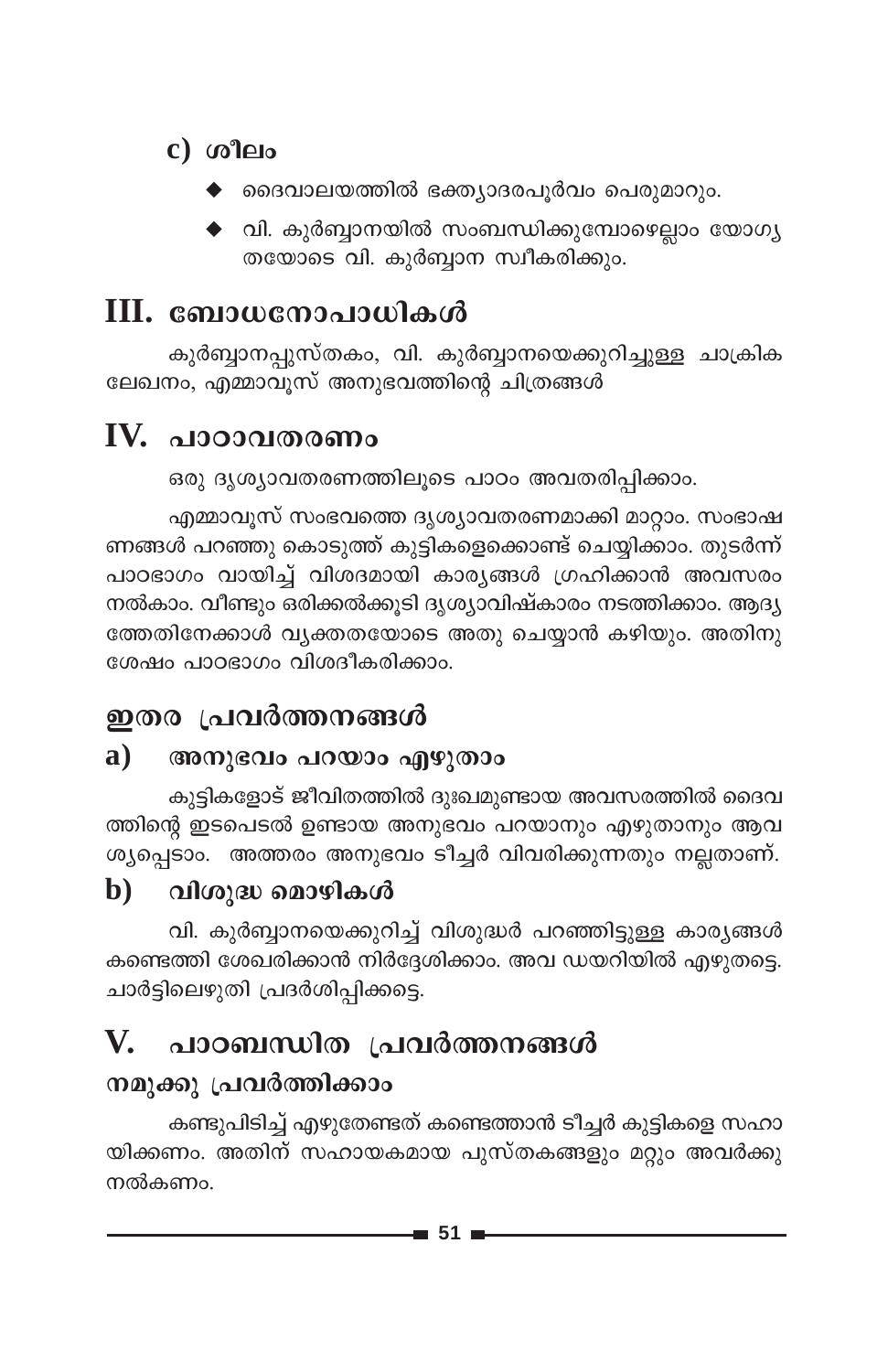#### ഉത്തരം കണ്ടെത്താം

- പേജ് 69 ഖണ്ഡിക 1  $\mathbf{1}$
- പേജ് 70 ഖണ്ഡിക 2  $\overline{2}$
- പേജ് 70 ഖണ്ഡിക 3  $\overline{3}$ .
- പേജ് 71 ഖണ്ഡിക 2  $\overline{4}$ .
- പേജ് 71 ഖണ്ഡിക 4 5.

### VI. അനുബന്ധിത പ്രവർത്തനങ്ങൾ

#### പാട്ടുപാടാം

വി. കുർബ്ബാന വിരുന്നാണെന്ന് സൂചിപ്പിക്കുന്ന പാട്ടുകൾ ശേഖ രിച്ച് ക്ലാസ്സിൽ പാടാൻ അവസരം നൽകുന്നു.

### പങ്കുവയ്ക്കാം

ആദ്യകുർബ്ബാന സ്ഥീകരണം നടത്തിയ ദിവസത്തെ അനുഭവം ക്ലാസ്സിൽ പങ്കുവയ്ക്കാൻ അവസരം നൽകുന്നു.

#### ച്രശ്നോത്തരി

വി. കുർബ്ബാനയെ സംബന്ധിക്കുന്ന ചെറുചോദ്യങ്ങൾ ശേഖ രിച്ച് പ്രശ്നോത്തരി സംഘടിപ്പിക്കുന്നു. വിജയിക്കുന്ന കുട്ടികൾക്കോ ഗ്രൂപ്പിനോ സമ്മാനം നൽകുന്നു.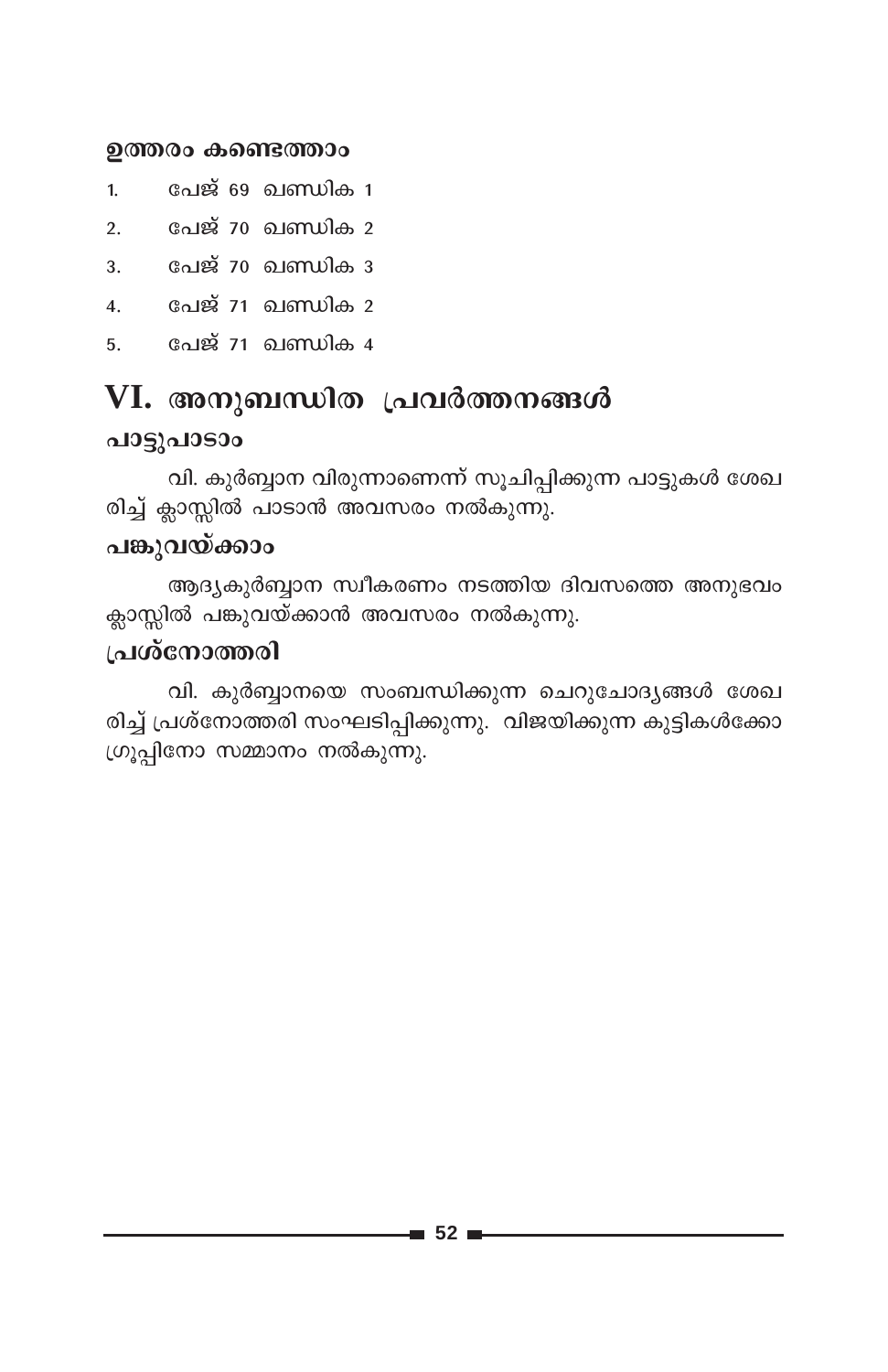#### $12$

# എന്റെ കർത്താവേ, എന്റെ ദൈവമേ

#### I. ആമുഖം

തോമാശ്ലീഹാ നടത്തുന്ന വിശ്വാസപ്രഖ്യാപനമാണ് ഈ പാഠ ത്തിന്റെ പ്രതിപാദ്യം. ഇൗശോ കർത്താവാണെന്ന് ഹൃദയത്തിൽ വിശ്വ സിക്കുകയും അധരംകൊണ്ട് ഏറ്റുപറയുകയും ചെയ്യുന്ന യഥാർത്ഥ വിശ്വാസത്തിന്റെ ചിത്രം ഈ പാഠം അവതരിപ്പിക്കുന്നു. വിശ്വാസ ത്തിന്റെ വിത്തുകൾ കുട്ടികളിൽ പാകി മുളപ്പിക്കാൻ ഇത് ഉപകരിക്കും.

#### $\Pi$ . കൂട്ടികൾ സ്വന്തമാക്കേണ്ടത്

### a) ബോധ്യം

- $\blacklozenge$  തോമാശ്ലീഹാ വിശ്വാസപ്രഖ്യാപനം നടത്തി.
- $\blacklozenge$  ഈശോ നമ്മുടെ കർത്താവും ദൈവവുമാണ്.
- $\blacklozenge$  ഉത്ഥാനം ചെയ്ത ഈശോ എപ്പോഴും നമ്മോടുകൂടി ഉണ്ട്.
- $\mathbf b)$  acmosoolo
	- $\blacklozenge$  തോമാശ്ലീഹായുടെ വിശ്വാസാനുഭവം നമുക്കും സ്വന്ത മായിരിക്കണം.
	- $\blacklozenge$  ഈശോയെ കർത്താവും ദൈവവുമായി ഏറ്റുപറയണം.
- $c)$  ശീലം
	- $\blacklozenge$  വിശുദ്ധരുടെ ദൈവാനുഭവങ്ങൾ കണ്ടെത്തി വായിക്കും.
	- $\blacklozenge$  മിഷനറിമാരെക്കുറിച്ച് കൂടുതൽ കാര്യങ്ങൾ അന്വേഷി ച്ചറിയും.

 $\blacksquare$  53  $\blacksquare$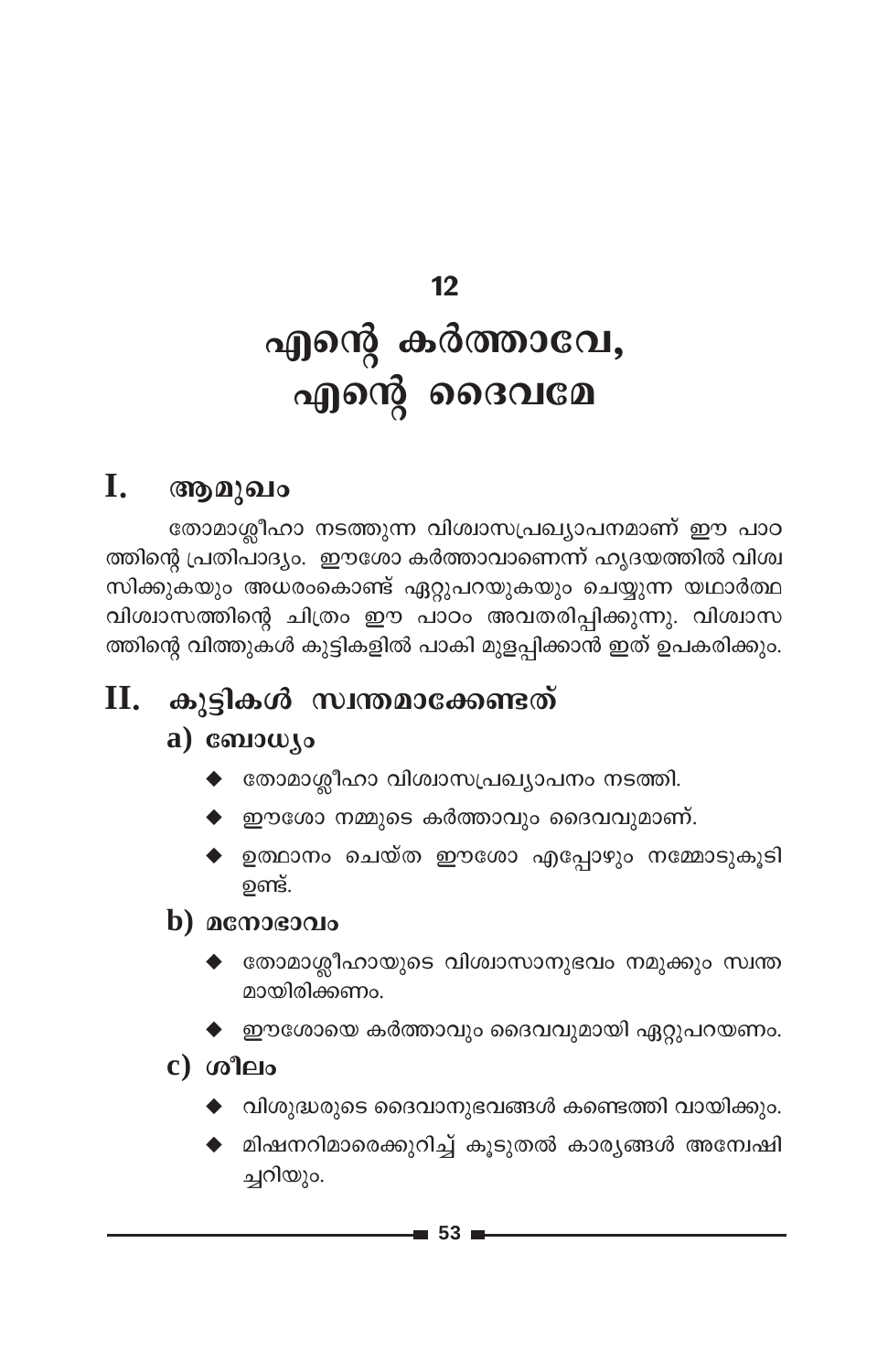## III. ബോധനോപാധികൾ

ഈശോ തോമാശ്ലീഹായ്ക്ക് പ്രത്യക്ഷപ്പെട്ട ചിത്രം. പന്ത്രണ്ടു ശിഷ്യന്മാരുടെ ചിത്രം, വിശുദ്ധരുടെ ചിത്രങ്ങൾ, മലയാറ്റൂർ പള്ളിയുടെ ചിത്രവും ചരിത്രവും.

## IV. പാഠാവതരണം

അനുഭവവിവരണത്തിലൂടെ പാഠാവതരണം നിർവ്വഹിക്കാം. മല യാറ്റൂർ മല കയറിയ സന്ദർഭം ടീച്ചർ ആദ്യം വിവരിക്കുന്നു. ഓരോ കാര്യവും വിശദമായും വ്യക്തമായും പറയുന്നു. അവിടെ മല കയറി യപ്പോഴും കുരിശിന്റെ വഴി നടത്തിയപ്പോഴും കുർബ്ബാനയിൽ പങ്കെടു ത്തപ്പോഴും ഉണ്ടായ അനുഭൂതികൾ പങ്കുവയ്ക്കുന്നു. തുടർന്ന് കുട്ടി കൾക്ക് വിവരണം പറയാൻ അവസരം നൽകുന്നു. പരമാവധി കുട്ടി കൾ പറയട്ടെ. അടുത്ത ദിവസം വരുമ്പോൾ യാത്രാവിവരണം എഴു തിക്കൊണ്ടുവരാൻ നിർദ്ദേശിക്കുന്നു. തുടർന്ന് പാഠത്തിലേയ്ക്കു പ്രവേ ശിക്കാം.

## ഇതര പ്രവർത്തനങ്ങൾ

#### a) സമാധാനം സമാധാനം

ഗ്രൂപ്പുകളായി തിരിഞ്ഞ് വി. കുർബ്ബാനയുടെ പുസ്തകത്തിൽ എത്ര പ്രാവശ്യം സമാധാനം എന്ന വാക്ക് ഉണ്ടെന്ന് കണ്ടെത്താൻ ആവശ്യപ്പെടുന്നു. ഉത്ഥാനം ചെയ്ത ഈശോ നൽകിയ സമാധാനാ ശംസയും ദിവ്യബലിയിലെ സമാധാനാശംസയും കുട്ടികൾക്ക് വ്യക്ത മാക്കിക്കൊടുക്കണം.

#### $\mathbf{b}$ അഭിമുഖം നടത്താം

വിശ്വാസപ്രഖ്യാപനം നടത്തിയ തോമാശ്ലീഹായെ അഭിമുഖം നടത്താൻ കുട്ടികൾക്ക് അവസരം നൽകണം. വി്ശദവിവരങ്ങൾ അറി യാൻ തക്കവിധമുള്ള ചോദ്യങ്ങൾ തയ്യാറാക്കണം. അവ കുട്ടികൾ ക്ലാസിൽ വച്ചുതന്നെ ചോദിക്കണം. തോമാശ്ലീഹാ ആകുന്ന കുട്ടി ഉത്ത ര്ങ്ങൾ പറയണം. ടീച്ചർ പ്രത്യേകം സഹായം നൽകണം.

## V. പാഠബന്ധിത പ്രവർത്തനങ്ങൾ

## നമുക്കു പ്രവർത്തിക്കാം

തോമാശ്ലീഹായെക്കുറിച്ച് പല കഥകളും ഉണ്ട്. അവയിൽ ചിലത് കുട്ടികളെക്കൊണ്ട് ക്ലാസിൽ പറയിക്കുക. അല്ലെങ്കിൽ ടീച്ചർ പറയുക,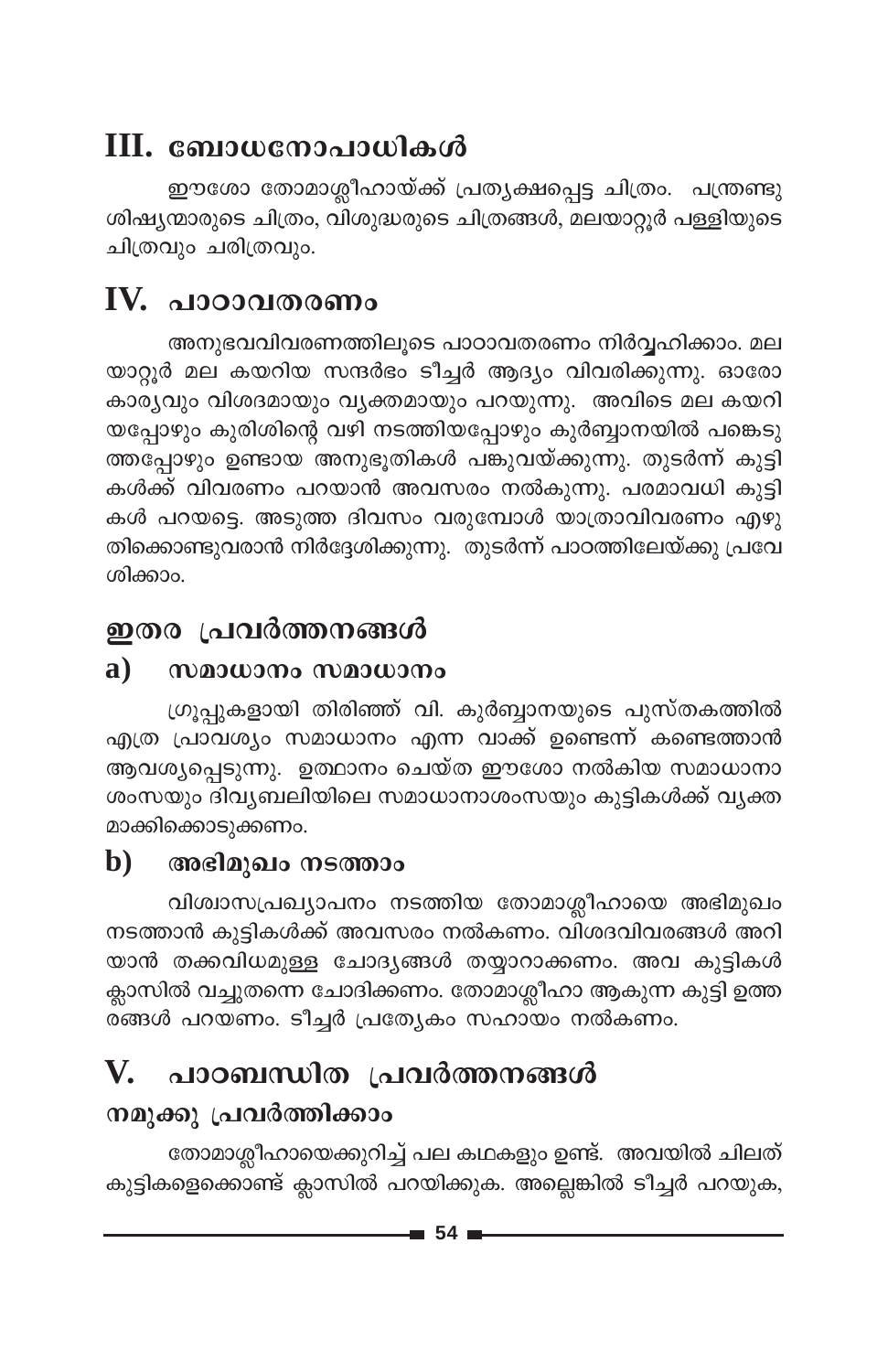അതിനുശേഷം അതിലൊരു കഥയോ വേറെ കഥയോ എഴുതിക്കൊ ണ്ടുവരാൻ ആവശ്യപ്പെടുക.

#### ഉത്തരം കണ്ടെത്താം

- പേജ് 75 ഖണ്ഡിക 1  $\mathbf{1}$
- പേജ് 75 ഖണ്ഡിക 2  $\overline{2}$ .
- 3. പേജ് 75 **ഖണ്ഡിക** 3
- നിങ്ങൾക്കു സമാധാനം  $4.$
- പേജ് 76 ഖണ്ഡിക 2 5.

## VI. അനുബന്ധിത പ്രവർത്തനങ്ങൾ പാടാം പ്രാർത്ഥിക്കാം

കുട്ടികൾ കണ്ണടച്ചിരുന്ന് ടീച്ചറിനോടൊപ്പം താഴെ കൊടുത്തിരി ക്കുന്ന പാട്ടുപാടി പ്രാർത്ഥിക്കുന്നു.

യേശുവിനെ കാണേണം

എനിക്കേശുവിനെ കാണേണം

തീവ്രമായ് ആശിപ്പൂ ഞാൻ

എനിക്കേശുവിനെ കാണേണം

യേശുവിനെ കേൾക്കേണം

എനിക്കേശുവിനെ കേൾക്കേണം

#### ദൈവാനുഭവം വായിക്കാം

വിശുദ്ധരുടെ ജീവിതത്തിൽനിന്ന് അവരുടെ ദൈവാനുഭവം കണ്ടെത്തി വായിക്കാം; സന്ദേശം ഗ്രഹിക്കാം.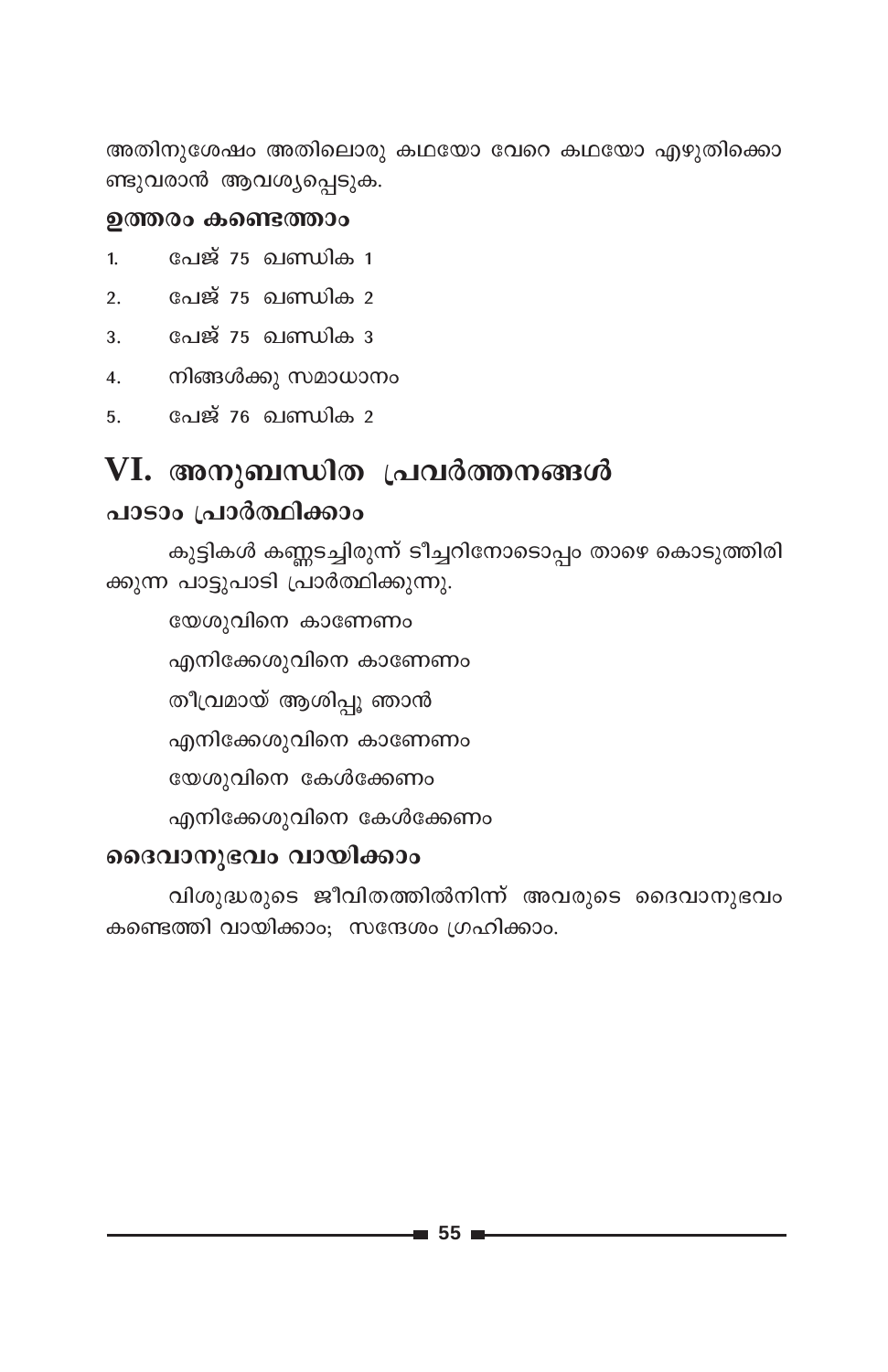#### 13

# സ്വർഗാരോഹണവും പ്രേഷിതദൗതൃവും

#### I. ആമുഖം

ഉത്ഥാനം ചെയ്ത ഈശോ തന്റെ ശിഷ്യന്മാരെ പ്രേഷിതദൗത്യം ഏല്പിച്ചശേഷം സ്വർഗാരോഹണം ചെയ്യുന്നതിനെ പ്രതിപാദിക്കുന്ന പാഠമാണിത്. ഓരോ ക്രൈസ്തവന്റെയും പ്രേഷിതദൗത്യം എന്തെന്നും ഈ പാഠത്തിൽ ചർച്ച ചെയ്യുന്നു. ജീവിതമാതൃകയിലൂടെ ഈശോ കർത്താവാണെന്ന് വ്യക്തമായി പ്രഘോഷിക്കാനുള്ള കടമ ഓരോരു ത്തർക്കുമുണ്ടെന്ന് കുട്ടികൾക്ക് വ്യക്തമാക്കിക്കൊടുക്കാൻ ഈ പാഠം സഹായിക്കും.

## $\mathbf{II}$ . കുട്ടികൾ സ്വന്തമാക്കേണ്ടത്

### $a)$  compute

- $\blacklozenge$  ഈശോ സഭയെ ഏൽപിച്ച പ്രേഷിതദൗതൃമാണ് സുവി ശേഷ പ്രഘോഷണം.
- $\blacklozenge$  പന്തക്കുസ്തായിൽ പരിശുദ്ധാത്മാവിനെ അയച്ചു കൊണ്ട് ഈശോ ശിഷ്യന്മാരെ സുവിശേഷം പ്രസംഗി ക്കാൻ പ്രാപ്തരാക്കി.
- $\blacklozenge$  ലോകത്തിന്റെ അതിർത്തികൾ വരെയും സുവിശേഷം എത്തിക്കാൻ ക്രൈസ്തവന് കടമയുണ്ട്.
- $\bf{b)}$  acmosono
	- ♦ ജീവിതമാതൃകയിലുടെ ഈശോയെക്കുറിച്ച് പ്രഘോഷി ക്കാൻ കടമയുണ്ട്.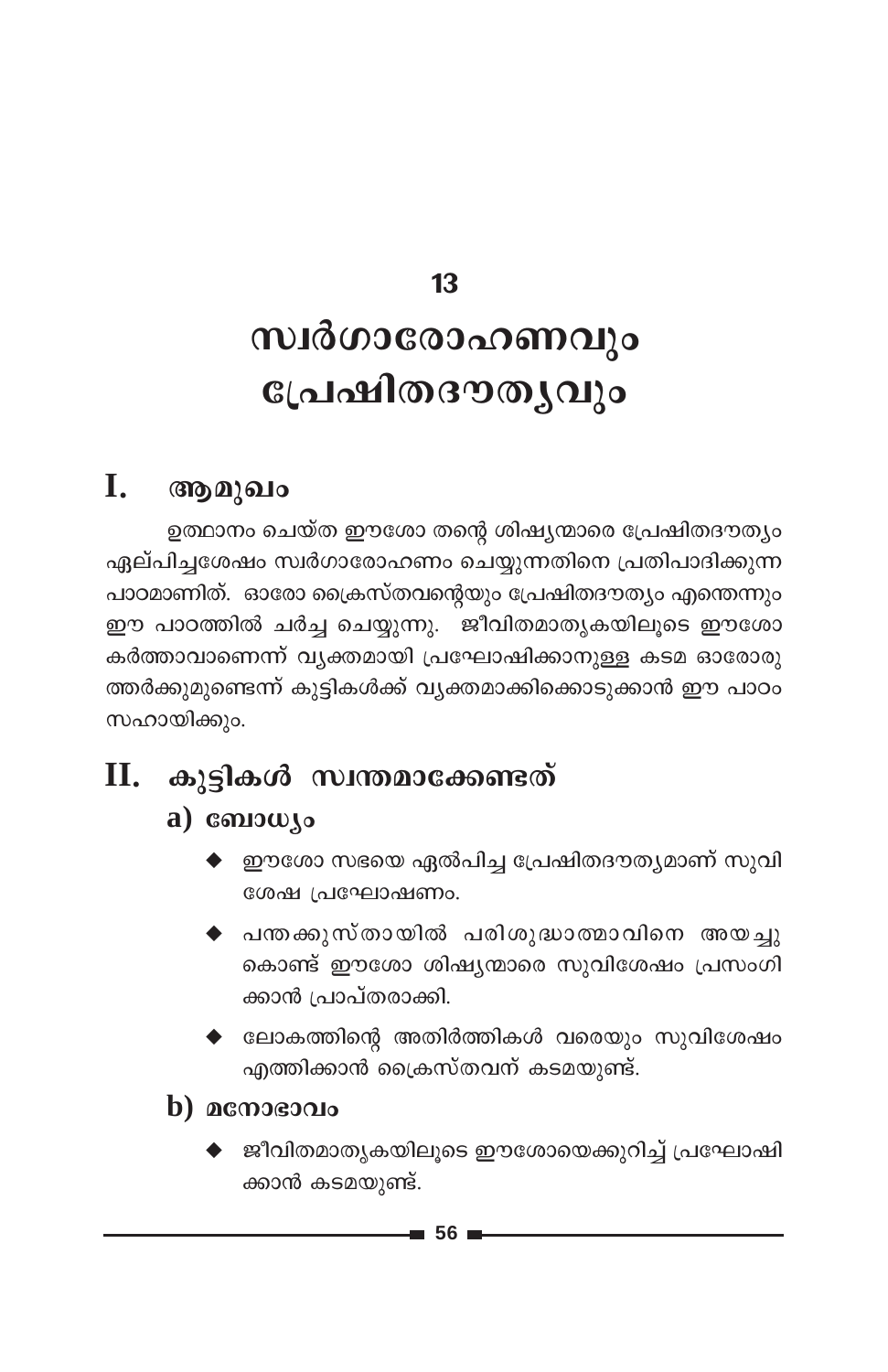- ◆ ഈശോയെക്കുറിച്ച് ലോകം ഗ്രഹിക്കാൻ ഇടവരുത്തേ ണ്ടത് നമ്മളാണ്.
- $c)$  ശീലം
	- ♦ ഈശോയെക്കുറിച്ച് കൂടുതൽ മനസ്സിലാക്കാൻ ബൈബിൾ ശ്രദ്ധയോടെ വായിക്കും.
	- $\blacklozenge$  വിശ്വാസപരിശീലന ക്ലാസ്സിൽ താല്പര്യത്തോടെ സംബ ന്ധിക്കും.

## III. ബോധനോപാധികൾ

സ്വർഗാരോഹണത്തിന്റെ ചിത്രം, പന്തക്കുസ്തായുടെ ചിത്രം, ബൈബിൾ, ചാർട്ടുകൾ, പാലസ്തീനയുടെ മാപ്പ്

## IV. പാഠാവതരണം

കഥാകഥനത്തിലൂടെ പാഠാവതരണം നടത്താം

സ്വർഗാരോഹണം ചെയ്ത് സ്വർഗത്തിലെത്തിയ ഈശോയെ മാലാഖമാർ ഇന്റർവ്യൂ ചെയ്തു. 33 വർഷത്തെ പ്രവർത്തനങ്ങൾ വിലയിരുത്തിയ ശേഷം മാലാഖമാർ ചോദിച്ചു: "ഈ പ്രവർത്തനങ്ങൾ തുടരാനും സ്നേഹസന്ദേശം പ്രചരിപ്പിക്കാനും അങ്ങ് എന്ത് ക്രമീക രണം ചെയ്തിടുണ്ട്?"

ഈശോ പറഞ്ഞു: "പന്ത്രണ്ടുപേരെ തെരഞ്ഞെടുത്ത് പരിശീ ലിപ്പിച്ചിട്ടുണ്ട്. അവർ ചെയ്തുകൊള്ളും."

"അവർ മറന്നുപോയാലോ? മടി കാണിച്ചാലോ?"

"എന്നാൽപ്പിന്നെ വേറൊരു മാർഗവും ഇല്ല." ഈശോ മറുപടി നൽകി

അപ്പസ്തോലന്മാരെ തുടർന്ന് പ്രേഷിതദൗത്യം നിർവ്വഹിക്കേ ണ്ടവരാണ് നാമെന്ന ആശയത്തിലൂന്നി പാഠത്തിലേയ്ക്കു പ്രവേശി ക്കാം.

## ഇതര പ്രവർത്തനങ്ങൾ

#### കണ്ടെത്താം അടയാളപ്പെടുത്താം a)

പാലസ്തീനായുടെ മാപ്പിൽ, അപ്പസ്തോലന്മാർ സുവിശേഷ പ്രഘോഷണം നടത്തിയ സ്ഥലങ്ങൾ കണ്ടെത്തി അടയാളപ്പെടുത്താൻ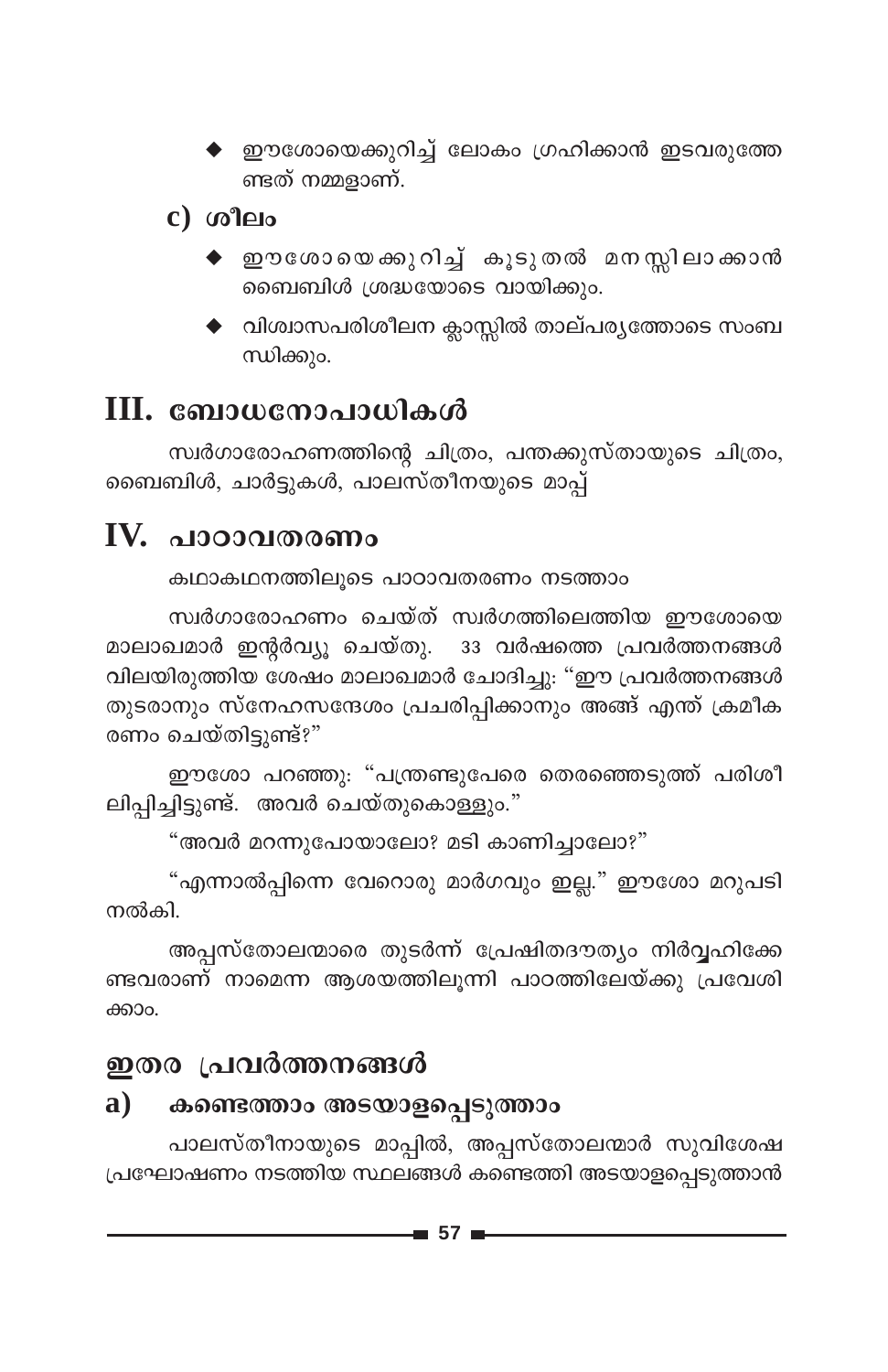അവസരം നൽകാം. ടീച്ചർ കുട്ടികളെ ഇക്കാര്യത്തിൽ സഹായിക്ക ണം.

#### h) ക്രമത്തിലാക്കാം പഠിക്കാം

ഏതൊക്കെയെന്ന് കണ്ടെത്തുക. അവ ക്രമത്തിലാക്കി എഴുതു ക. ലേഖന കർത്താക്കൾ ആരൊക്കെയെന്നും എഴുതുക. അവ പഠി ക്കുക.

## V. പാഠബന്ധിത പ്രവർത്തനങ്ങൾ

### നമുക്കു പ്രവർത്തിക്കാം

അപ്പസ്തോല പ്രവർത്തനങ്ങൾ 8,9 അധ്യായങ്ങൾ ക്ലാസ്സിൽ വായിക്കാൻ അവസരം നൽകുന്നു. മാനസാന്തര കഥ വിവരണം മത്സരം നടത്തുന്നു.

#### ഉത്തരം കണ്ടെത്താം

- പേജ് 79 ഖണ്ഡിക 1  $\mathbf{1}$
- പേജ് 80 ഖണ്ഡിക 3  $\mathfrak{D}$ .
- പേജ് 80 ഖണ്ഡിക 3  $\overline{3}$ .
- പേജ് 81 ഖണ്ഡിക 1  $\overline{4}$ .
- േജ് 82 ബ്രെഡിക 4 5.

## VI. അനുബന്ധിത പ്രവർത്തനങ്ങൾ

### ചർച്ച ചെയ്യാം

കുട്ടികൾക്ക് വീട്ടിലും വിദ്യാലയത്തിലും ചെയ്യാവുന്ന സുവി ശേഷ പ്രഘോഷണ പ്രവർത്തനങ്ങൾ എന്തൊക്കെയെന്ന് ചർച്ച ചെയ്യു ക. അവ എഴുതി വയ്ക്കുക. അവ പാലിക്കുവാൻ പ്രേരിപ്പിക്കുക.

#### ച്രസംഗമത്സരം

ഈശോയുടെ സ്നേഹത്തിന്റെ കല്പന പ്രസംഗരൂപത്തിലാ ക്കാൻ അവസരം നൽകുന്നു. തുടർന്ന് ക്ലാസ്സിൽ പ്രസംഗമത്സരം നട ത്തുന്നു. വിജയികൾക്ക് സമ്മാനം നൽകുന്നു.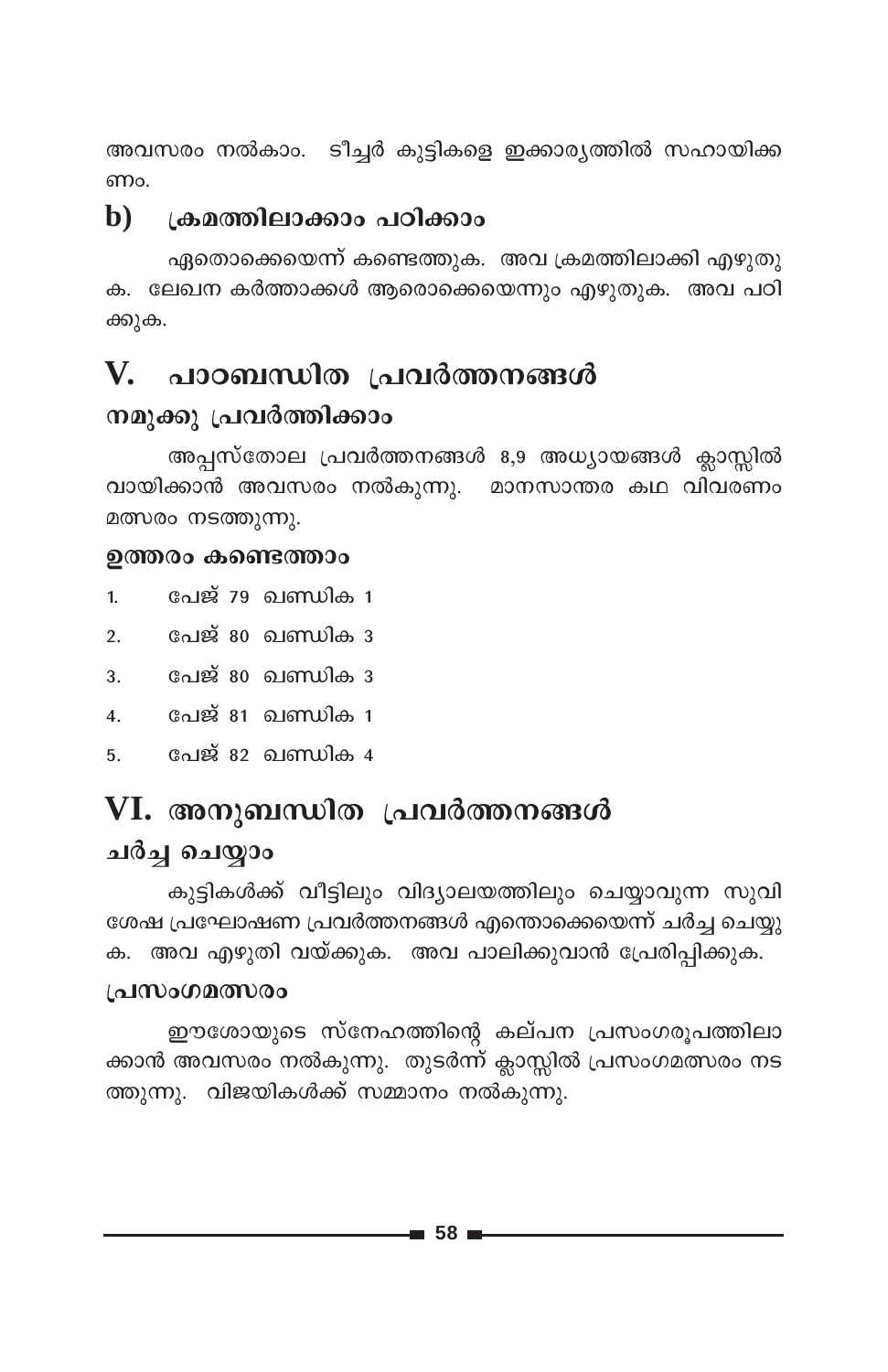14

# പന്തക്കുസ്തായും വിശ്വാസപ്രഘോഷണവും

## I. ആമുഖം

അപ്പസ്തോലന്മാരുടെ മേൽ പരിശുദ്ധാത്മാവു വന്നു നിറഞ്ഞ പന്തക്കുസ്താദിനത്തെ അവതരിപ്പിക്കുന്ന ഈ പാഠത്തിൽ സുവിശേഷ പ്രഘോഷണത്തിന്റെ തീവ്രതയും തീക്ഷ്ണതയും വിശദമാക്കുന്നു ണ്ട്. ആരാധനക്രമവത്സരത്തിൽ പന്തക്കുസ്തയെ അവതരിപ്പിക്കാനും ഈ പാഠം ഉപകരിക്കുന്നു.

## $II.$  കുട്ടികൾ സ്വന്തമാക്കേണ്ടത്

### a)  $\omega_{\text{10}}$

- $\blacklozenge$  പന്തക്കുസ്തായിൽ പരിശുദ്ധാത്മാവിനെ സ്വീകരിച്ച ഉടൻ വി. പത്രോസ് വചനം പ്രഘോഷിച്ചു.
- $\blacklozenge$  വി. തോമാശ്ലീഹാ ഭാരതത്തിലെത്തി ഏഴുസ്ഥലങ്ങളിൽ ക്രൈസ്തവ സമൂഹങ്ങൾക്ക് രൂപം നൽകി.
- $\blacklozenge$  വിശ്വാസസംരക്ഷണത്തിന് ജീവൻ വെടിഞ്ഞ അനേകം പേർ സഭയിലുണ്ട്.

### $\bf{b})$  acmosono

- ◆ എല്ലാ സാഹചര്യത്തിലും വിശ്വാസത്തെ പരിരക്ഷി ക്കേണ്ട ചുമതലയുണ്ട്.
- $\blacklozenge$  സഭയുടെ വളർച്ചയിൽ പങ്കാളിയാകാനുള്ള കടമ ഓരോ രുത്തർക്കുമുണ്ട്.

 $\blacksquare$  59  $\blacksquare$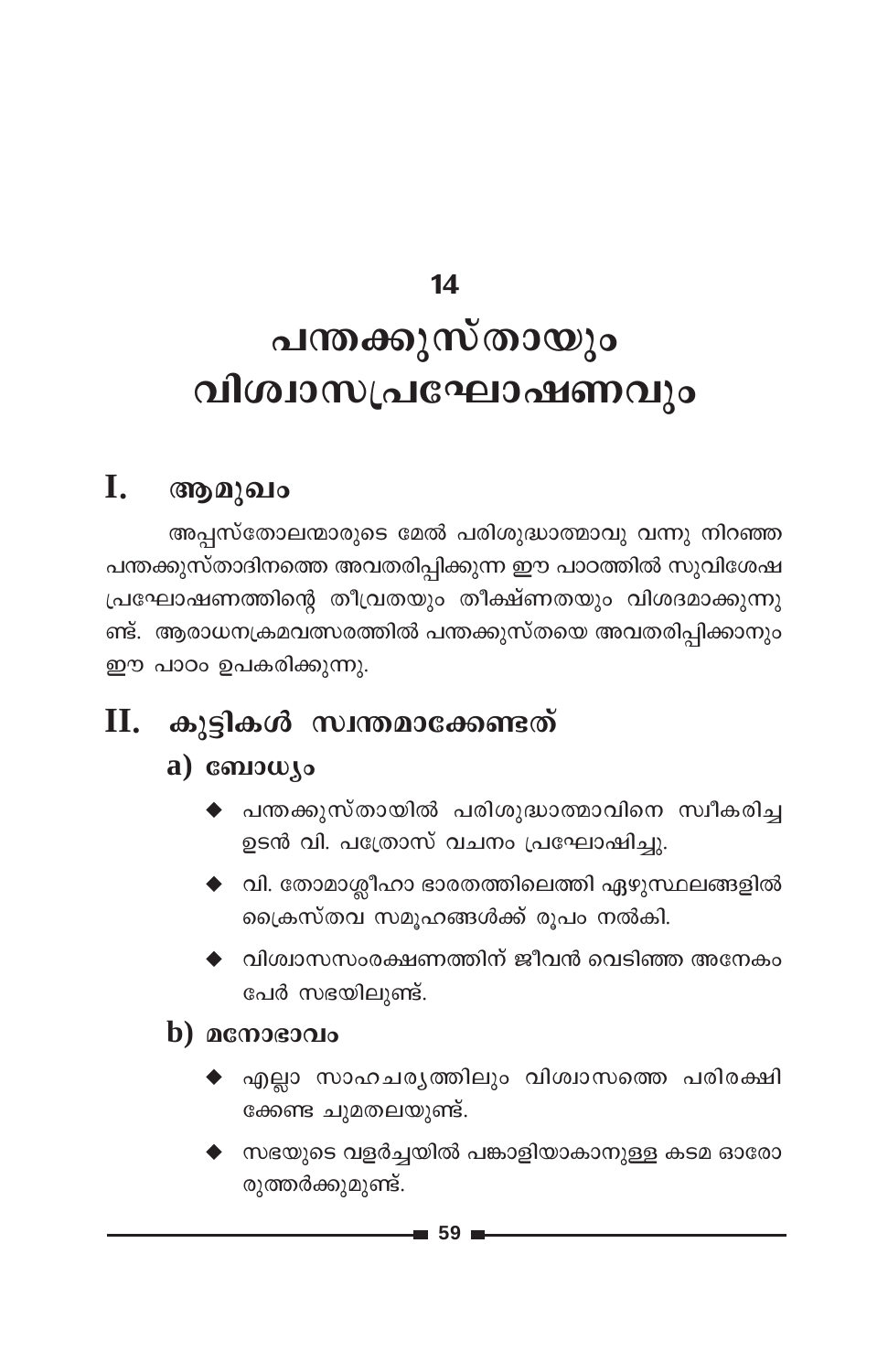- $c)$  ശീലം
	- കുടുംബപ്രാർത്ഥനകളിൽ ഞാൻ ഭക്തിയോടെ പങ്കു കൊള്ളും.
	- $\blacklozenge$  പ്രഭാതത്തിൽ ഞാനെന്നും പരിശുദ്ധാത്മാവിന്റെ അനു ഗ്രഹം പ്രാർത്ഥിക്കും.

## III. ബോധനോപാധികൾ

പന്തക്കുസ്തായുടെ ചിത്രം, പാട്ടുപുസ്തകം, ബൈബിൾ, കേര ളത്തിന്റെ ഭൂപടം, തോമാശ്ലീഹായുടെ ചിത്രം.

## IV. പാഠാവതരണം

പാട്ടുമത്സരത്തിലൂടെ പാഠാവതരണം നിർവ്വഹിക്കാം.

കുട്ടികളെ വിവിധ ഗ്രൂപ്പുകളായി തിരിക്കുന്നു. ഏതെങ്കിലുമൊരു പ്രാർത്ഥനാഗാനം ഗ്രൂപ്പടിസ്ഥാനത്തിൽ പാടാൻ നിർദ്ദേശിക്കുന്നു. പ്രത്യേക നിർദ്ദേശമൊന്നും നൽകുന്നില്ല. പക്ഷെ പരിശുദ്ധാത്മാ വിന്റെ പാട്ട് ഏതെങ്കിലും ഗ്രൂപ്പ് പാടും. അഥവാ പാടിയില്ലെങ്കിൽ ഒരു റൗണ്ടുകൂടി പാടിക്കുന്നു. ശരിയായ പ്രാർത്ഥനാഗാനം പാടുന്ന ഗ്രൂപ്പിന് 2 പോയിന്റു വീതം നൽകാം. പരിശുദ്ധാത്മാവിന്റെ ഗാനമാണെങ്കിൽ ഓരോ പോയിന്റ് കൂടുതൽ നൽകാം. എന്തുകൊണ്ട് പ്രാർത്ഥനാഗാ നത്തിന്, പരിശുദ്ധാത്മാവിന്റെ ഗാനം തെരഞ്ഞെടുത്തു എന്ന ചോദ്യ ത്തിലാരംഭിച്ച് ചർച്ചയിലൂടെ പന്തക്കുസ്തയിലേക്ക് പ്രവേശിക്കാം.

## ഇതര പ്രവർത്തനങ്ങൾ

#### പള്ളികൾ അടയാളപ്പെടുത്താം  $\mathbf{a}$ )

കേരളത്തിന്റെ ഭൂപടത്തിൽ തോമാശ്ലീഹാ സ്ഥാപിച്ച എഴു പള്ളി കൾ അടയാളപ്പെടുത്താൻ കുട്ടികൾക്ക് അവസരം നൽകാം. അവ യോരോന്നും ഏതേതു ജില്ലകളിലാണെന്നും കണ്ടെത്തണം.

#### തീനാളം സ്ഥീകരിക്കാം  $\mathbf{b}$

ക്ലാസ്സിലെ കുട്ടികളുടെയത്രയും എണ്ണം തീനാളം കടലാസിൽ വെട്ടിയും വരച്ചും ഉണ്ടാക്കുക. അവയിൽ പരിശുദ്ധാത്മാവിന്റെ ഫല ങ്ങളും ദാനങ്ങളും ഓരോന്നെഴുതുക. പ്രാർത്ഥനാപൂർവ്വം ഓരോ തീനാളം ഓരോ കുട്ടിക്കും നൽകുന്നു. കുട്ടികൾ അതേറ്റു വാങ്ങി കിട്ടിയതേതെന്ന് വായിക്കുന്നു.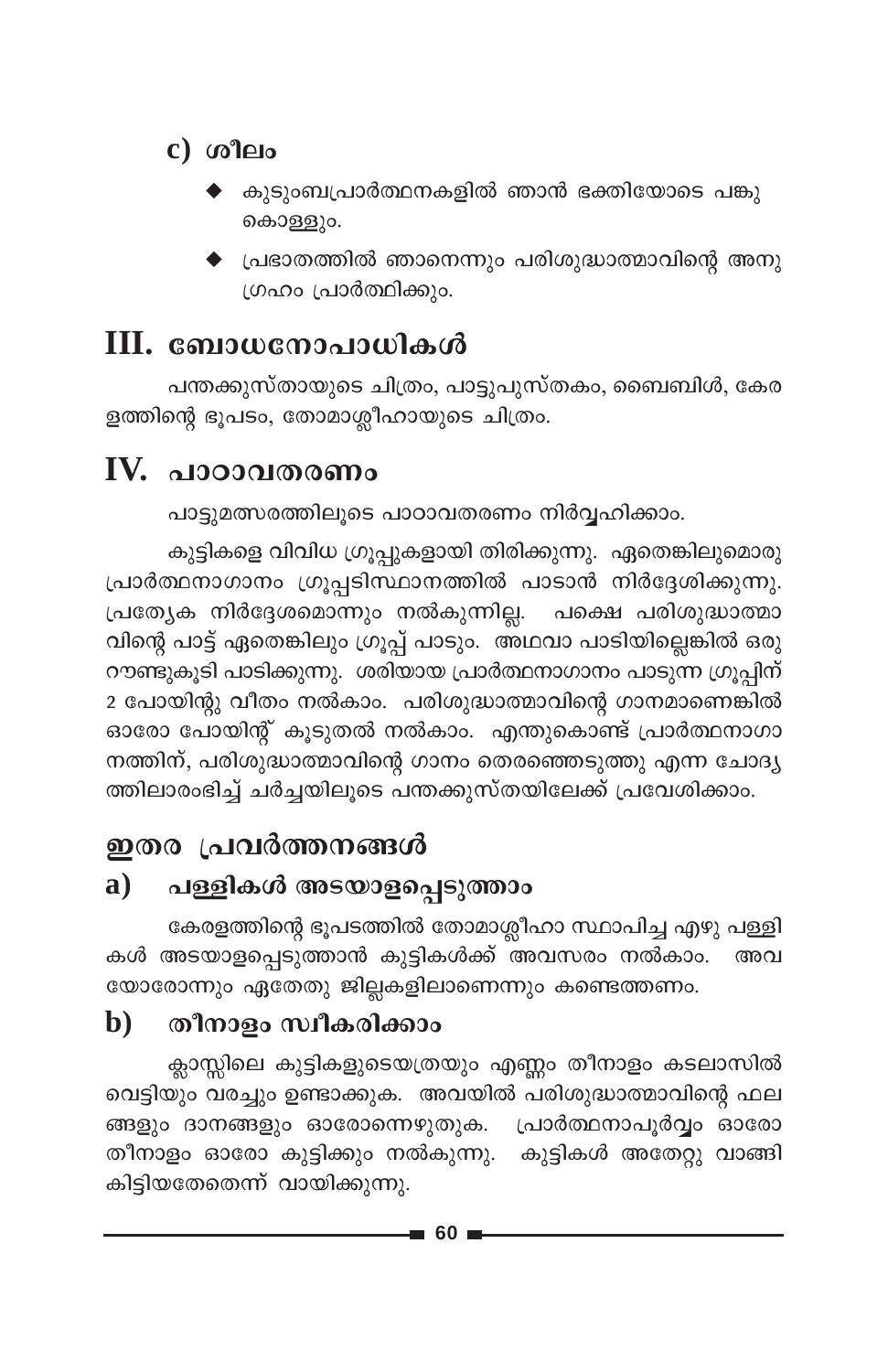## V. പാഠബന്ധിത പ്രവർത്തനങ്ങൾ

### നമുക്കു പ്രവർത്തിക്കാം

ടീച്ചറിന്റെയോ മാതാപിതാക്കളുടെയോ സഹായത്തോടെ ഏഴു പള്ളികളുടെ പേരുകൾ കുട്ടികൾ കണ്ടെത്തി എഴുതട്ടെ.

#### ഉത്തരം കണ്ടെത്താം

- പേജ് 86 ഖണ്ഡിക 2  $\mathbf{1}$
- പേജ് 86 ഖണ്ഡിക 3  $\overline{2}$
- പേജ് 86 ഖണ്ഡിക 4  $\overline{3}$
- പേജ് 87 ഖണ്ഡിക 1  $\overline{4}$ .
- 5. പേജ് 87 ഖണ്ഡിക 4

## VI. അനുബന്ധിത പ്രവർത്തനങ്ങൾ വിവരണമെഴുതാം

മഹിമയുടെ മൂന്നാമത്തെ ദിവ്യരഹസ്യത്തിന്റെ ചിത്രം കാണി ക്കാം. ജപം ചൊല്ലാം. അതിന്റെ വിവരണം ബൈബിൾ നോക്കി എഴു താൻ അവസരം നൽകാം.

## മാർഗം കളിപ്പാട്ട്

മാർഗംകളിയുടെ നാലാംപാദത്തിൽ മാർത്തോമ്മാശ്ലീഹായെക്കു റിച്ച് പരാമർശമുണ്ട്. അത് ക്ലാസിൽ ചൊല്ലി അവതരിപ്പിക്കാം.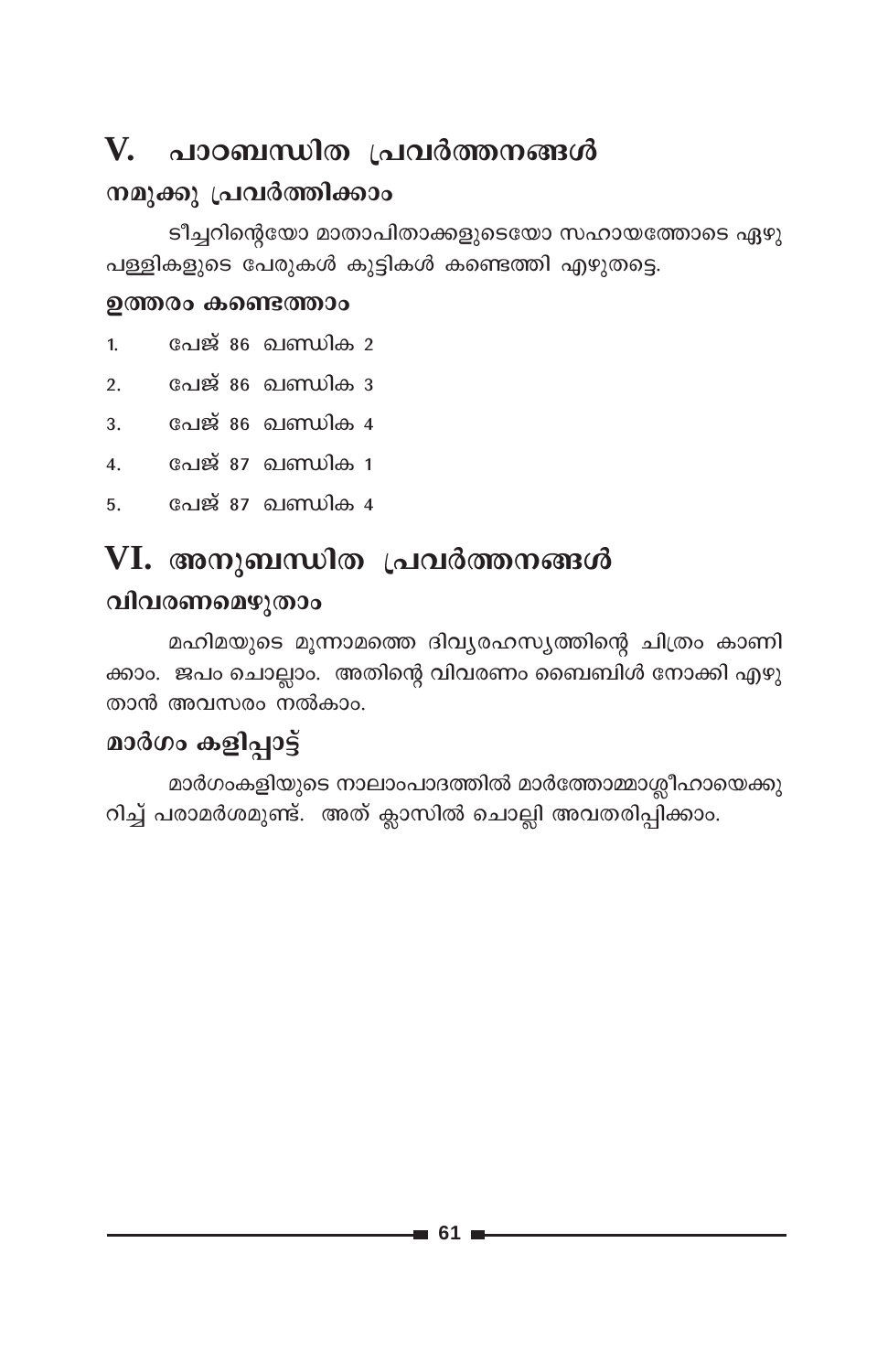### 15

# മഹത്വീകൃതനായ ഈശോ

#### I. ആമുഖം

സ്വർഗത്തിൽ പിതാവായ ദൈവത്തിന്റെ വലതുഭാഗത്ത് ഉപവി ഷ്ടനായിരിക്കുന്ന രാജാധിരാജനായ ഈശോയെ ഈ പാഠം അവത രിപ്പിക്കുന്നു. അന്ത്യവിധിയുടെ ചിത്രം വ്യക്തമായി വിവരിക്കുന്ന ഈ പാഠത്തിൽ യഥാർത്ഥ ക്രിസ്ത്യാനി എന്തു ചെയ്യണമെന്ന് വിശദമാ ക്കുന്നുണ്ട്. സ്വർഗത്തെ ലക്ഷ്യമാക്കി നീങ്ങുന്ന തീർത്ഥാടകസഭയിലെ അംഗങ്ങളായ നാമേവരും ജീവിതലക്ഷ്യം നേടുന്നതിന് എങ്ങനെ പെരു മാറണമെന്ന് കുട്ടികളെ പഠിപ്പിക്കുവാൻ ഈ പാഠം ഉപകരിക്കുന്നു.

## II. കൂടികൾ സ്വന്തമാക്കേണ്ടത്

### a) ബോധ്യം

- $\blacklozenge$  ഈശോ മഹത്വീകൃതനായി വീണ്ടും വരും.
- $\blacklozenge$  അന്ത്യവിധിക്ക് എല്ലാവരും വിധേയരാകേണ്ടി വരും.
- $\blacklozenge$  ആരാധനക്രമവത്സരം ശരിയായി ജീവിക്കുവാൻ സഹാ യിക്കുന്നു.

### $\mathbf b)$  acmosono

- $\blacklozenge$  സഹോദരസ്നേഹത്തിലും സേവന ചൈതനൃത്തിലും ജീവിക്കുവാൻ ഞാൻ കടപ്പെട്ടിരിക്കുന്നു.
- $\blacklozenge$  മറ്റുള്ളവരെ സഹായിക്കുമ്പോൾ ഈശോയെത്തന്നെ യാണ് സഹായിക്കുന്നത്.
- $\blacklozenge$  വിശുദ്ധരായ വ്യക്തികൾ നമുക്കെന്നും മാതൃകയാണ്.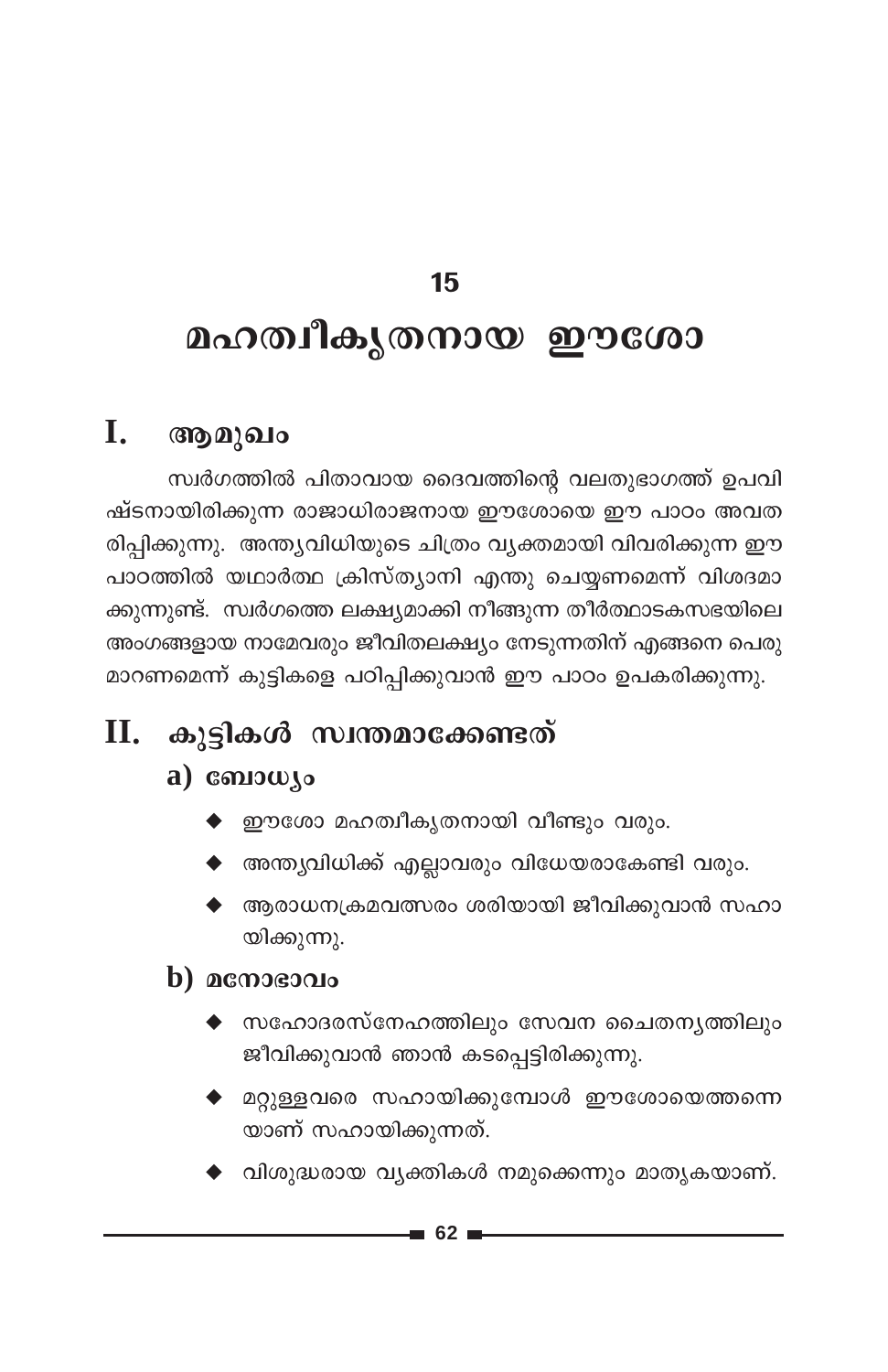- $c)$  ശീലം
	- പഠനത്തിലും സമ്പത്തിലും പിന്നിൽ നിൽക്കുന്നവരെ ഞാൻ സഹായിക്കും.
	- $\blacklozenge$  ത്യാഗപൂർവ്വം ഞാൻ സമ്പാദിക്കുന്ന ചെറിയ തുകകൾ മറ്റുള്ളവർക്ക് നന്മ ചെയ്യാൻ ഉപയോഗിക്കും
	- $\blacklozenge$  വിശന്നു വരുന്നവർക്ക് കഴിയുമെങ്കിൽ സ്നേഹത്തോടെ ഭക്ഷണം കൊടുക്കാൻ ശ്രമിക്കും.

## $III.$  ബോധനോപാധികൾ

വിശുദ്ധരുടെ ചിത്രങ്ങളടങ്ങിയ ചാർട്ട്, ക്രിസ്തുരാജന്റെ ചിത്രം, അന്ത്യവിധിയുടെ ചിത്രം, ബൈബിൾ

## IV. പാഠാവതരണം

'ഇവരെ തിരിച്ചറിയാമോ?' എന്ന പ്രവർത്തനത്തിലൂടെ പാഠം അവതരിപ്പിക്കാം.

ഏതാനും വിശുദ്ധരുടെ ചിത്രങ്ങൾ അടങ്ങിയ ചാർട്ട്/പേപ്പർ ഓരോ ഗ്രൂപ്പിനും നൽകുന്നു. നിശ്ചിതസമയംകൊണ്ട് വിശുദ്ധരെ തിരിച്ചറിഞ്ഞ് പേരുകൾ എഴുതിവയ്ക്കാൻ നിർദ്ദേശിക്കാം. ഒടുവിൽ അവ പരിശോധിച്ച് കൂടുതൽ എണ്ണം ശരിയാക്കിയ ഗ്രൂപ്പിനെ അഭിന ന്ദിക്കാം. വിശുദ്ധരെക്കുറിച്ചുള്ള സംഭാഷണത്തിലൂടെ പാഠത്തിലേയ്ക്കു പ്രവേശിക്കാം.

## ഇതര പ്രവർത്തനങ്ങൾ

#### a) ധനവാനും ലാസറും

സുവിശേഷത്തിലെ ധനവാന്റെയും ലാസറിന്റെയും ഉപമ അവ തരിപ്പിക്കാം. രണ്ടുപേരുടെയും അന്ത്യവിധിയെക്കുറിച്ച് ചർച്ച നട ത്താം. കുട്ടികളുടെ പ്രതികരണം ആരായാം.

#### പുതിയ ആകാശവും പുതിയ ഭൂമിയും b)

വെളിപാടുപുസ്തകം 21-ാം അധ്യായം 1 മുതൽ 8 വരെ വാകൃ ങ്ങൾ ക്ലാസിൽ വായിക്കുന്നു. ഗ്രൂപ്പിൽ ചർച്ച ചെയ്യുന്നു. 'പുതിയ ആകാശവും പുതിയ ഭൂമിയും' എന്ന ആശയത്തെക്കുറിച്ച് റിപ്പോർട്ട് തയാറാക്കാൻ അവസരം നൽകുന്നു.